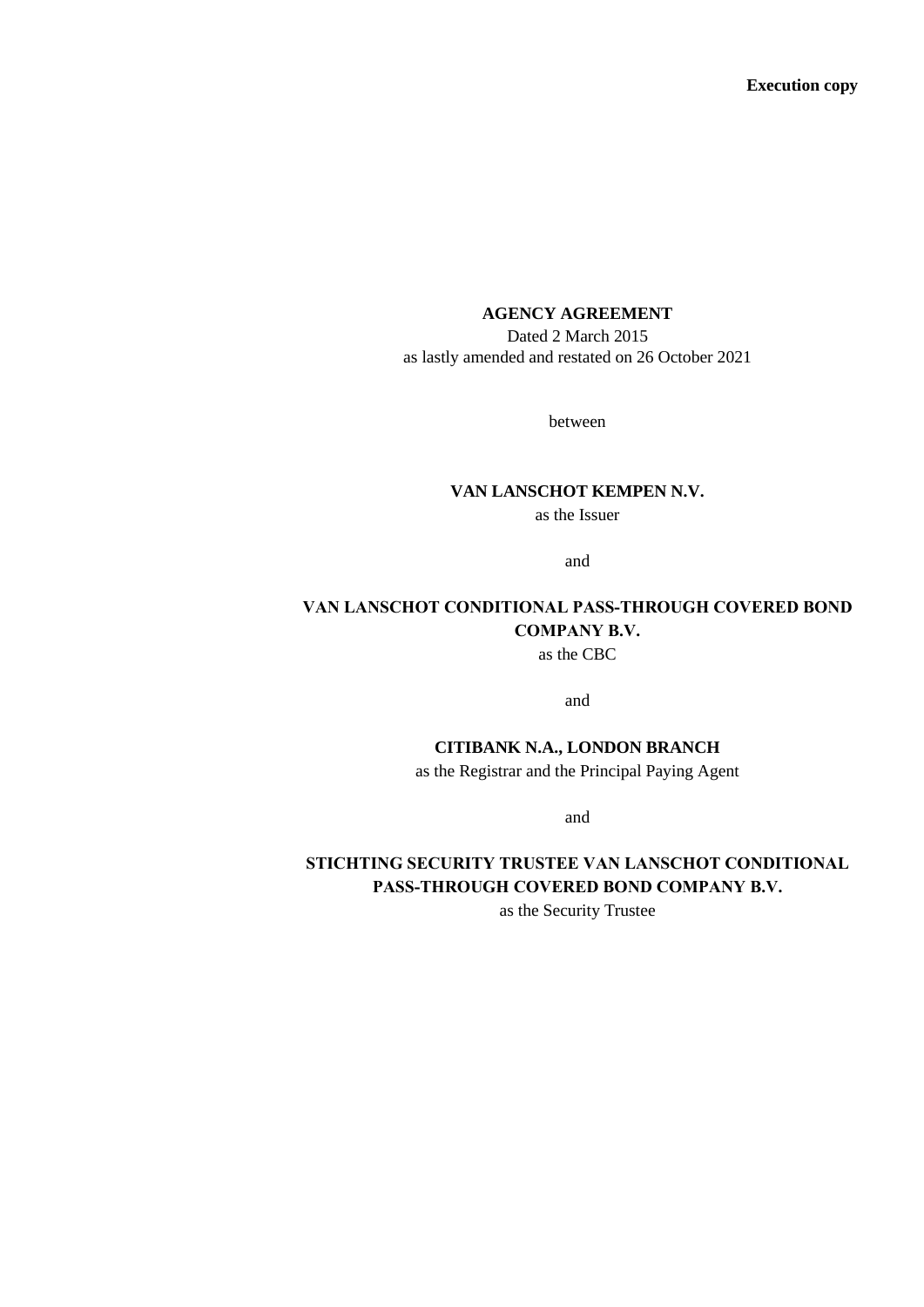2

Van Lanschot Kempen/CPTCB1 Programme Update 2021 Agency Agreement

# **TABLE OF CONTENTS**

#### **Clause Page**

| 1.  |                                                                                                                                              |  |
|-----|----------------------------------------------------------------------------------------------------------------------------------------------|--|
| 2.  |                                                                                                                                              |  |
| 3.  |                                                                                                                                              |  |
| 4.  |                                                                                                                                              |  |
| 5.  |                                                                                                                                              |  |
| 6.  | Determination of end of Distribution Compliance Period 15                                                                                    |  |
| 7.  |                                                                                                                                              |  |
| 8.  |                                                                                                                                              |  |
| 9.  |                                                                                                                                              |  |
| 10. | Determinations and notifications in respect of Covered Bonds and interest                                                                    |  |
| 11. |                                                                                                                                              |  |
| 12. | Notice of payment on Maturity Date and notice of extension of payment 35                                                                     |  |
| 13. | Duties of the Paying Agents in connection with early redemption36                                                                            |  |
| 14. | Cancellation and destruction of Covered Bonds, Coupons and Talons37                                                                          |  |
| 15. | Replacement of Bearer Covered Bonds, Coupons and Talons 39                                                                                   |  |
| 16. |                                                                                                                                              |  |
| 17. |                                                                                                                                              |  |
| 18. |                                                                                                                                              |  |
| 19. |                                                                                                                                              |  |
| 20. | Conditions of appointment, Paying Agents of the Issuer; Certification;<br>Covered Bondholder deemed absolute owner; Reliance on documents 44 |  |
| 21. |                                                                                                                                              |  |
|     |                                                                                                                                              |  |
| 23. |                                                                                                                                              |  |
| 24. |                                                                                                                                              |  |
| 25. |                                                                                                                                              |  |
| 26. |                                                                                                                                              |  |
| 27. |                                                                                                                                              |  |
|     |                                                                                                                                              |  |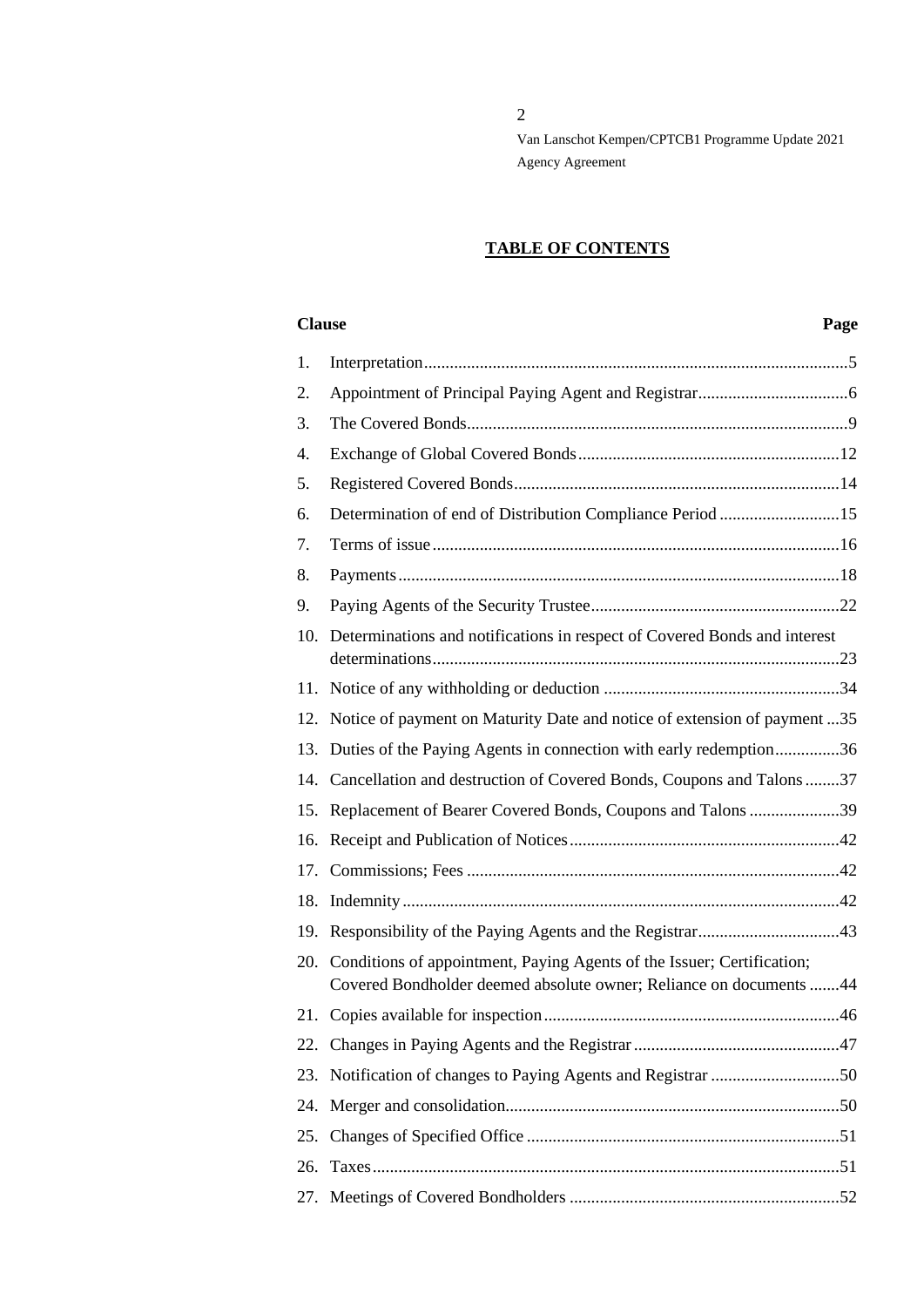- **Schedule 1 : ICSDS Agreement Duties**
- **Schedule 2 : Form of Final Terms**
- **Schedule 3 : Form of Calculation Agency Agreement**
- **Schedule 4 : Paying Agent Accession letter**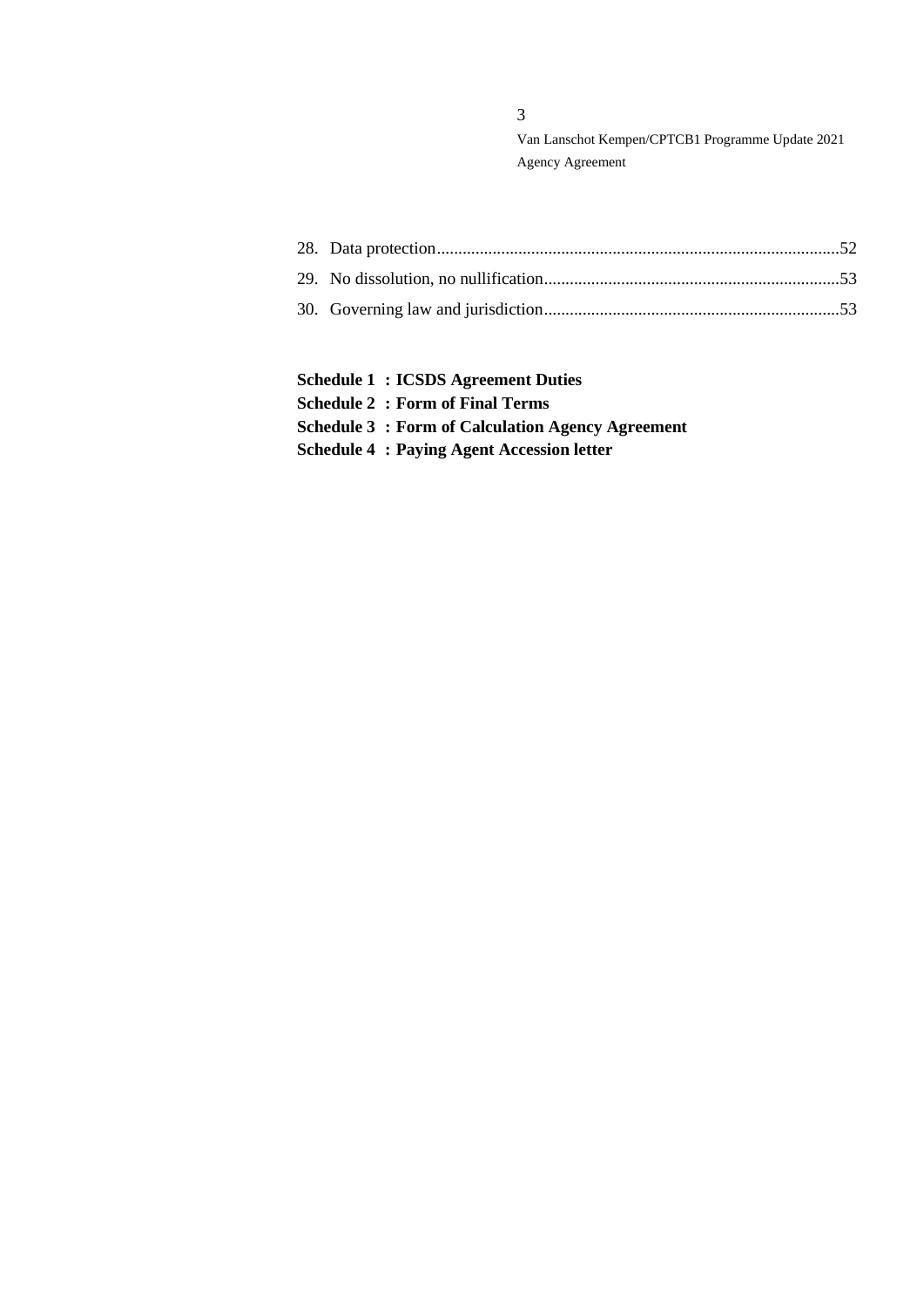**THIS AGENCY AGREEMENT** is dated 2 March 2015 as lastly amended and restated on 26 October 2021 and made between:

4

- 1. **VAN LANSCHOT KEMPEN N.V.** (previously named Van Lanschot Kempen Wealth Management N.V.), a public limited liability company (*naamloze vennootschap*) organised under the laws of the Netherlands and established in 's-Hertogenbosch, the Netherlands;
- 2. **VAN LANSCHOT CONDITIONAL PASS-THROUGH COVERED BOND COMPANY B.V.**, a private company with limited liability (*besloten vennootschap met beperkte aansprakelijkheid*) organised under the laws of the Netherlands, and established in Amsterdam, the Netherlands;
- 3. **STICHTING SECURITY TRUSTEE VAN LANSCHOT CONDITIONAL PASS-THROUGH COVERED BOND COMPANY**, a foundation (*stichting*), organised under the laws of the Netherlands, and established in Amsterdam, the Netherlands; and
- 4. **CITIBANK N.A., LONDON BRANCH**, a New York banking corporation acting out of its London Branch whose address is at Citigroup Centre, Canada Square, Canary Wharf, London E14 5LB, United Kingdom.

# **WHEREAS:**

- (A) The Issuer shall issue Covered Bonds from time to time.
- (B) The Issuer and the CBC wish to appoint Citibank N.A., London Branch ("**Citi**") as the Principal Paying Agent and Citi is willing to accept such appointment upon the terms and subject to the conditions set forth herein.
- (C) The Issuer and the CBC wish to appoint Citi as the Registrar in connection with the Registered Covered Bonds and Citi is willing to accept such appointment upon the terms and subject to the conditions set forth herein.
- (D) The Covered Bonds will be subject to and have the benefit of the Trust Deed.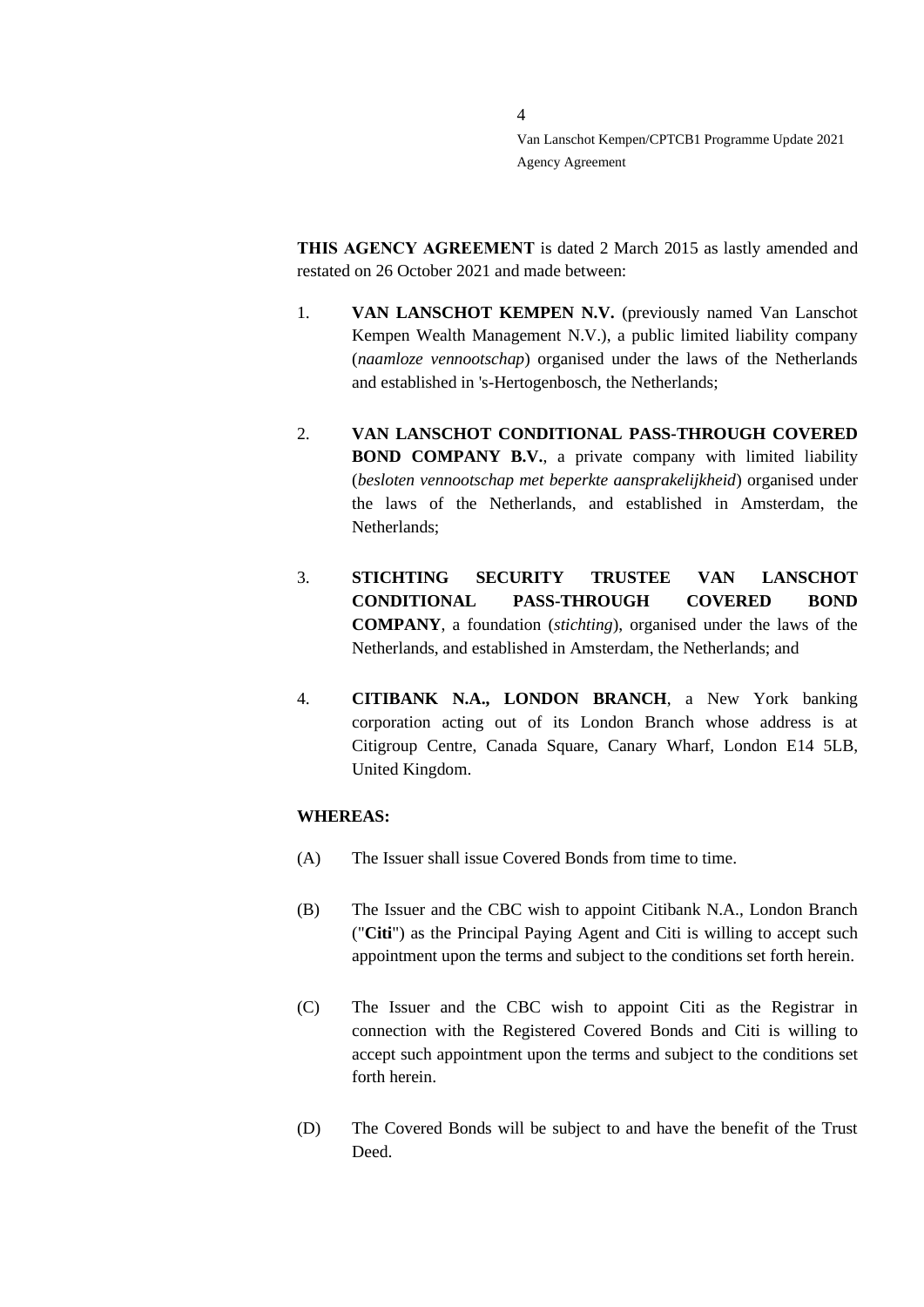#### **IT IS AGREED** as follows:

#### <span id="page-4-0"></span>**1. INTERPRETATION**

- 1.1 In this Agreement (including its recitals), except so far as the context otherwise requires, words, expressions and capitalised terms used herein and not otherwise defined or construed herein shall have the same meaning as defined or construed in the master definitions agreement dated 2 March 2015 and signed by among others, the parties to this Agreement, as the same may be amended, restated, supplemented or otherwise modified from time to time (the "**Master Definitions Agreement**"). The rules of usage and of interpretation as set forth in the Master Definitions Agreement and all other agreements and understandings between the parties hereto contained therein shall apply to this Agreement, unless otherwise provided herein.
- 1.2 The expression "**Agreement**" shall herein mean this Agency Agreement including its schedules.
- 1.3 All references to the "**records**" of Euroclear and Clearstream, Luxembourg shall be to the records that each of Euroclear and Clearstream, Luxembourg holds for its customers which reflect the amount of such customer's interest in the Covered Bonds.
- 1.4 The expression "**Applicable Law**" means any law or regulation including, but not limited to (a) any domestic or foreign statute or regulation, (b) any rule or practice of any Authority with which the Paying Agent and/or the Registrar is/are bound or accustomed to comply and (c) any agreement entered into by the Paying Agent and/or the Registrar and any Authority or between any two or more Authorities.
- 1.5 This Agreement expresses and describes Dutch legal concepts in English and not in their original Dutch terms. Consequently, this Agreement is concluded on the express condition that all words, terms and expressions used herein shall be construed and interpreted in accordance with the laws of the Netherlands.
- 1.6 The Security Trustee has agreed to become a party to this Agreement only for the purpose of taking the benefit of certain provisions of this Agreement expressed to be for its benefit and for agreeing to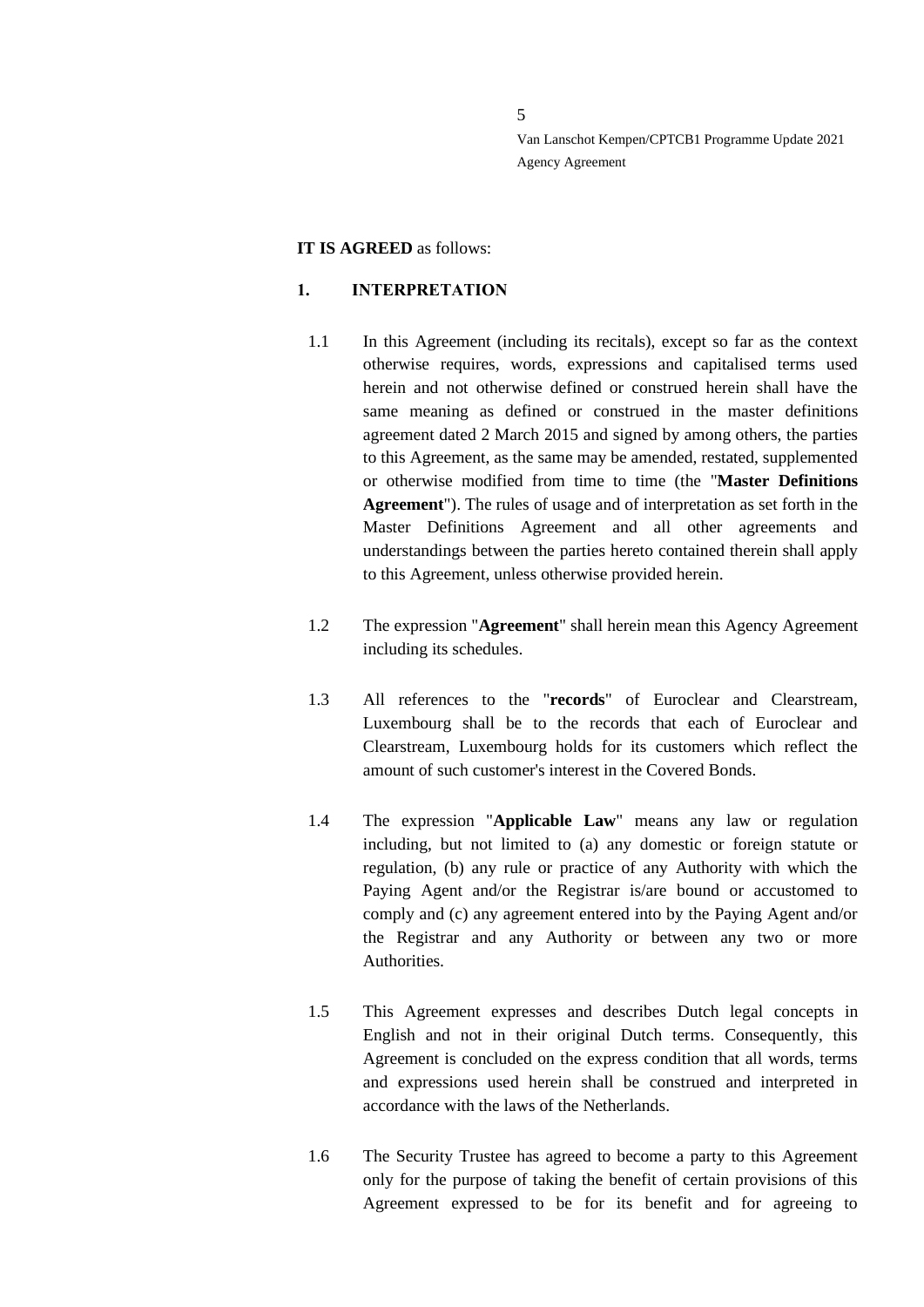amendments to this Agreement and for the better preservation and enforcement of its rights under the Security and, save as aforesaid, the Security Trustee shall assume no obligations or liabilities whatsoever to the other parties hereto, the Paying Agents, the Calculation Agent or the Issuer by virtue of the provisions hereof.

# <span id="page-5-0"></span>**2. APPOINTMENT OF PRINCIPAL PAYING AGENT AND REGISTRAR**

- 2.1 Citi is hereby appointed by the Issuer and the CBC as its principal paying agent for the Covered Bonds upon the terms and subject to the conditions set out below, for the purpose of paying sums due on any Covered Bonds and Coupons and of performing all other obligations and duties imposed on it by the Conditions and this Agreement, which appointment is accepted by Citi and which, *inter alia*, includes:
	- (a) completing, authenticating and delivering Temporary Global Covered Bonds and Permanent Global Covered Bonds and (if required) authenticating and delivering Definitive Covered Bonds;
	- (b) giving effectuation instructions in respect of each Global Covered Bond which is a Eurosystem-eligible NGN;
	- exchanging Temporary Global Covered Bonds for Permanent Global Covered Bonds in accordance with the terms of Temporary Global Covered Bonds and making all notations on Temporary Global Covered Bonds required by their terms;
	- (d) exchanging Permanent Global Covered Bonds for Definitive Covered Bonds in accordance with the terms of Permanent Global Covered Bonds and making all notations on Permanent Global Covered Bonds required by their terms;
	- paying sums due on Global Covered Bonds in bearer form, Definitive Covered Bonds and Coupons;
	- (f) exchanging Talons for Coupons in accordance with the Conditions;
	- $(g)$  determining the end of the Distribution Compliance Period applicable to each Tranche in accordance with Clause 6 below;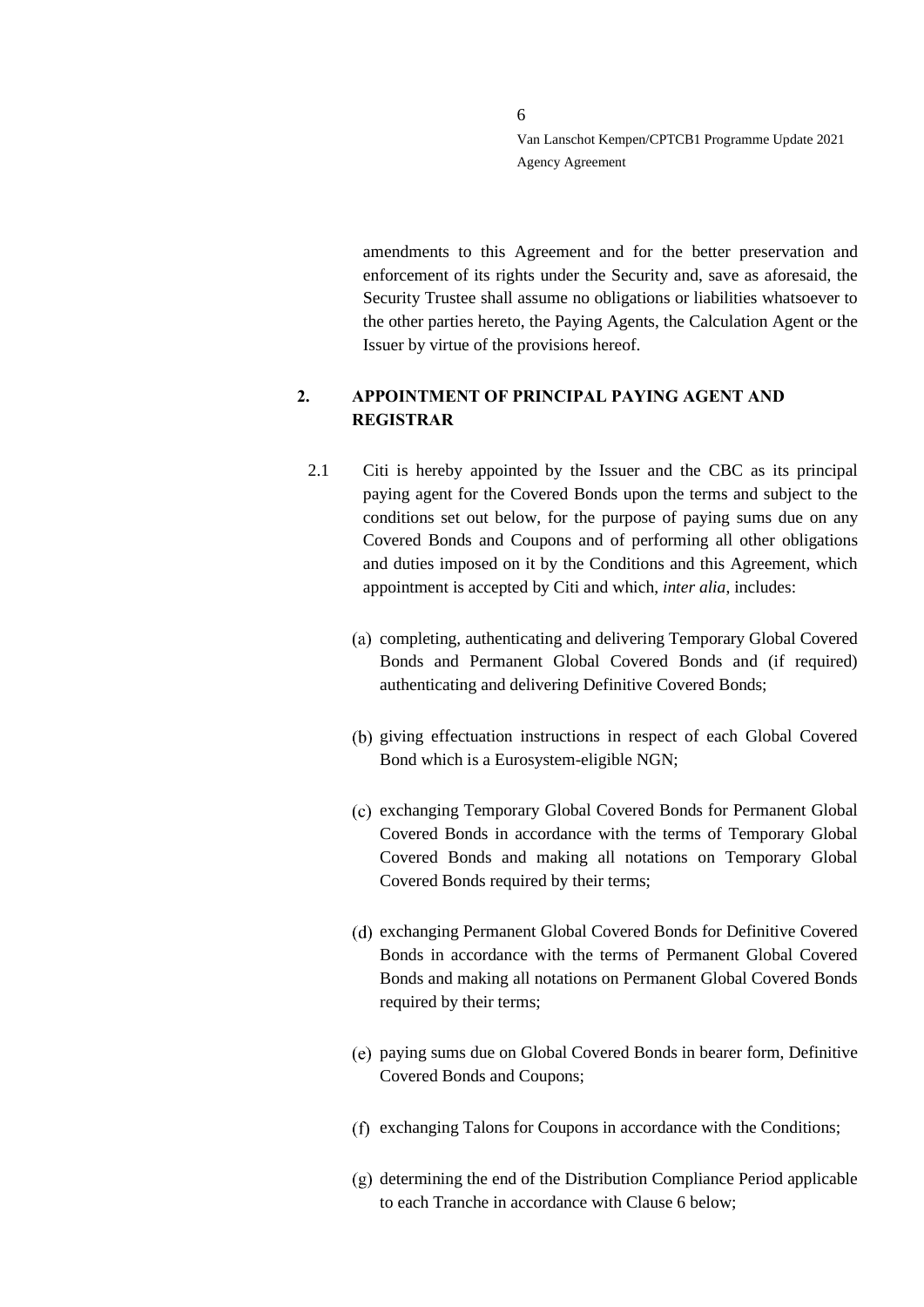- unless otherwise specified in the applicable Final Terms, determining the interest and/or other amounts payable in respect of the Covered Bonds in accordance with the Conditions;
- arranging on behalf of and at the expense of the Issuer and/or the CBC for notices to be communicated to the Covered Bondholders in accordance with the Conditions;
- (i) ensuring that, as directed by the Issuer or the CBC, all necessary action is taken to comply with any reporting requirements of any competent authority as may be in force from time to time with respect to the Covered Bonds to be issued under the Programme;
- upon request of the Issuer, submitting to the relevant authority or authorities such number of copies of each Final Terms which relates to Covered Bonds which are to be listed on a regulated market as the relevant authority or authorities may require;
- (1) acting as Calculation Agent in respect of Covered Bonds where named as such in the applicable Final Terms; and
- (m) electing Euroclear or Clearstream, Luxembourg as Common Safekeeper in relation to NGN Temporary Global Covered Bonds and/or NGN Permanent Global Covered Bonds.
- 2.2 Citi is hereby appointed by the Issuer and the CBC as its registrar for the Registered Covered Bonds upon the terms and subject to the conditions set out below, for the following purpose and for performing all other obligations and duties imposed on it by the Conditions and this Agreement, which appointment is accepted by Citi and which, *inter alia*, includes:
	- $(a)$ completing and authenticating the Registered Covered Bonds Deeds;
	- $(b)$ the maintenance and keeping up to date of the Register, providing extracts from such Register, and the periodic giving of account to the Issuer and the CBC of such activities;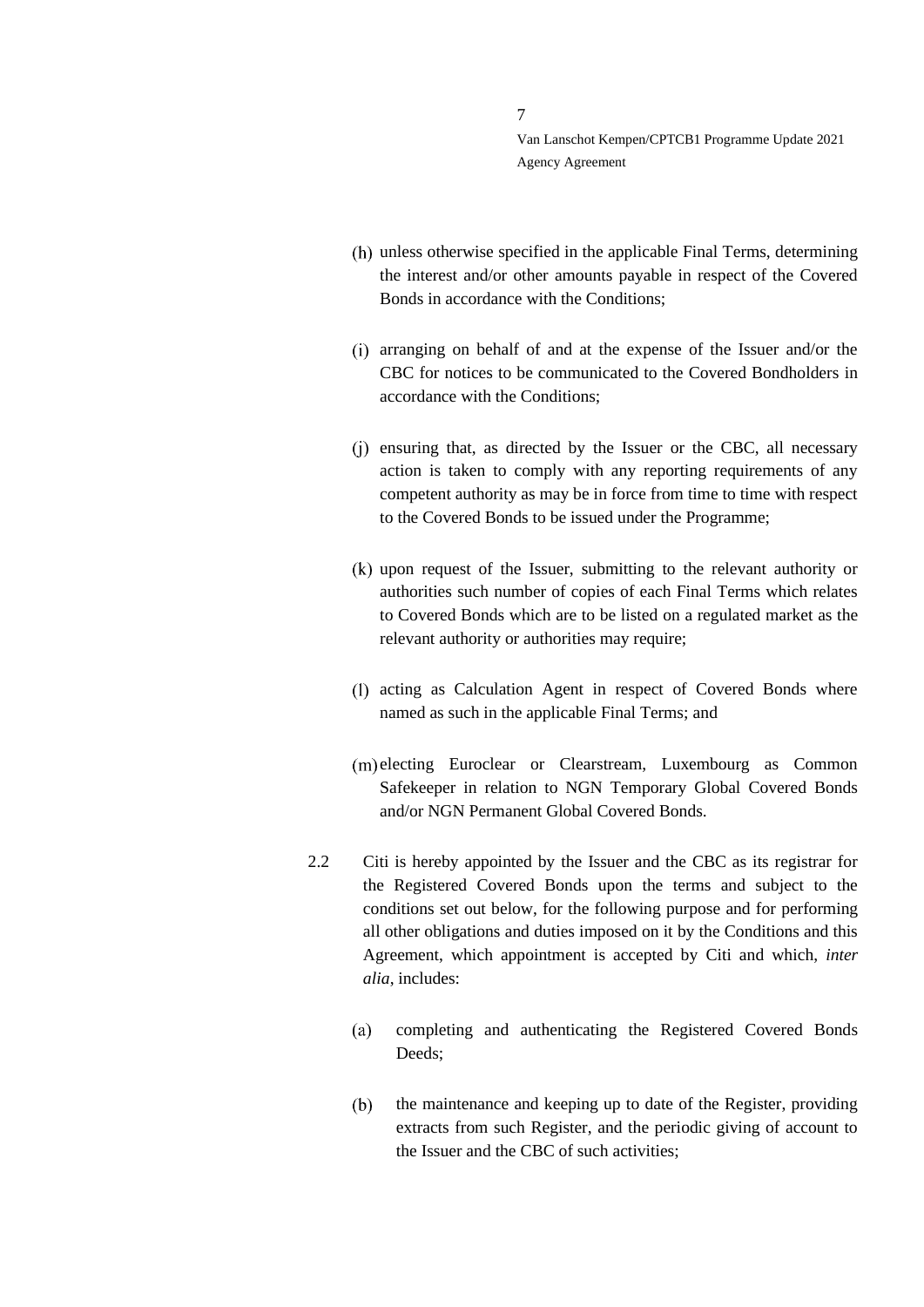- $(c)$ the amendment of the Register in accordance with any notification (*mededeling*) received by the Issuer, also on behalf of the CBC, at the Issuer's office specified in the applicable Final Terms, from any Registered Covered Bond holder with respect to the transfer by way of assignment (*cessie*) of any Registered Covered Bond;
- forwarding a copy of each notification as abovementioned to the  $(d)$ CBC and the Security Trustee as soon as practicable upon receipt;
- $(e)$ safekeeping of a copy of any executed Registered Covered Bonds Deed for and on behalf of the Issuer and the CBC and delivery of any Registered Covered Bonds Deeds to the relevant Registered Covered Bond holder; and
- paying sums due on Registered Covered Bonds (for which  $(f)$ purposes the references to "Paying Agent" or "Principal Paying Agent", as the case may be, in Clauses [2.3,](#page-7-0) [8,](#page-17-0) [9,](#page-21-0) [10.11](#page-26-0) and [21](#page-45-0) below shall be deemed to include the Registrar).
- <span id="page-7-0"></span>2.3 Each Paying Agent, other than the Principal Paying Agent that is appointed as Paying Agent, under this Agreement agrees to act, as paying agent of the Issuer and the CBC upon the terms and subject to the conditions set out below in this Agreement, for the purposes of paying sums due on any Covered Bonds and Coupons and performing all other obligations and duties imposed upon it by the Conditions and this Agreement.
- 2.4 The obligations of each of the Paying Agents and the Registrar under this Agreement are several and not joint.
- <span id="page-7-1"></span>2.5 In relation to any Series of Covered Bonds which are to be deposited with Euroclear Nederland or any other agreed clearing system, the Issuer shall appoint a paying agent located/established in the Netherlands in respect of Euroclear Nederland or as may be required by such other agreed clearing system which shall be required to assume the obligations of the Principal Paying Agent in respect of all communications and dealings with Euroclear Nederland or such other agreed clearing system, as the case may be, on the terms, or substantially on the same terms, as set out herein.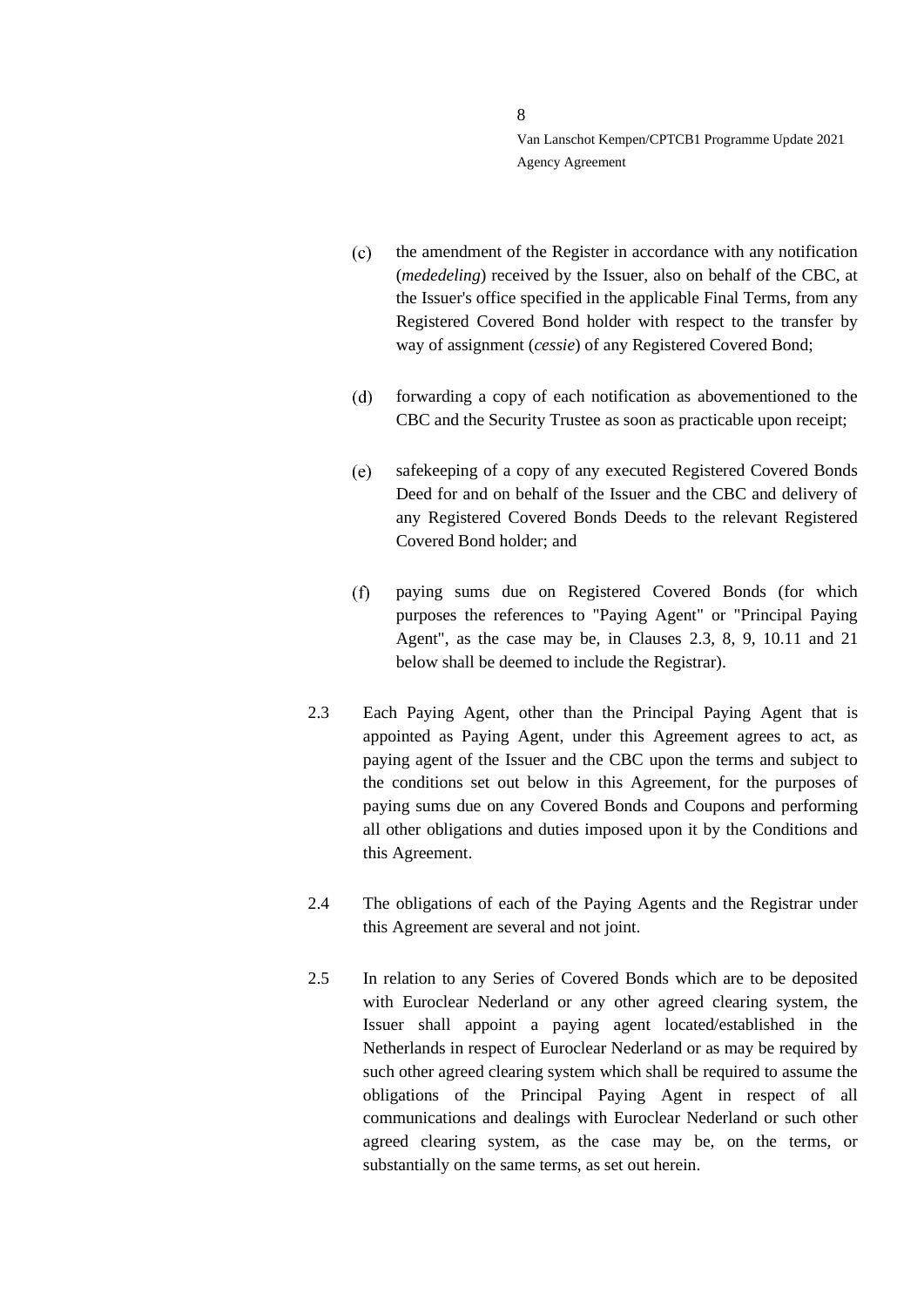2.6 In relation to each issue of Eurosystem-eligible Global Covered Bonds in NGN form, the Issuer and the CBC hereby authorise and instruct the Principal Paying Agent to elect either Euroclear or Clearstream, Luxembourg as Common Safekeeper (as will be set out in the applicable Final Terms). From time to time, the Issuer, the CBC and the Principal Paying Agent may agree to vary this election. The Issuer acknowledges that any such election is subject to the right of Euroclear and Clearstream, Luxembourg to jointly determine that the other shall act as Common Safekeeper in relation to any such issue and agrees that no liability shall attach to the Principal Paying Agent in respect of any such election made by it.

# <span id="page-8-0"></span>**3. THE COVERED BONDS**

- <span id="page-8-3"></span><span id="page-8-2"></span><span id="page-8-1"></span>3.1 Subject to sub-clause [3.3](#page-10-0) below, after receipt of a (faxed or electronic) copy of the Final Terms signed by the Issuer and the CBC, each of the Issuer and the CBC authorises the Principal Paying Agent and the Registrar and the Principal Paying Agent and the Registrar agree, to take such steps as are required and the Principal Paying Agent (or in the case of Clause [3.1](#page-8-1)[\(c\)](#page-8-2)[\(ii\)](#page-9-0) below the relevant Paying Agent or the Principal Paying Agents as the case may be) shall:
	- $(a)$ if applicable, prepare a (in respect of the Principal Paying Agent) Temporary Global Covered Bond and/or Permanent Global Covered Bond or (in respect of the Registrar) Registered Covered Bonds Deed(s) (as the case may be), by attaching a copy of the applicable Final Terms to a copy of the signed (in respect of the Principal Paying Agent) master Global Covered Bond or (in respect of the Registrar) Registered Covered Bonds Deed as the case may be;
	- $(b)$ authenticate (or procure the authentication of) and, if applicable, give effectuation instructions in respect of the relevant Global Covered Bonds (in the case of the first Tranche of any Series of Covered Bonds) (in respect of the Principal Paying Agent) and/or Registered Covered Bonds Deed(s) (in respect of the Registrar);
	- $(c)$ in accordance with the applicable Final Terms, either: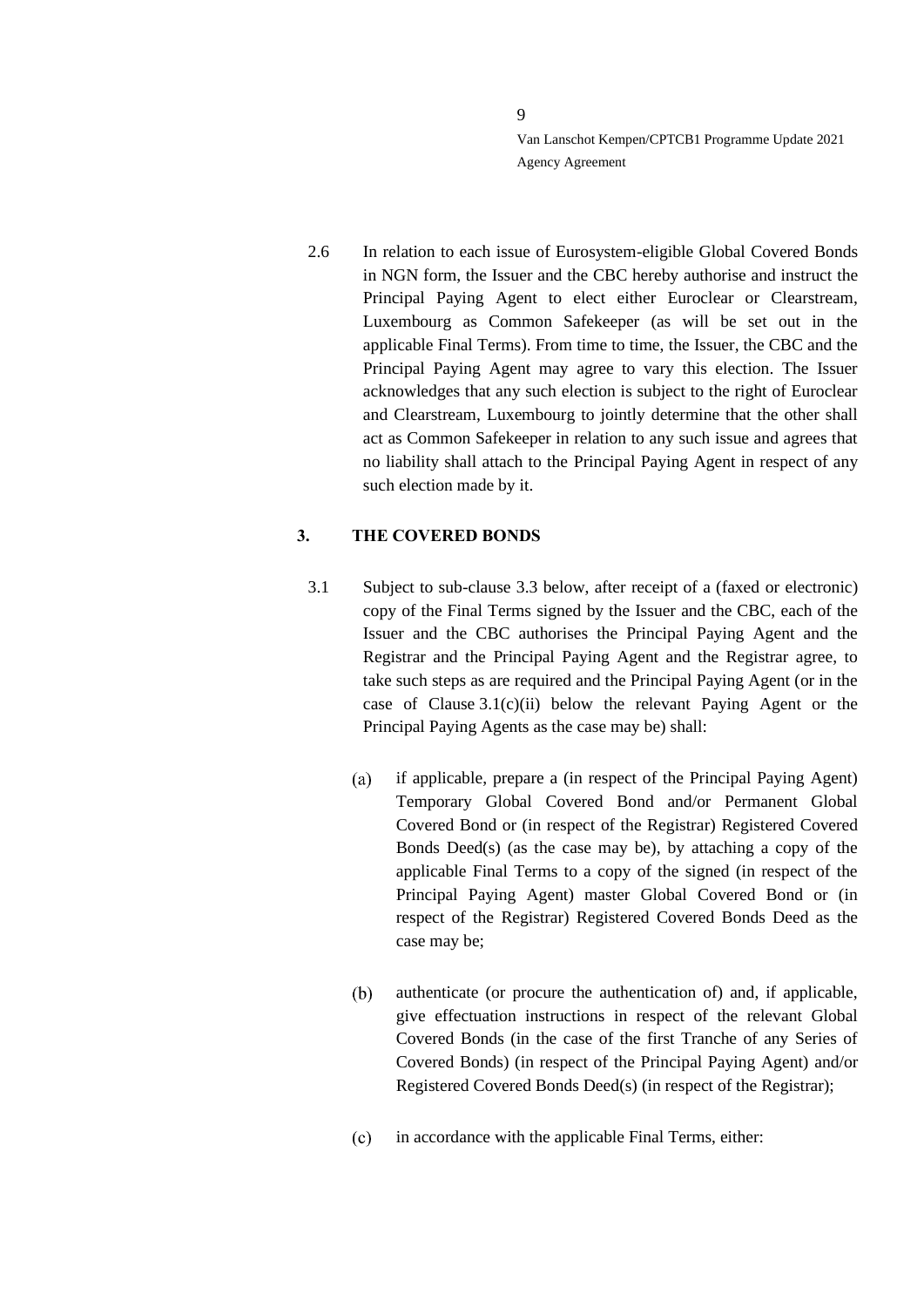- (i) deliver a Temporary Global Covered Bond in NGN form to a specified Common Safekeeper together with instruction to such Common Safekeeper to effectuate the Global Covered Bond and instruct Euroclear or Clearstream, Luxembourg (as the case may be) unless otherwise agreed in writing between the Principal Paying Agent and the Issuer (i) in the case of Covered Bonds issued on a non-syndicated basis, to credit the Covered Bonds represented by the Global Covered Bonds to the Principal Paying Agent's distribution account and (ii) in the case of Covered Bonds issued on a syndicated basis, to hold the Covered Bonds represented by the Global Covered Bond to the Issuer's order; or
- <span id="page-9-0"></span>(ii) procure the deposit of the Global Covered Bond (not in NGN form) with Euroclear Nederland or with Euroclear or Clearstream, Luxembourg, or with (a depository for) any other agreed clearing system against confirmation from Euroclear Nederland or such other agreed clearing system that the Global Covered Bond is being held in safe custody in accordance with the terms of the most recent (if any) letter of undertaking from Euroclear Nederland or Euroclear or Clearstream, Luxembourg, or such other agreed clearing system to the Issuer and to instruct Euroclear Nederland or such other agreed clearing system to deliver the Covered Bonds represented by such Global Covered Bond to the Issuer's order unless otherwise agreed in writing; and
- $(d)$ in case of a Temporary Global Covered Bond or Permanent Global Covered Bond, as the case may be, ensure that the Covered Bonds of each Tranche are assigned, as applicable, security numbers (including, but not limited to, common codes and ISINs) which are different from the security numbers assigned to Covered Bonds of any other Tranche of the same Series until at least expiry of the Distribution Compliance Period in respect of the Tranche.
- 3.2 If and when the Registrar receives the required number of Registered Covered Bonds Deeds, executed by or on behalf of the Issuer and the CBC from the Issuer, the Registrar shall, on behalf of the Issuer and the CBC, procure counter-execution by each holder of Registered Covered Bonds of the required number of the relevant Registered Covered Bonds Deed, safekeep a copy of such Registered Covered Bonds Deed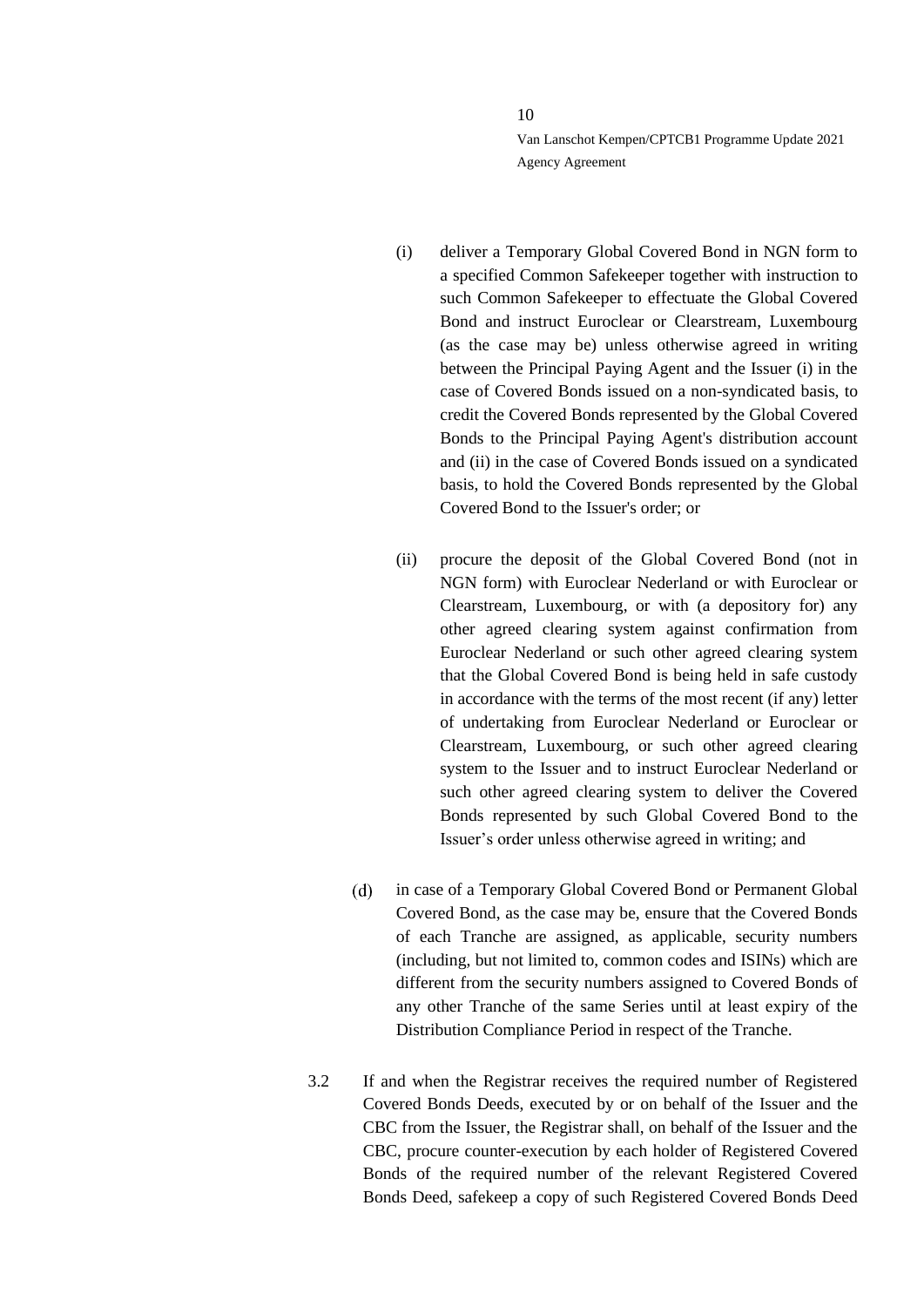and deliver a copy of the executed Registered Covered Bonds Deed to the relevant Registered Covered Bond holder.

- <span id="page-10-0"></span>3.3 The Issuer may arrange for the unauthenticated applicable master Temporary Global Covered Bonds, master Permanent Global Covered Bonds and Registered Covered Bonds Deeds to be made available to or to the order of the Principal Paying Agent on or prior to the relevant issue date and the obligations of the Principal Paying Agent under Clause 3.[1\(a\)](#page-8-3) above and Clause [4.2](#page-11-1)[\(a\)](#page-11-2) below shall only apply if it holds the applicable master Temporary Global Covered Bond (if applicable) and the applicable master Permanent Global Covered Bond and/or sufficient Registered Covered Bonds Deeds (as the case may be), each duly executed by a person or persons duly authorised to execute the same on behalf of the Issuer and the CBC, which may be used by the Principal Paying Agent for the purpose of preparing Temporary Global Covered Bonds, Permanent Global Covered Bonds and Registered Covered Bonds Deeds in accordance with this Clause and Clause [4](#page-11-0) below.
- 3.4 Each Temporary Global Covered Bond shall be in substantially the form set out in **Schedule 3** to the Trust Deed and each Permanent Global Covered Bond shall be in substantially the form set out in **Schedule 4** to the Trust Deed. Each Definitive Covered Bond shall (a) be in substantially the form set out in **Schedule 2** to the Trust Deed and shall, in each case, have Coupons and Talons in substantially the form attached thereto; (b) be printed in accordance with all applicable legal and stock exchange requirements; (c) have a unique certificate number printed thereon; (d) be executed in facsimile by or on behalf of the Issuer and authenticated manually by or on behalf of the Principal Paying Agent; and (e) otherwise be in accordance with the customary practice of the European bond market.
- 3.5 Where the Principal Paying Agent delivers any authenticated Global Covered Bond in NGN form to the specified Common Safekeeper for effectuation using electronic means, it is authorised and instructed to destroy the Global Covered Bond retained by it following its receipt of confirmation from such Common Safekeeper that the relevant Global Covered Bond has been effectuated.
- 3.6 The Principal Paying Agent is authorised by the Issuer to instruct and shall instruct Euroclear and Clearstream, Luxembourg to make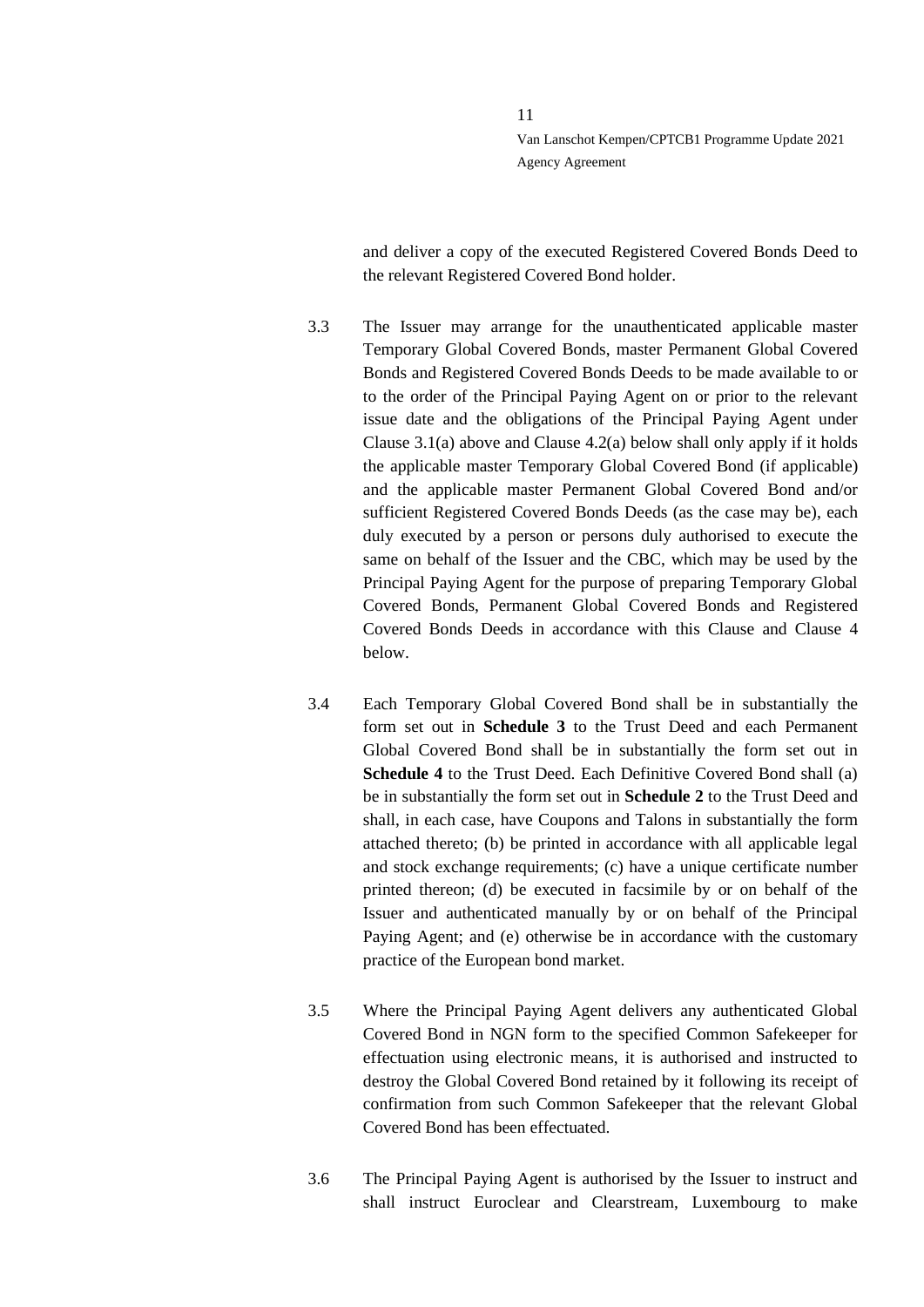appropriate entries in their records in respect of all Global Covered Bonds which are in NGN form, *inter alia*, to reflect the initial or increased Principal Amount Outstanding of the relevant Covered Bond, to reflect any exchange and any payments or shortfall thereof of interest and principal on the relevant Covered Bond.

# <span id="page-11-0"></span>**4. EXCHANGE OF GLOBAL COVERED BONDS**

- 4.1 The Principal Paying Agent or the relevant Paying Agent shall (in consultation with Euroclear Nederland in case of Covered Bonds deposited with Euroclear Nederland) determine the Exchange Date for each Temporary Global Covered Bond in accordance with its terms and shall notify the Issuer, the CBC, the Security Trustee, the other Agents, the relevant Dealer and Euroclear, Clearstream, Luxembourg or Euroclear Nederland or other agreed clearing system, as the case may be.
- <span id="page-11-2"></span><span id="page-11-1"></span>4.2 Where a Temporary Global Covered Bond is to be exchanged for a Permanent Global Covered Bond, the Principal Paying Agent and, in the case of Clause  $4.2(c)$  $4.2(c)$ (iii) and (iv) below, the relevant Paying Agent is authorised by the Issuer and instructed:
	- $(a)$ if applicable in the case of the first Tranche of any Series of Covered Bonds, to prepare and complete a Permanent Global Covered Bond in accordance with the terms of the Temporary Global Covered Bond applicable to the Tranche by attaching a copy of the applicable Final Terms to a copy of the master Permanent Global Covered Bond;
	- in the case of the first Tranche of any Series of Covered Bonds, to  $(b)$ authenticate the Permanent Global Covered Bond and give the appropriate effectuation instruction in respect of such Permanent Global Covered Bond in NGN form which is Eurosystem-eligible;
	- $(c)$ in the case of the first Tranche of any Series of Covered Bonds, to deliver the Permanent Global Covered Bond to (i) the Common Safekeeper which is holding the Temporary Global Covered Bond representing the Tranche for the time being on behalf of Euroclear and/or Clearstream, Luxembourg and/or (ii) the Common Depositary which is holding the Temporary Global Covered Bond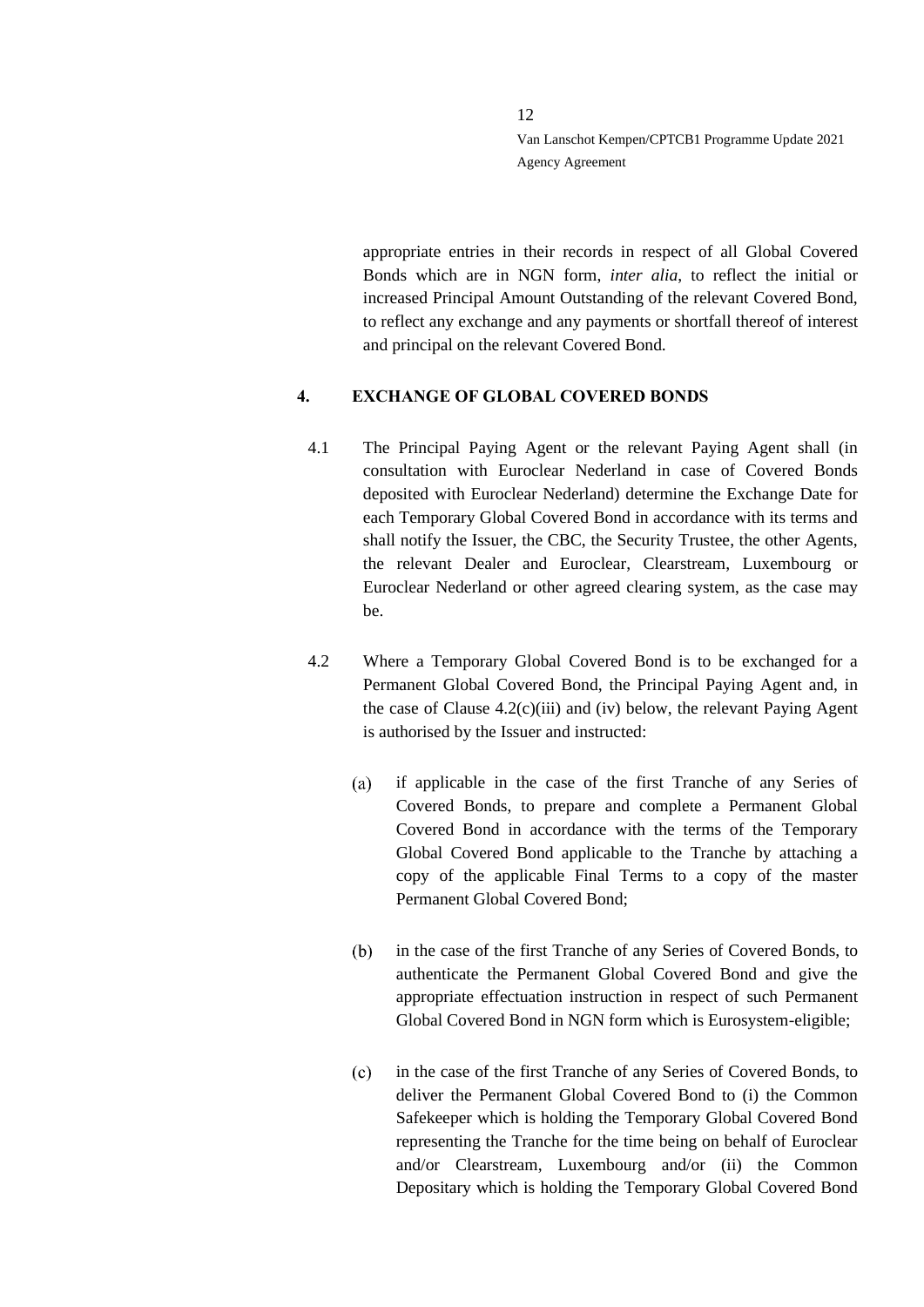representing the Tranche for the time being on behalf of Euroclear and/or Clearstream, Luxembourg and/or (iii) Euroclear Nederland and/or (iv) (a depositary for) any other agreed clearing system, either in exchange for the Temporary Global Covered Bond or, in the case of a partial exchange, on entering details of the partial exchange of the Temporary Global Covered Bond in the relevant spaces in both the Temporary Global Covered Bond and the Permanent Global Covered Bond; and

 $(d)$ in any other case, (i) to attach a copy of the applicable Final Terms to the Permanent Global Covered Bond applicable to the relevant Series and to enter details of any exchange in whole or part, or (ii) in case of NGN Notes to deliver a copy of the applicable Final Terms to the specified Common Safekeeper for attachment to the Permanent Global Covered Bond applicable to the relevant Series.

The Principal Paying Agent shall cancel or procure the cancellation of each Temporary Global Covered Bond against surrender of which full exchange has been made for a Permanent Global Covered Bond, or, in the case of Global Covered Bond in NGN form, instruct the Common Safekeeper to destroy such Temporary Global Covered Bond.

4.3 Upon any exchange of all or a part of an interest in a Temporary Global Covered Bond for an interest in a Permanent Global Covered Bond or upon any exchange of all or a part of an interest in a Global Covered Bond for Definitive Covered Bonds, the Principal Paying Agent shall (i) procure that the relevant Global Covered Bond if it is not in NGN form, shall be endorsed by or on behalf of the Principal Paying Agent to reflect the reduction of its nominal amount by the aggregate nominal amount so exchanged and, where applicable, the Permanent Global Covered Bond shall be endorsed by or on behalf of the Principal Paying Agent to reflect the increase in its nominal amount as a result of any exchange for an interest in the Temporary Global Covered Bond, or (ii) in case of Global Covered Bonds in NGN form, instruct Euroclear and Clearstream, Luxembourg to make appropriate entries in their records to reflect such exchange. Until exchanged in full, the holder of an interest in any Permanent Global Covered Bond shall in all respects be entitled to the same benefits under this Agreement as the holder of Definitive Covered Bonds and Coupons authenticated or effectuated and delivered under this Agreement, subject as set out in the Conditions. The Principal Paying Agent is authorised on behalf of the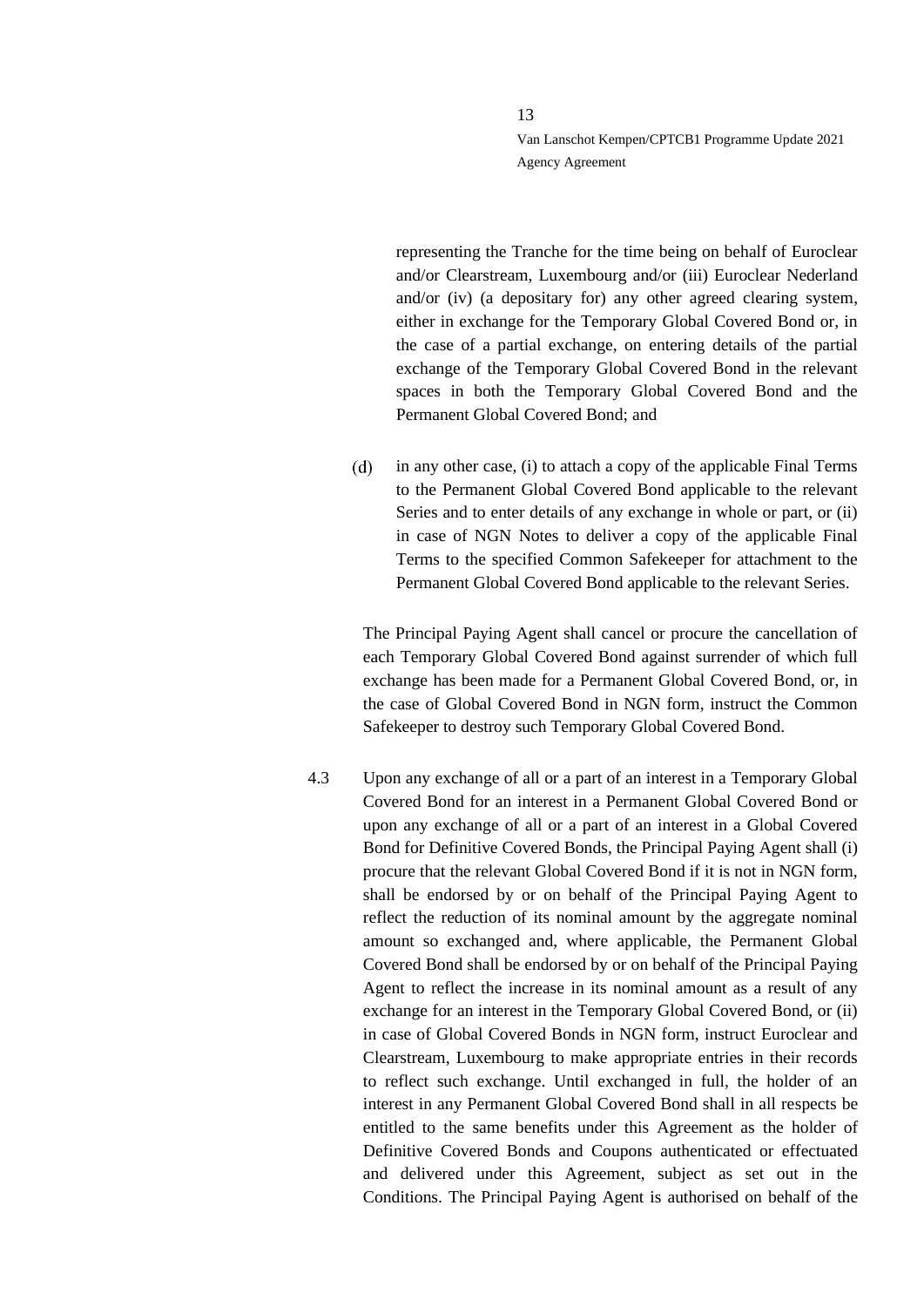Issuer and instructed (a) in case of a Global Covered Bond not in NGN form, to endorse or to arrange for the endorsement of the relevant Global Covered Bond to reflect the reduction in the nominal amount represented by it by the amount so exchanged and, if appropriate, to endorse the Permanent Global Covered Bond to reflect any increase in the nominal amount represented by it and, in either case, to sign in the relevant space on the relevant Global Covered Bond recording the exchange and reduction or increase, (ii) in case of Global Covered Bonds in NGN form, instruct Euroclear and Clearstream, Luxembourg to make appropriate entries in their records to reflect such exchange and (c) in the case of a total exchange, to cancel or arrange for the cancellation of the relevant Global Covered Bond.

- 4.4 The Principal Paying Agent shall notify the Issuer as soon as reasonably practicable after it receives a request for the issue of Definitive Covered Bonds in accordance with the provisions of a Global Covered Bond and the aggregate principal amount of the Global Covered Bond to be exchanged.
- 4.5 The Issuer undertakes to deliver to the Principal Paying Agent sufficient numbers of executed Definitive Covered Bonds with, if applicable, Coupons and Talons attached, to enable the Principal Paying Agent to comply with its obligations under this Agreement.

#### <span id="page-13-0"></span>**5. REGISTERED COVERED BONDS**

- 5.1 The Registrar shall maintain the Register which shall show the aggregate amount of Registered Covered Bonds registered in the name of each Registered Covered Bond holder (at the date of issue and resulting from any and all subsequent transfers and changes of registered ownership in respect thereof, as the case may be) and the names and addresses of the Registered Covered Bond holders and shall reflect any subsequent conversions, redemptions and cancellations (if any).
- 5.2 The Issuer, the CBC and the Registrar may from time to time receive notifications in writing of transfers of Registered Covered Bonds in accordance with the Trust Deed. The Registrar will effect the necessary entries in the Register. Transfers of Registered Covered Bonds will be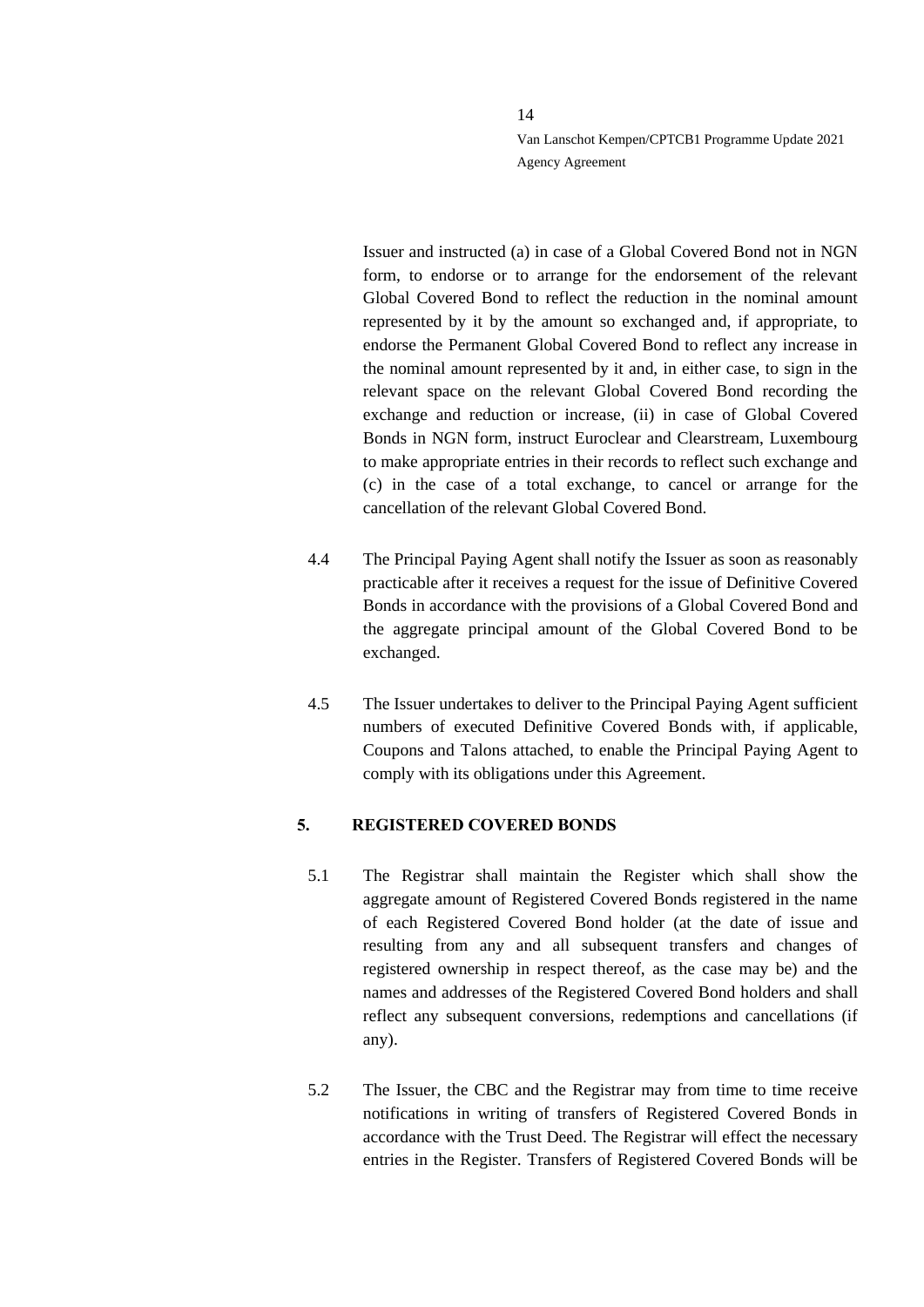made in accordance with applicable law, the Conditions and the Trust Deed.

- 5.3 Payments of principal, interest (if any) and any other amounts in respect of Registered Covered Bonds will be made to the person shown on the Register as being entitled to the relevant amount of principal or interest or other amount at the opening of business on the second Business Day falling prior to the due date of such payments. If any Registered Covered Bond holder transfers any Registered Covered Bonds in accordance with Condition 20(c) and the Trust Deed and such transfer is notified to the Issuer and the CBC and the Registrar prior to the close of business on the third (3) Business Day before the due date for payment (the "**Record Date**"), the Issuer, the CBC and the Security Trustee will in respect of the Registered Covered Bond so transferred, be discharged from their respective payment obligations only by payment to or to the order of the transferee. If the notification of transfer of the relevant Registered Covered Bond is made after the close of business on the Record Date, (i) the risk that the transfer is not timely recorded in the Register is borne by the transferee and (ii) the Issuer, the CBC, the Security Trustee, the Registrar and the relevant Paying Agent shall not be liable as a result of any payment being made to the person shown in the Register in accordance with this Clause.
- 5.4 The Registrar shall as soon as reasonable possible provide the Issuer, the CBC, the Principal Paying Agent and the Security Trustee at their request with a copy of, or extracts from, the Register.

# <span id="page-14-0"></span>**6. DETERMINATION OF END OF DISTRIBUTION COMPLIANCE PERIOD**

- 6.1 In the case of a Tranche in respect of which there is only one Dealer, the Principal Paying Agent will determine the end of the Distribution Compliance Period in respect of the Tranche as being the fortieth  $(40<sup>th</sup>)$ day following the date determined and certified by the relevant Dealer to the Principal Paying Agent as being the date on which distribution of the Covered Bonds of that Tranche was completed.
- 6.2 In the case of a Tranche in respect of which there is more than one Dealer but which is not issued on a syndicated basis, the Principal Paying Agent will determine the end of the Distribution Compliance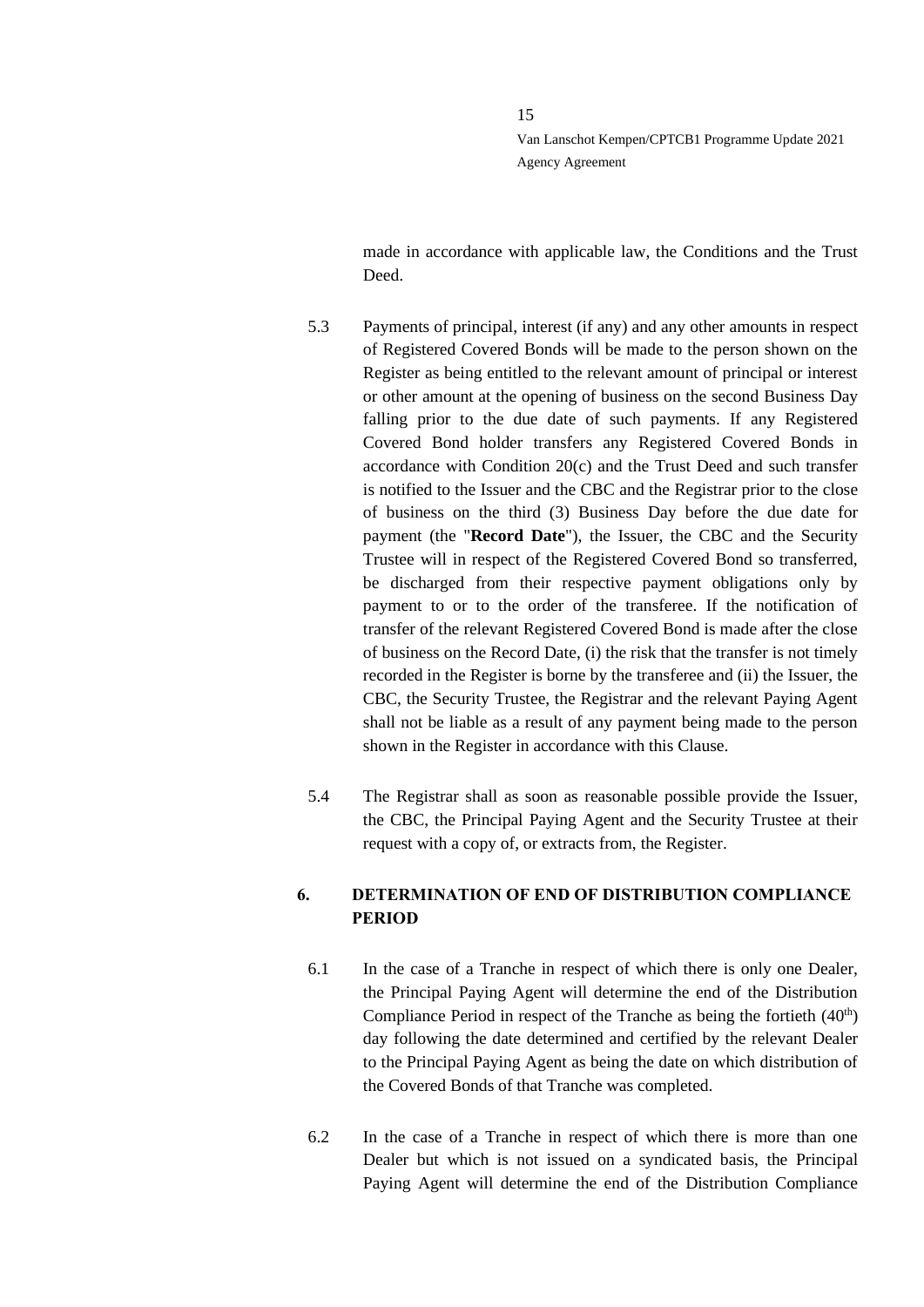Period in respect of the Tranche as being the fortieth  $(40<sup>th</sup>)$  day following the last of the dates determined and certified by each of the relevant Dealers to the Principal Paying Agent as being the respective dates on which distribution of the Covered Bonds of that Tranche purchased by each Dealer was completed.

- 6.3 In the case of a Tranche issued on a syndicated basis, the Principal Paying Agent will determine the end of the Distribution Compliance Period in respect of the Tranche as being the fortieth  $(40<sup>th</sup>)$  day following the date determined and certified by the Lead Manager to the Principal Paying Agent as being the date on which distribution of the Covered Bonds of that Tranche was completed.
- 6.4 As soon as reasonably practicable after it determines the end of the Distribution Compliance Period in respect of any Tranche, the Principal Paying Agent shall notify the determination to the Issuer, the CBC, the Security Trustee, Euroclear (if applicable), Clearstream, Luxembourg (if applicable), Euroclear Nederland (if applicable), any other agreed clearing system (if applicable) and the relevant Dealer(s) or Lead Manager (as applicable).

# <span id="page-15-0"></span>**7. TERMS OF ISSUE**

- 7.1 The Principal Paying Agent shall cause all Bearer Covered Bonds and the Registrar shall cause all Registered Covered Bonds Deeds delivered to and held by it under this Agreement to be maintained in safe keeping and shall ensure that Covered Bonds are issued only in accordance with the provisions of this Agreement, the Conditions and, where applicable, the relevant Global Covered Bonds and the Registered Covered Bonds Deeds.
- 7.2 In respect of Clause [3](#page-8-0) above the Principal Paying Agent and the Registrar are entitled to treat a telephone, facsimile or e-mail communication from a person purporting to be (and whom the Principal Paying Agent or the Registrar believes in good faith to be) the authorised representative of the Issuer and the CBC named in any list duly provided for the purpose by the Issuer or the CBC to the Principal Paying Agent or the Registrar as sufficient instructions and authority of the Issuer and the CBC for the Principal Paying Agent or the Registrar to act in accordance with Clause [3](#page-8-0) above.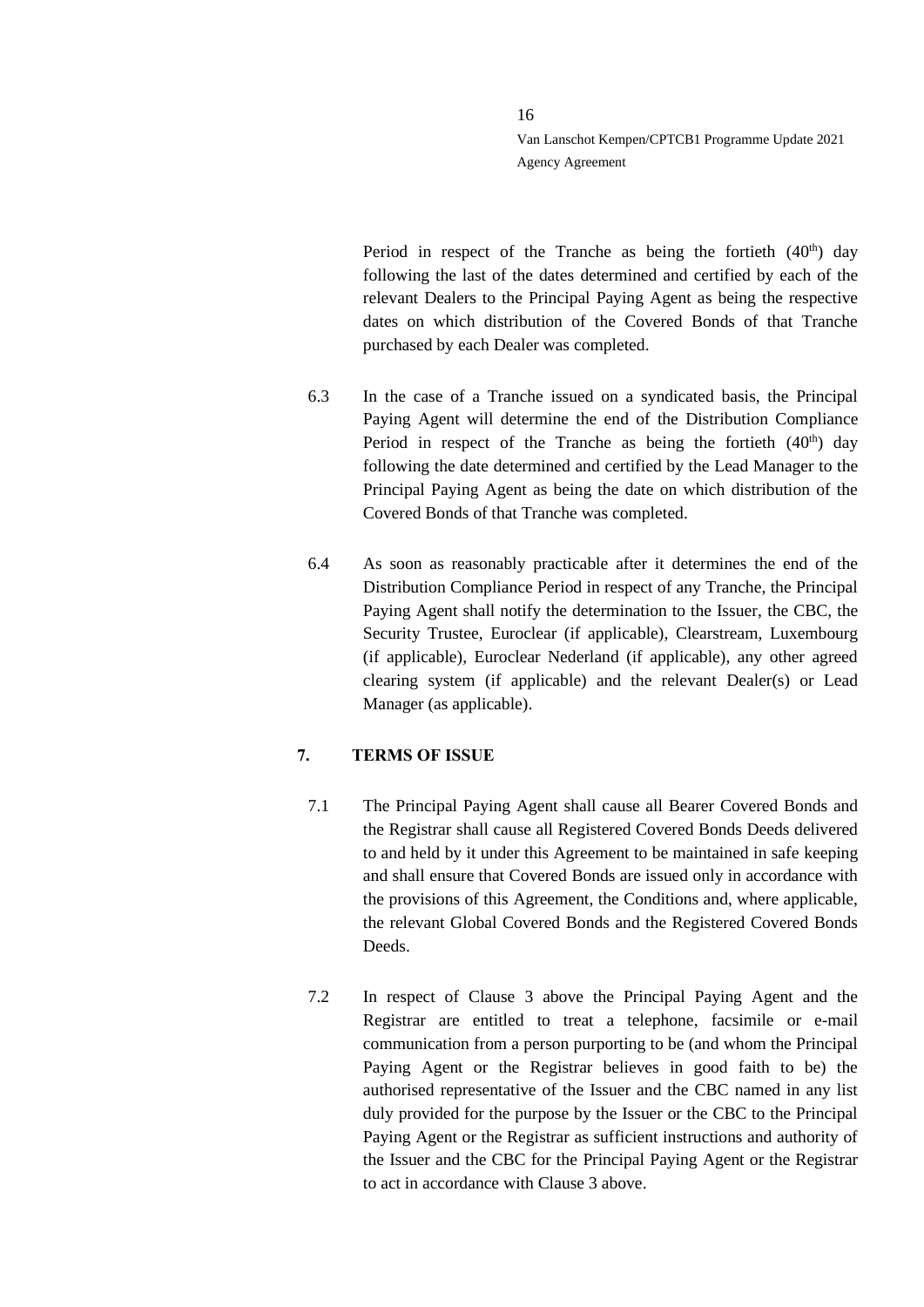- 7.3 In the event that a person who has signed a master Global Covered Bond held by the Principal Paying Agent on behalf of the Issuer and the CBC ceases to be authorised as described in Clause [20.8](#page-45-1) below, the Principal Paying Agent shall (unless the Issuer or the CBC gives notice to the Principal Paying Agent that Global Covered Bonds signed by that person do not constitute valid and binding obligations of the Issuer or the CBC or otherwise until replacements have been provided to the Principal Paying Agent) continue to have authority to issue Global Covered Bonds signed by that person, and each of the Issuer and the CBC warrant to the Principal Paying Agent that those Global Covered Bonds shall be valid and binding obligations of the Issuer and the CBC. Promptly upon any person ceasing to be authorised, the Issuer and the CBC shall provide the Principal Paying Agent with replacement master Temporary Global Covered Bonds and Permanent Global Covered Bonds and the Principal Paying Agent shall, upon receipt of such replacements, cancel and destroy the master Global Covered Bonds held by it which are signed by that person and shall provide the Issuer and the CBC upon request with a certificate of destruction, specifying the Global Covered Bonds so cancelled and destroyed.
- 7.4 The Principal Paying Agent shall provide Euroclear and/or Clearstream, Luxembourg and/or the relevant Paying Agent appointed in accordance with Clause [2.5](#page-7-1) above shall provide Euroclear Nederland or any other agreed clearing system with the notifications, instructions or information to be given by it to Euroclear and/or Clearstream, Luxembourg and/or Euroclear Nederland and/or such other agreed clearing system, as the case may be.
- 7.5 If the Principal Paying Agent pays an amount (the "**Advance**") to the Issuer on the basis that a payment (the "**Payment**") has been or will be received from a Dealer and if the Payment is not received by the Principal Paying Agent on the date the Principal Paying Agent pays the Issuer, the Issuer shall repay to the Principal Paying Agent the Advance and shall pay interest on the Advance (or the unreimbursed portion thereof) from (and including) the date the Advance is made to (but excluding) the earlier of repayment of the Advance or receipt by the Principal Paying Agent of the Payment at a rate quoted at that time by the Principal Paying Agent as its cost of funding the Advance provided that evidence of the basis of such rate is given to the Issuer. For the avoidance of doubt, the Principal Paying Agent shall not be obliged to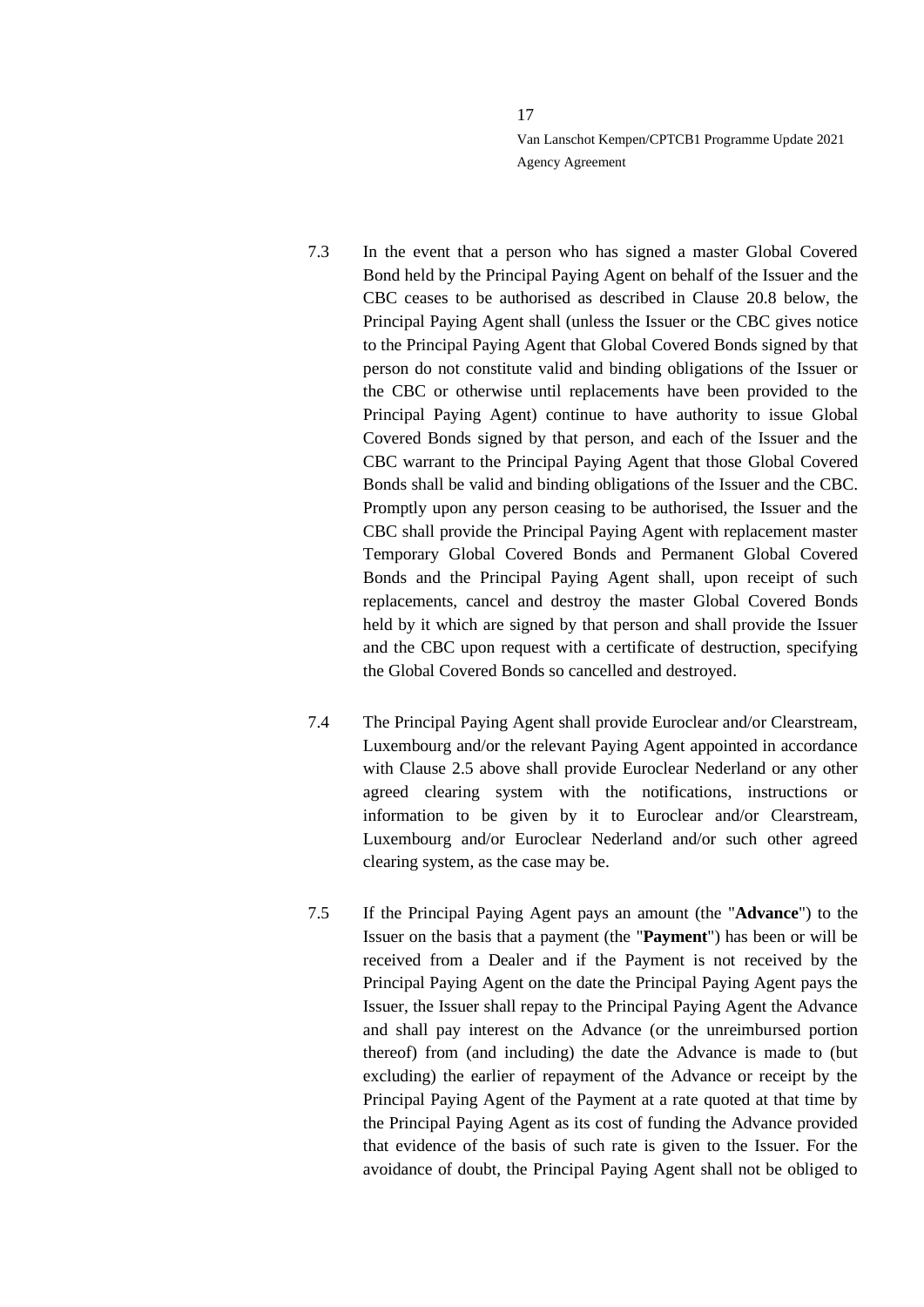pay any amount to the Issuer if it has not received satisfactory confirmation that it is to receive the amount from a Dealer.

7.6 Except in the case of issues where the Principal Paying Agent or the relevant Paying Agent (as the case may be) does not act as receiving bank for the Issuer in respect of the purchase price of the Covered Bonds being issued, if on the Issue Date a Dealer does not pay the full purchase price due from it in respect of any interest in a Global Covered Bond (the "**Defaulted Covered Bond**") and, as a result, the Defaulted Covered Bond remains in the Principal Paying Agent's distribution account with Euroclear and/or Clearstream, Luxembourg or the relevant appointed Paying Agent's distribution account with Euroclear Nederland or any other agreed clearing system (if applicable), after the Issue Date, the Principal Paying Agent or the relevant Paying Agent will continue to hold the Defaulted Covered Bond to the order of the Issuer. The Principal Paying Agent or the relevant Paying Agent shall notify the Issuer as soon as reasonably possible of the failure of the Dealer to pay the full purchase price due from it in respect of any Defaulted Covered Bond and, subsequently, shall (a) notify the Issuer as soon as reasonably possible on receipt from the Dealer of the full purchase price in respect of any Defaulted Covered Bond and (b) pay to the Issuer the amount so received.

#### <span id="page-17-0"></span>**8. PAYMENTS**

- <span id="page-17-1"></span>8.1 In order to provide for the payment of interest and for the payment of principal, the Issuer will, before 10.00 a.m. (Central European Time), on each date on which any payment in respect of any Covered Bond becomes due under the Conditions, transfer to an account specified by the relevant Paying Agent an amount in euro sufficient for the purposes of the payment in funds settled through such payment system as such Paying Agent and the Issuer may agree.
- 8.2 Any funds paid by or by arrangement with the Issuer to each Paying Agent pursuant to Clause [8.1](#page-17-1) above shall be held in the account referred to above for payment to the Covered Bondholders or Couponholders, as the case may be, and, accordingly, the Issuer shall not be entitled to the repayment of such funds, or any part thereof, until any Covered Bonds or matured Coupons become void under Condition 9. In that event, each Paying Agent shall upon request transfer such funds to an account of the Issuer with a bank in the Netherlands to be designated by the Issuer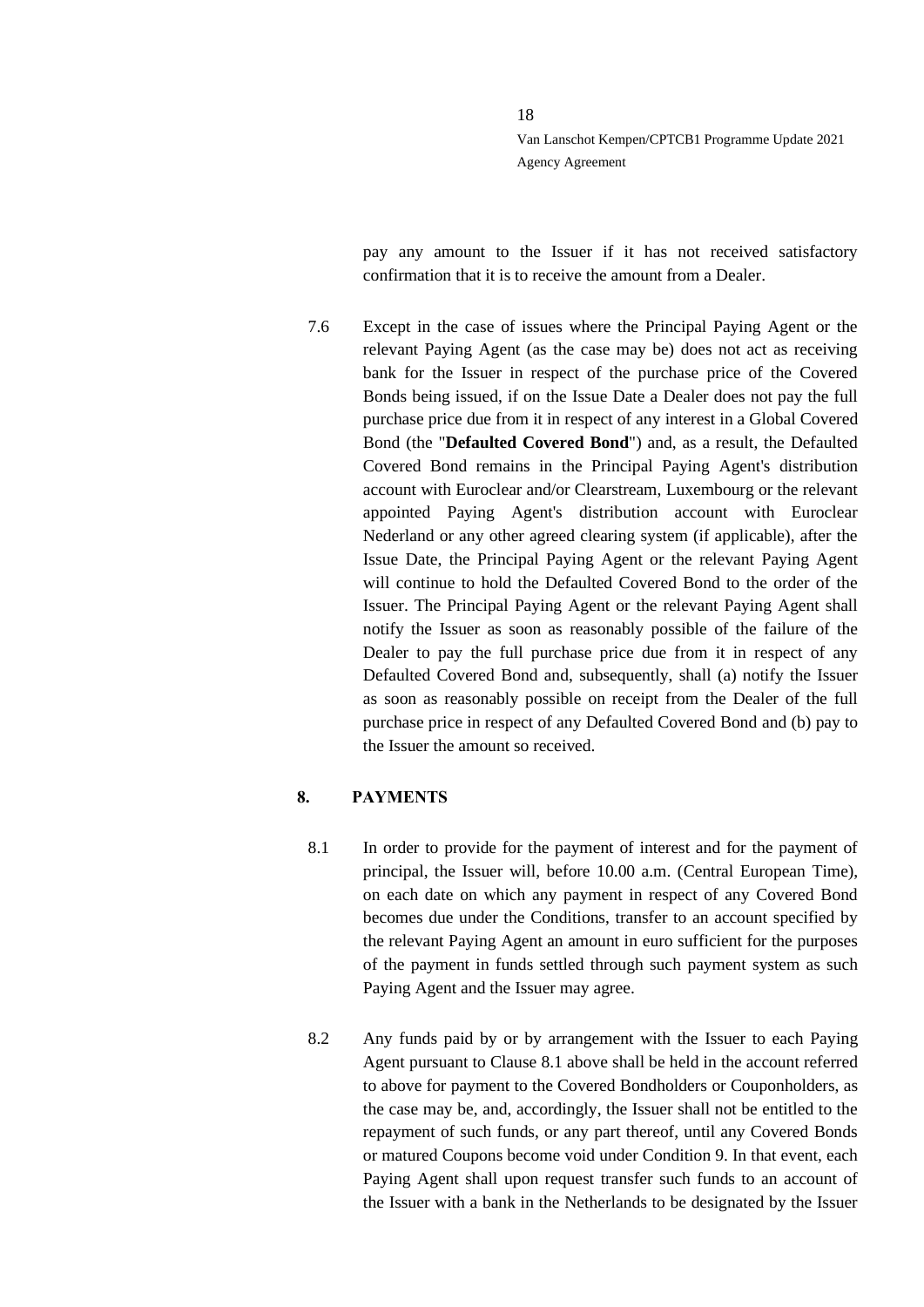up to an amount equivalent to the full amount which would otherwise have been payable on the relevant Covered Bonds or Coupons.

- <span id="page-18-3"></span>8.3 The Issuer will ensure that no later than 10.00 a.m. (Central European Time) on the second Business Day immediately preceding the date on which any payment is to be made to each Paying Agent under Clause [8.1](#page-17-1) above, each Paying Agent shall receive an irrevocable payment confirmation by fax, e-mail or cable from the paying bank of the Issuer.
- <span id="page-18-0"></span>8.4 Each Paying Agent will notify the Issuer, the Security Trustee, the Administrator, the other Paying Agent(s) and the CBC as soon as reasonably practicable:
	- if it has not received from the Issuer on the relevant date set out in  $(a)$ Clause [8.1](#page-17-1) above unconditionally the full amount in euro, in immediately available funds; and
	- $(b)$ if it receives unconditionally the full amount of any sum payable in respect of the Covered Bonds or Coupons after that date and time.

<span id="page-18-1"></span>Each Paying Agent shall, at the expense of the Issuer, as soon as reasonably practicable on receiving any amount as described in subparagraph [8.4](#page-18-0)[\(b\)](#page-18-1) cause notice of that receipt to be published under Condition 14 and Condition 20 (if applicable).

- 8.5 Each Paying Agent shall ensure that payments of both principal and interest in respect of a Temporary Global Covered Bond will only be made if certification of non-U.S. beneficial ownership as required by U.S. Treasury regulations has been received from Euroclear and/or Clearstream, Luxembourg and/or Euroclear Nederland and/or such other clearing system as may be agreed upon, in accordance with the terms of the Temporary Global Covered Bond.
- <span id="page-18-2"></span>8.6 Unless it has received notice under Clause [8.4](#page-18-0) above, each Paying Agent shall pay or cause to be paid all amounts due in respect of the Covered Bonds on behalf of the Issuer and the CBC in the manner provided in the Conditions. If any payment provided for in Clause [8.1](#page-17-1) above is made late but otherwise in accordance with the provisions of this Agreement, the relevant Paying Agent shall nevertheless make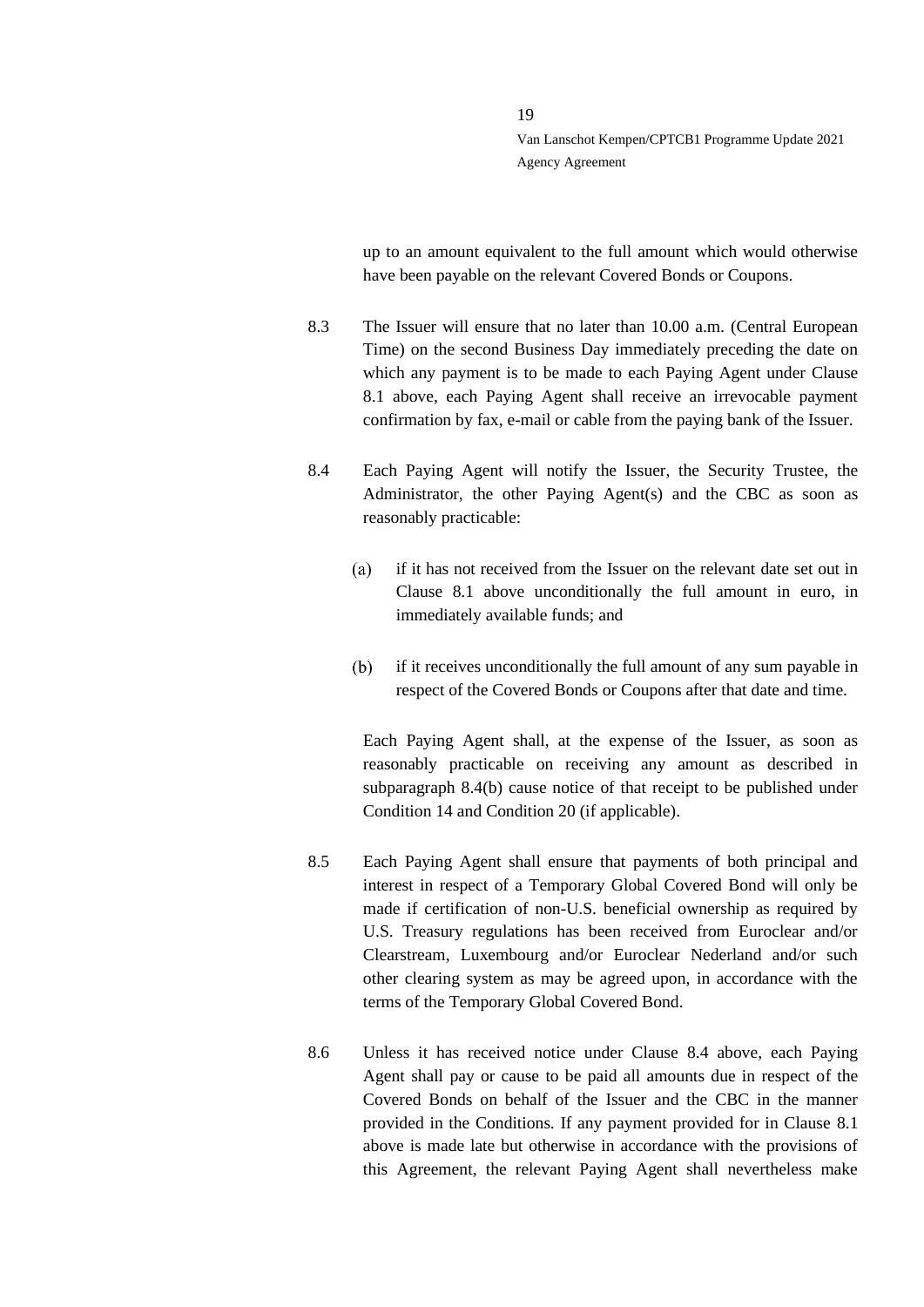payments in respect of the Covered Bonds as stated above following receipt by it of such payment.

- <span id="page-19-0"></span>8.7 If for any reason the amounts to be received by a Paying Agent pursuant to Clause [8.1](#page-17-1) above will be, or the amounts actually received by it are, insufficient or not freely disposable to satisfy all claims for the payable amount in respect of the Covered Bonds and Coupons then due and payable, no Paying Agent shall be obliged to pay any such claims until it has received the full amount of the moneys then due and payable in respect of all the Covered Bonds and Coupons or such amount has been made available to it or its order.
- 8.8 Without prejudice to Clauses [8.6](#page-18-2) and [8.7](#page-19-0) above, if a Paying Agent pays any amounts to the holders of Covered Bonds or Coupons or to any other Paying Agent at a time when it has not received payment in full in respect of the relevant Covered Bonds in accordance with Clause [8.1](#page-17-1) above (the excess of the amounts so paid over the amounts so received being the "**Shortfall**"), the Issuer will, in addition to paying amounts due under Clause [8.1](#page-17-1) above, pay to that Paying Agent on demand interest (at a rate which represents that Paying Agent's cost of funding the Shortfall provided that a detailed explanation for the basis of such rate is given to the Issuer) on the Shortfall until the receipt in full by that Paying Agent of the Shortfall.
- 8.9 Each Paying Agent shall on demand reimburse each other Paying Agent for payments in respect of Covered Bonds properly made by each Paying Agent in accordance with this Agreement and the Conditions unless such Paying Agent has notified the relevant Paying Agent, prior to its opening of business on the due date of a payment in respect of the Covered Bonds, that such Paying Agent does not expect to receive sufficient funds to make payment of all amounts falling due in respect of the Covered Bonds.
- 8.10 Whilst any Covered Bonds are represented by Global Covered Bonds, all payments due in respect of the relevant Covered Bonds shall be made to, or to the order of, the holder of the Global Covered Bonds and subject to and in accordance with the provisions of the Global Covered Bonds. On the occasion of each payment, the Paying Agent to which: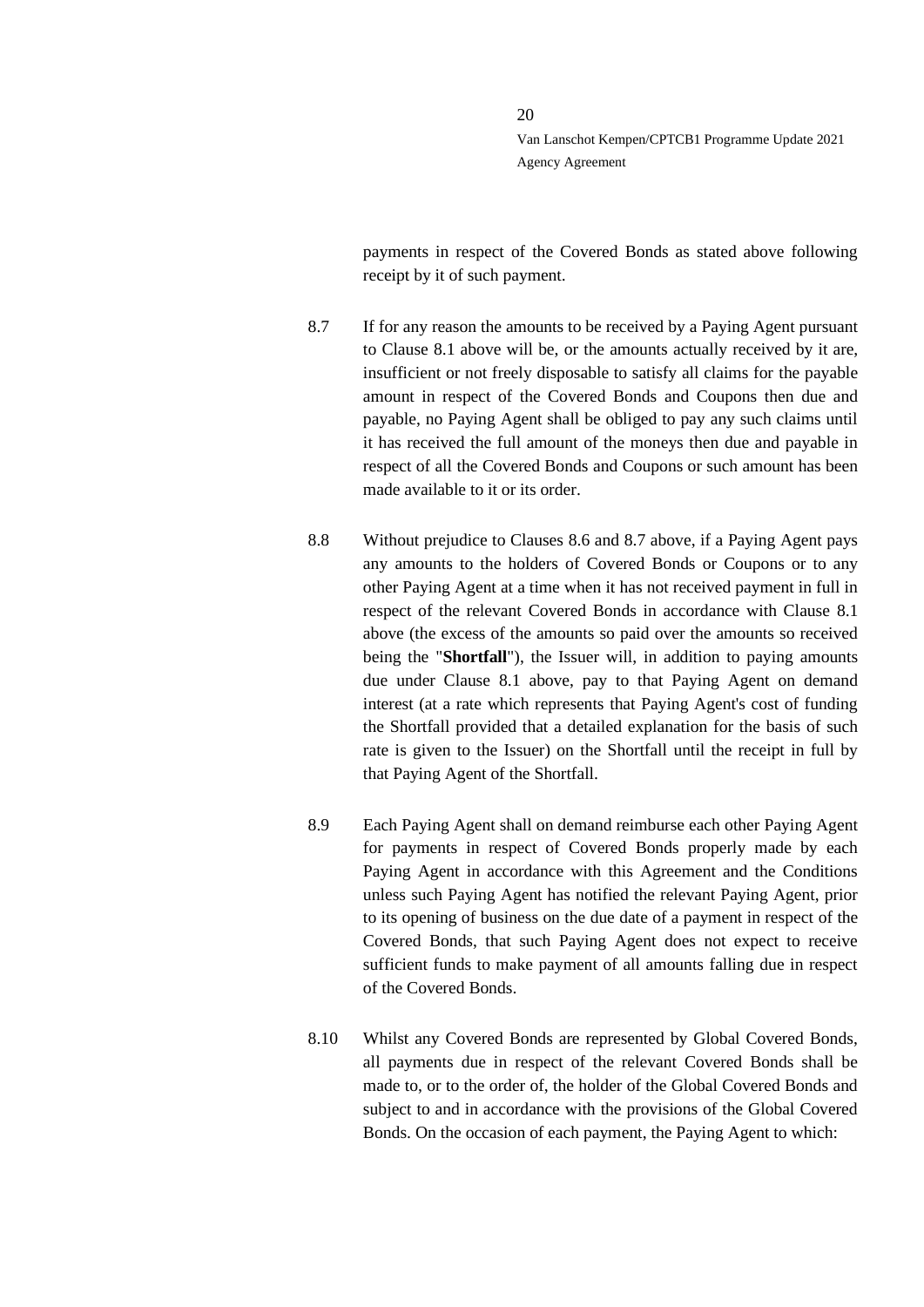- a Global Covered Bond other than in NGN form, was presented for  $(a)$ the purpose of making the payment shall cause the appropriate Schedule to the relevant Global Covered Bond to be annotated so as to evidence the amounts and dates of the payments of principal and/or interest as applicable (or in such manner as set out in respect of the relevant Global Covered Bonds in respect of the relevant clearing system); or
- $(b)$ a Global Covered Bond in NGN form was presented, shall instruct Euroclear and Clearstream, Luxembourg to make appropriate entries in their respective records to reflect such payment.
- 8.11 If on presentation by a Covered Bondholder of a Covered Bond or Coupon the amount of principal or interest (as the case may be) then due for payment is not paid in full, the relevant Paying Agent shall (i) unless the Covered Bond is in NGN form, enface such Covered Bond or Coupon with a memorandum of the amount paid and the date of such payment, and (ii) if the Covered Bond is in NGN form, instruct Euroclear and Clearstream, Luxembourg to make appropriate entries in their records to reflect such shortfall in payment.
- 8.12 If, the Issuer or the CBC determines in its sole discretion that it will be required to withhold or deduct any amount in connection with Sections 1471 through 1474 of the U.S. Internal Revenue Code of 1986 ("**FATCA**") in connection with any payment due on any Covered Bonds, then the Issuer or the CBC will be entitled to re-direct or reorganise any such payment in any way that it sees fit in order that the payment may be made without withholding or deduction in connection with FATCA provided that any such re-direction or reorganisation of any payment is made through a recognised institution of international standing and such payment is otherwise made in accordance with this Agreement.
- 8.13 All payments due in respect of Registered Covered Bonds shall be made by the Registrar to, or to the order of, the holder of the relevant Registered Covered Bonds as shown in the Register as of the close of business on the Record Date. On the occasion of each payment the Registrar shall make appropriate entries with regard to such payments in the Register.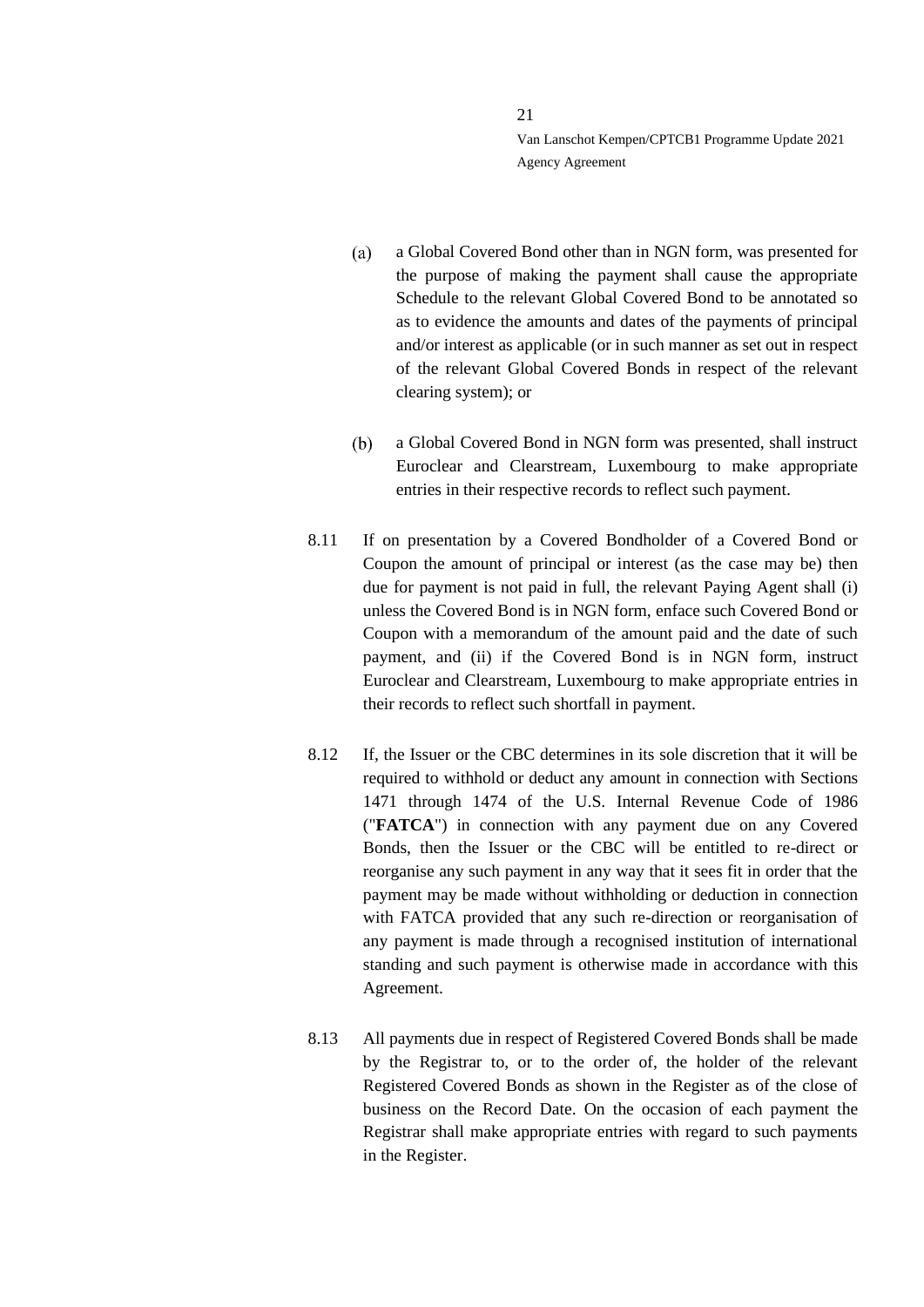- 8.14 Following the occurrence of an Issuer Event of Default and the service of an Issuer Acceleration Notice and a Notice to Pay to the CBC, this Claus[e 8](#page-17-0) shall be amended as follows:
	- Clause 8.1 above shall be deleted in its entirety and replaced with  $(a)$ the following:

"8.1 In order to provide for the payment of interest and for the payment of principal under the Guarantee, the CBC will or shall procure that the Administrator will, before 10.00 a.m. (Central European Time), on each date on which any payment in respect of any Guaranteed Amounts becomes Due for Payment on any Covered Bond under the Conditions, transfer to an account specified by the each Paying Agent an amount in euro sufficient for the purposes of the payment of such Guaranteed Amounts in funds settled through such payment system as each Paying Agent and the CBC may agree."; and

 $(b)$ Clause [8.3](#page-18-3) above shall be deleted in its entirety and replaced with the following:

["8.3](#page-18-3) The CBC will ensure that no later than 10.00 a.m. (Central European time) on the second Business Day immediately preceding the date on which any payment is to be made to each Paying Agent under Clause 8.1 above, each Paying Agent shall receive an irrevocable payment confirmation by fax or cable from the paying bank of the CBC or any other relevant party.".

# <span id="page-21-0"></span>**9. PAYING AGENTS OF THE SECURITY TRUSTEE**

- <span id="page-21-2"></span><span id="page-21-1"></span>9.1 At any time after an Issuer Event of Default and a CBC Event of Default have occurred which are continuing, the Principal Paying Agent, the Paying Agents and the Registrar shall be required upon receipt of a notice in writing from the Security Trustee:
	- (a) to act thereafter as Principal Paying Agent, Paying Agents and Registrar of the Security Trustee respectively, in relation to payments to be made by or on behalf of the Security Trustee under the provisions of the Trust Deed, *mutatis mutandis*, on the terms provided in this Agreement (save that the Security Trustee's liability under any provision hereof for the indemnification of the Principal Paying Agent, the Paying Agents and the Registrar shall be limited to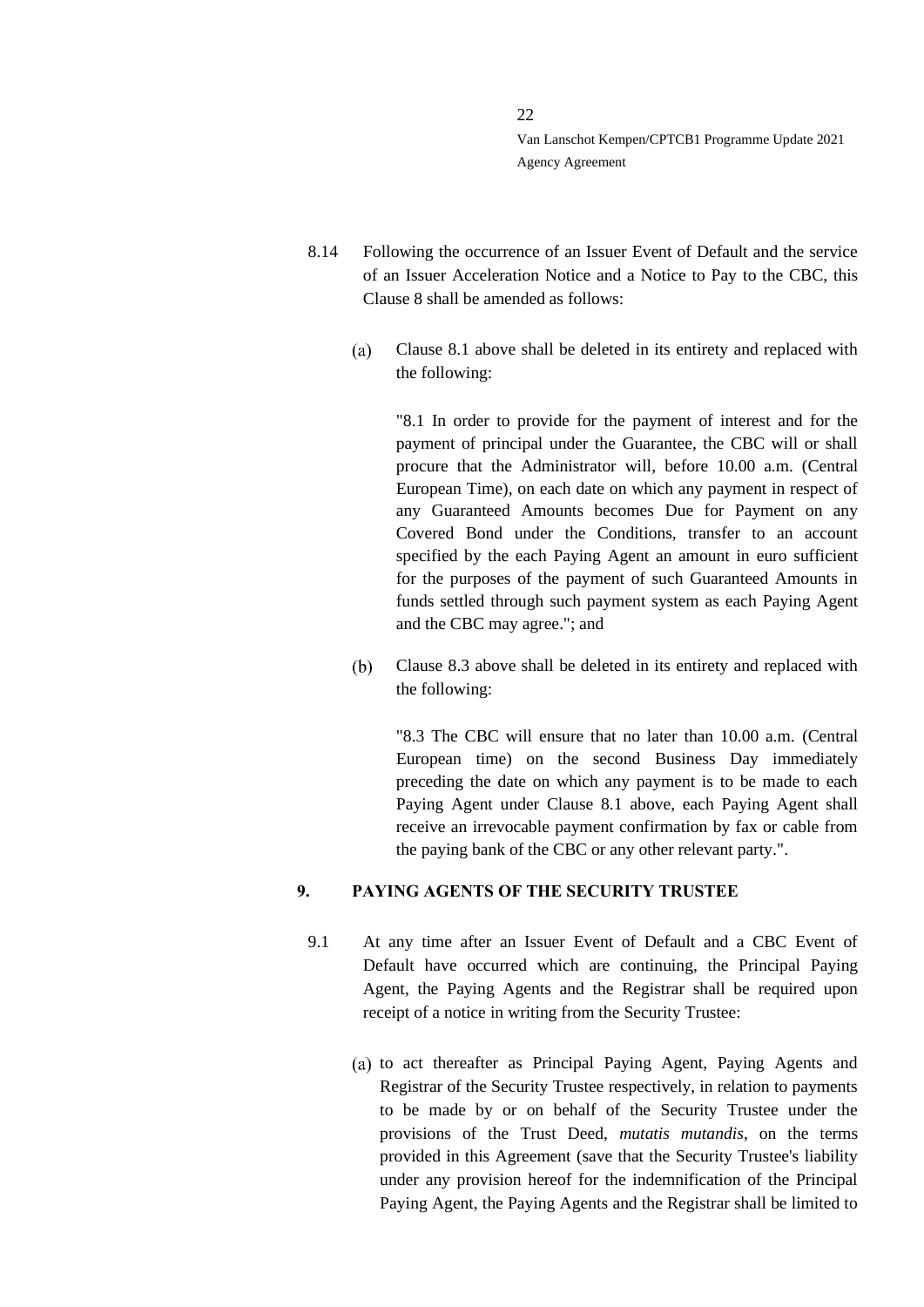the amount for the time being received or recovered by the Security Trustee under the Security and the Parallel Debt Agreement subject to the Post CBC Acceleration Notice Priority of Payments) and therefore to hold all Covered Bonds and Coupons and all sums, documents and records held by it in respect of the Covered Bonds and the Coupons on behalf of the Security Trustee; or

- (b) to deliver all Covered Bonds and Coupons and all sums, documents and records held by it in respect of Covered Bonds and Coupons to the Security Trustee or as the Security Trustee shall direct in such notice, provided that such notice shall be deemed not to apply to any documents or records which the Principal Paying Agent, the Paying Agents and the Registrar are obliged not to release pursuant to any applicable law or regulation.
- 9.2 At any time after an Issuer Event of Default has occurred which is continuing, the Security Trustee may (as alternative to the option in Clause [9.1](#page-21-1)[\(a\)](#page-21-2) above) by notice in writing to the Issuer require the Issuer to make all subsequent payments in respect of the Covered Bonds and Coupons to or to the order of the Security Trustee and not to the Principal Paying Agent, with effect from the issue of any such notice to the Issuer.
- 9.3 At any time after a CBC Event of Default has occurred which is continuing, the Security Trustee may (as alternative to the option in Clause [9.1](#page-21-1)[\(a\)](#page-21-2) above) by notice in writing to the CBC require it to make all subsequent payments in respect of the Covered Bonds and Coupons to or to the order of the Security Trustee and not to the Principal Paying Agent, with effect from the issue of any such notice to the CBC.

# <span id="page-22-0"></span>**10. DETERMINATIONS AND NOTIFICATIONS IN RESPECT OF COVERED BONDS AND INTEREST DETERMINATIONS**

#### **Determinations and notifications**

10.1 The Principal Paying Agent shall, unless otherwise specified in the applicable Final Terms, make all the determinations and calculations which it is required to make under the Conditions, all subject to and in accordance with the Conditions.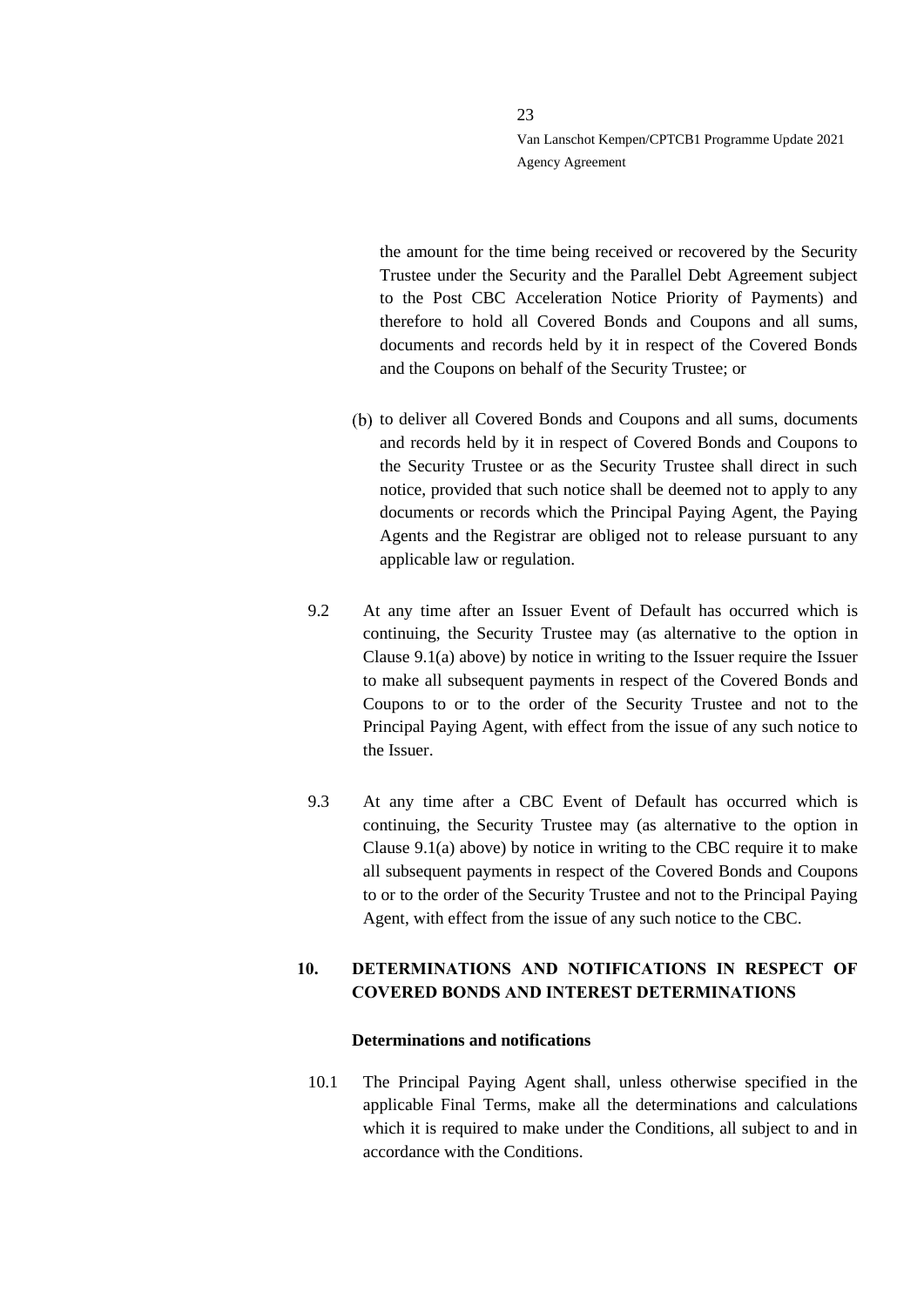- 10.2 The Principal Paying Agent shall not be responsible to the Issuer, the CBC or to any third party (except in the event of gross negligence (*grove nalatigheid*) or wilful default (*opzet*), as the case may be) as a result of the Principal Paying Agent having acted on any quotation given by the Reference Banks which subsequently may be found to be incorrect.
- 10.3 The Principal Paying Agent shall as soon as reasonably possible notify (and confirm in writing to) the Issuer, the CBC, the Security Trustee, the Registrar, the other Paying Agents and in respect of a Series of Covered Bonds listed on Euronext Amsterdam, that stock exchange (or in respect of Covered Bonds listed on a stock exchange other than Euronext Amsterdam, the relevant Paying Agent appointed in respect of such Covered Bonds shall notify such stock exchange) of each Rate of Interest, Interest Amount and Interest Payment Date and all other amounts, rates and dates which it is obliged to determine or calculate under the Conditions as soon as practicable after their determination and of any subsequent amendments to them under the Conditions.
- 10.4 The Principal Paying Agent shall use its reasonable efforts to cause (at the expense of the Issuer) each Rate of Interest, Interest Amount and Interest Payment Date and all other amounts, rates and dates which it is obliged to determine or calculate under the Conditions to be published as required in accordance with the Conditions as soon as possible after their determination or calculation.
- 10.5 If the Principal Paying Agent does not at any time for any reason determine and/or calculate and/or publish the Rate of Interest, Interest Amount and/or Interest Payment Date in respect of any Interest Period or any other amount, rate or date as provided in this Clause [10,](#page-22-0) it shall notify the Issuer, the CBC, the Security Trustee, the Registrar and the other Paying Agents of that fact. If, for any reason, either the Issuer or the Principal Paying Agent does not at any time calculate an amount as described in Clause 10.1 above or the applicable calculation agency agreement, the Security Trustee shall determine the same in the manner set out in Condition  $4(a)(vi)$  and the Security Trustee shall as soon as reasonably practicable notify the Issuer and the relevant stock exchange of the same and such determination and/or calculation shall be deemed to be made by the Principal Paying Agent.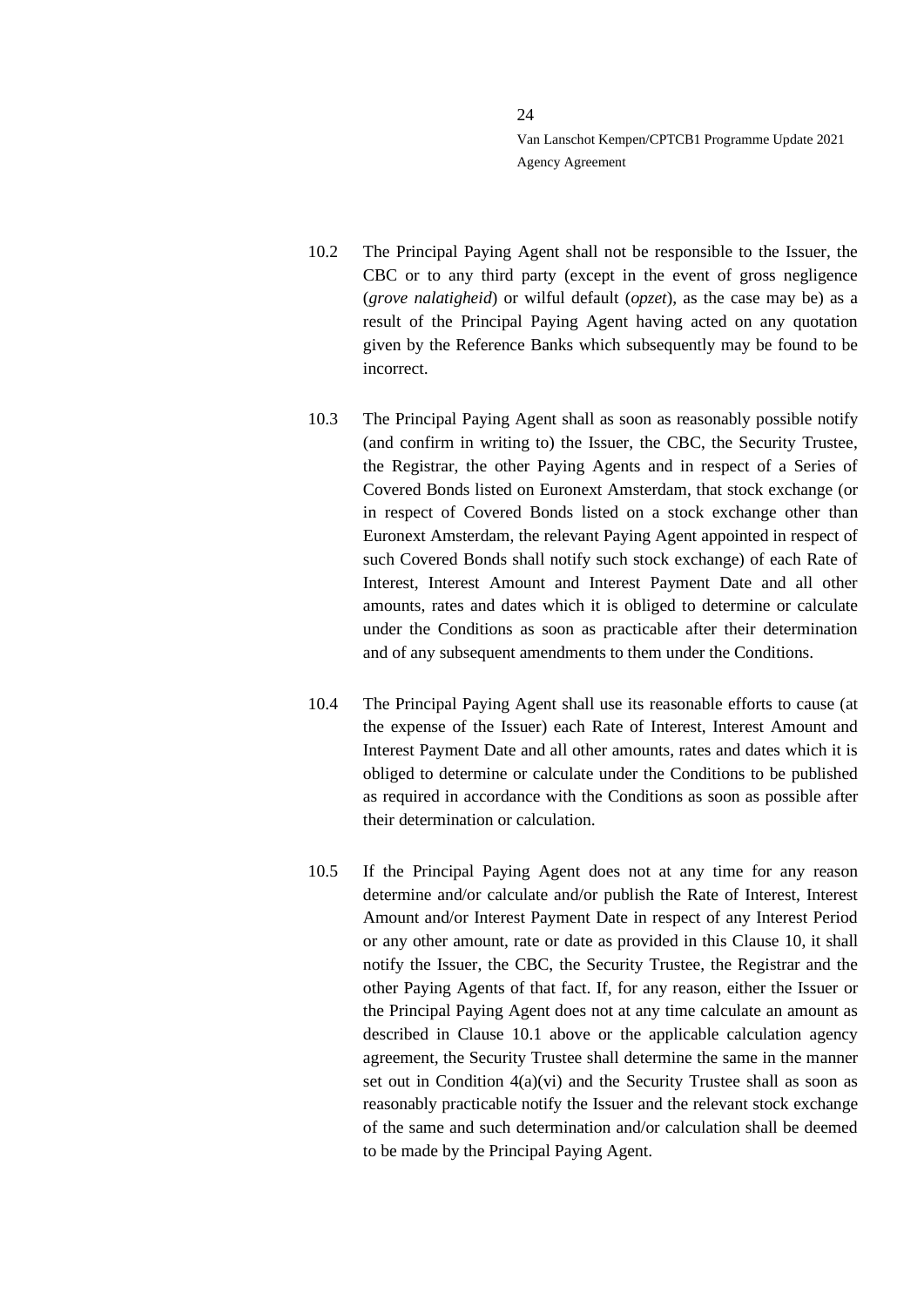10.6 Determinations with regard to Covered Bonds required to be made by a Calculation Agent specified in the applicable Final Terms shall be made in the manner so specified. Unless otherwise agreed between the Issuer and the relevant Dealer or the Lead Manager, as the case may be, or unless the Principal Paying Agent is the Calculation Agent (in which case the provisions of this Agreement shall apply), those determinations shall be made on the basis of a Calculation Agency Agreement substantially in the form of **Schedule 3**. Covered Bonds of any Series may specify additional duties and obligations of any Agent, the performance of which will be agreed between the Issuer and the relevant Agent prior to the relevant Issue Date.

#### **Interest determination**

- <span id="page-24-1"></span><span id="page-24-0"></span>10.7 Where Screen Rate Determination is specified in the applicable Final Terms as the manner in which the Rate of Interest is to be determined, the Rate of Interest for each Interest Period will, subject as provided below, be either:
	- (a) the offered quotation; or
	- $(b)$  the arithmetic mean (rounded if necessary to the fifth decimal place, with 0.000005 being rounded upwards) of the offered quotations,

<span id="page-24-2"></span>(expressed as a percentage rate per annum), for the Reference Rate which appears or appear, as the case may be, on the Relevant Screen Page as at the relevant time on the relevant Interest Determination Date plus or minus (as indicated in the applicable Final Terms) the Margin (if any), all as determined by the Principal Paying Agent. If five or more offered quotations are available on the Relevant Screen Page, the highest (or, if there is more than one highest quotation, one only of those quotations) and the lowest (or, if there is more than one lowest quotation, one only of those quotations) shall be disregarded by the Principal Paying Agent for the purpose of determining the arithmetic mean (rounded as provided above) of the offered quotations.

<span id="page-24-3"></span>10.8 Subject to Clauses [10.11](#page-26-0) through [10.17](#page-30-0) (inclusive) below, if the Relevant Screen Page is not available or if, in the case of Clause [10.7](#page-24-0)[\(a\)](#page-24-1) above, no offered quotation appears or, in the case of Clause [10.7](#page-24-0)[\(b\)](#page-24-2) above, fewer than three offered quotations appear, in each case as at the relevant time, the Principal Paying Agent shall request each of the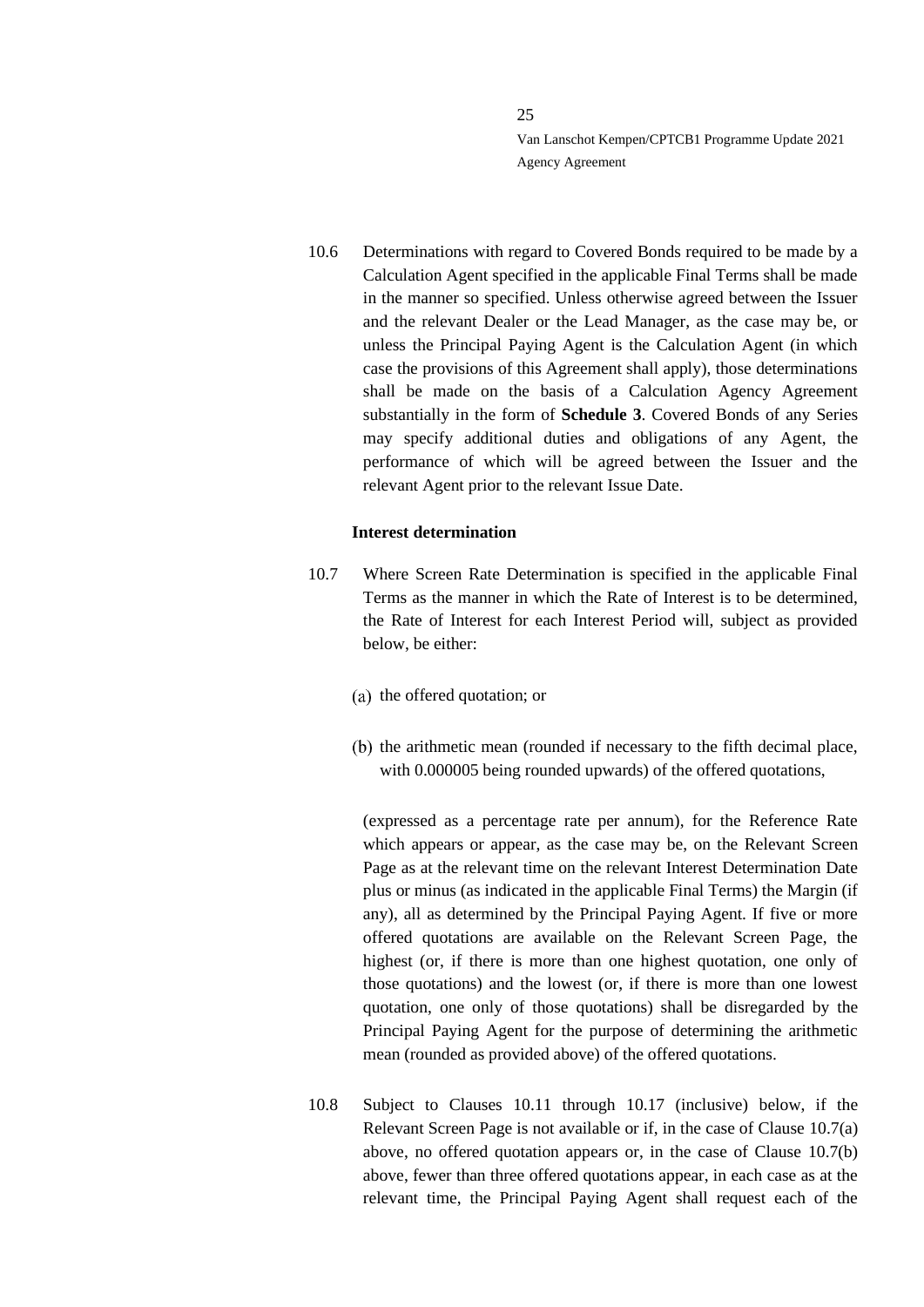Reference Banks to provide the Principal Paying Agent with its offered quotation (expressed as a percentage rate per annum) for the Reference Rate at approximately the relevant time on the Interest Determination Date in question. If two or more of the Reference Banks provide the Principal Paying Agent with offered quotations, the Rate of Interest for the Interest Period shall be the arithmetic mean (rounded if necessary to the fifth decimal place with 0.000005 being rounded upwards) of the offered quotations plus or minus (as appropriate) the Margin (if any), all as determined by the Principal Paying Agent.

<span id="page-25-0"></span>10.9 Subject to Clauses [10.11](#page-26-0) through [10.17](#page-30-0) (inclusive) below, if on any Interest Determination Date fewer than two Reference Banks provide the Principal Paying Agent with an offered quotation as provided in the preceding paragraph, the Rate of Interest for the relevant Interest Period shall be the rate per annum which the Principal Paying Agent determines as being the arithmetic mean (rounded if necessary to the fifth decimal place, with 0.000005 being rounded upwards) of the rates, as communicated to (and at the request of) the Principal Paying Agent by two or more Reference Banks at which such rates were offered, at approximately the relevant time on the relevant Interest Determination Date, deposits in euro for a period equal to that which would have been used for the Reference Rate by leading banks in the Euro-zone interbank market plus or minus (as appropriate) the Margin (if any) or, if fewer than two of the Reference Banks provide the Principal Paying Agent with offered rates, the offered rate for deposits in euro for a period equal to that which would have been used for the Reference Rate, or the arithmetic mean (rounded as provided above) of the offered rates for deposits in euro for a period equal to that which would have been used for the Reference Rate, at which, at approximately the relevant time on the relevant Interest Determination Date, any one or more banks (which bank or banks is or are in the opinion of the Issuer suitable for the purpose) informs the Principal Paying Agent it is quoting to leading banks in the Euro-zone inter-bank market plus or minus (as appropriate) the Margin (if any), provided that, if the Rate of Interest cannot be determined in accordance with the foregoing provisions of this paragraph, the Rate of Interest shall be determined as at the last preceding Interest Determination Date (though substituting, where a different Margin is to be applied to the relevant Interest Period from that which applied to the last preceding Interest Period, the Margin relating to the relevant Interest Period in place of the Margin relating to that last preceding Interest Period).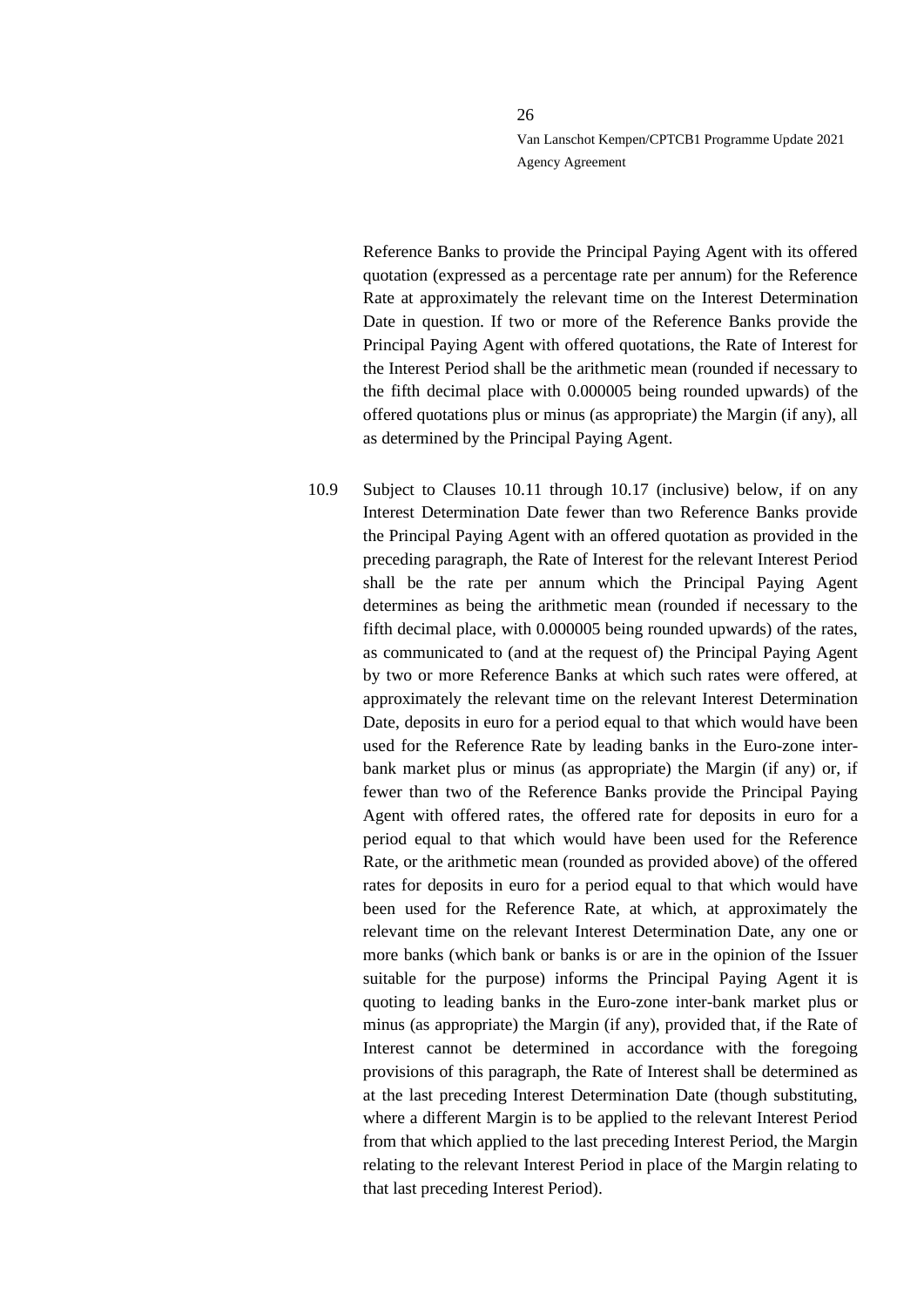10.10 If the Reference Rate from time to time in respect of Floating Rate Covered Bonds is specified in the applicable Final Terms as being other than EURIBOR, the Rate of Interest in respect of the Covered Bonds will be determined as provided in the applicable Final Terms.

27

#### **Benchmark discontinuation**

<span id="page-26-0"></span>10.11 If any Benchmark Event occurs in relation to an Original Reference Rate when any Rate of Interest (or any component part thereof) remains to be determined by reference to such Original Reference Rate, then the Issuer or, upon the service by the Security Trustee on the Issuer of an Issuer Acceleration Notice and on the CBC of a Notice to Pay, the CBC shall use its reasonable endeavours to appoint an Independent Adviser, as soon as reasonably practicable, with a view to the Independent Adviser determining a Successor Rate, or, if a Successor Rate is not available, an Alternative Rate (in accordance with Clause [10.12](#page-27-0) below) and, in either case, an Adjustment Spread if any (in accordance with Clause [10.13](#page-27-1) below) and any Benchmark Amendments (in accordance with Clause [10.14](#page-27-2) below). If the Issuer or the CBC, as the case may be, is unable to appoint an Independent Adviser, or the Independent Adviser appointed by the Issuer or the CBC, as the case may be, fails to determine a Successor Rate or an Alternative Rate, the Issuer or the CBC, as the case may be, (acting in good faith and in a commercially reasonable manner) shall use reasonable endeavours to determine a Successor Rate, or, if a Successor Rate is not available, an Alternative Rate (in accordance with Clause [10.12](#page-27-0) below) and, in either case, an Adjustment Spread, if any (in accordance with Clause [10.13](#page-27-1) below). and any Benchmark Amendments (in accordance with Clause [10.14](#page-27-2) below). Without prejudice to the definitions thereof, for the purposes of determining any Successor Rate, Alternative Rate, Adjustment Spread and/or Benchmark Amendments, as the case may be, the Issuer or the CBC, as the case may be, will take into account any relevant and applicable market precedents and customary market usage as well as any published guidance from relevant associations involved in the establishment of market standards and/or protocols in the international debt capital markets. An Independent Adviser appointed pursuant to this Clause [10.11](#page-26-0) shall act in good faith as an expert and (in the absence of wilful misconduct (*opzet*) or gross negligence (*grove nalatigheid*)) shall have no liability whatsoever to the Issuer, the CBC, any Paying Agent, the Calculation Agent, the Covered Bondholders or the Couponholders for any determination made by it or for any advice given to the Issuer or the CBC, as the case may be, in connection with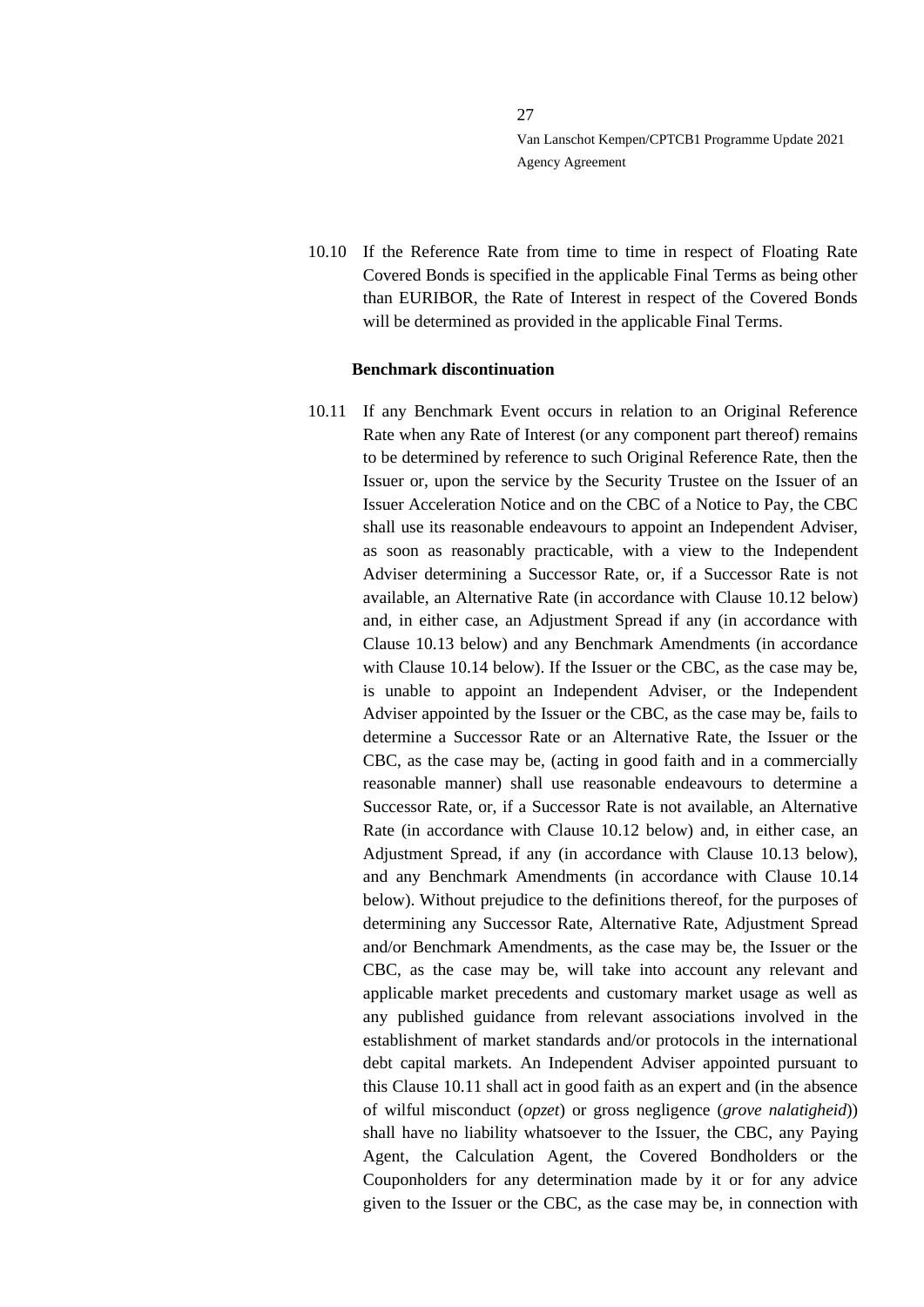any determination made by the Issuer or the CBC, as the case may be, pursuant to this Clause [10.11](#page-26-0) through Clause [10.17](#page-30-0) below (inclusive).

- <span id="page-27-0"></span>10.12 If the Independent Adviser or the Issuer or the CBC, as the case may be, acting in good faith and in a commercially reasonable manner, determines that there is:
	- a Successor Rate, then such Successor Rate; or
	- no Successor Rate but that there is an Alternative Rate, then such Alternative Rate,

shall (subject to adjustment as provided in Clause [10.13](#page-27-1) below) subsequently be used in place of the Original Reference Rate to determine the Rate of Interest (or the relevant component part thereof) for all future payments of interest on the Covered Bonds (subject to the operation of Clause [10.11](#page-26-0) above through [10.17](#page-30-0) below (inclusive)) and be deemed to be the Original Reference Rate such that in case the Successor Rate or the Alternative Rate (as applicable) were discontinued or otherwise unavailable, this would constitute a Benchmark Event.

- <span id="page-27-1"></span>10.13 If the Independent Adviser or the Issuer or the CBC, as the case may be, acting in good faith, determines (i) that an Adjustment Spread is required to be applied to the Successor Rate or the Alternative Rate (as the case may be) and (ii) the quantum of, or a formula or methodology for determining, such Adjustment Spread, then such Adjustment Spread shall be applied to the Successor Rate or the Alternative Rate (as the case may be).
- <span id="page-27-2"></span>10.14 If any Successor Rate, Alternative Rate or Adjustment Spread is determined in accordance with Clauses [10.11](#page-26-0) above through [10.17](#page-30-0) below (inclusive) and the Independent Adviser or the Issuer or the CBC, as the case may be, acting in good faith, determines (i) that amendments to the Conditions, the Covered Bonds and/or the Transaction Documents are necessary to ensure the proper operation of such Successor Rate, Alternative Rate and/or Adjustment Spread (such amendments, the "**Benchmark Amendments**") and (ii) the terms of the Benchmark Amendments, then the Issuer or the CBC, as the case may be, shall, subject to the consent of the Security Trustee and giving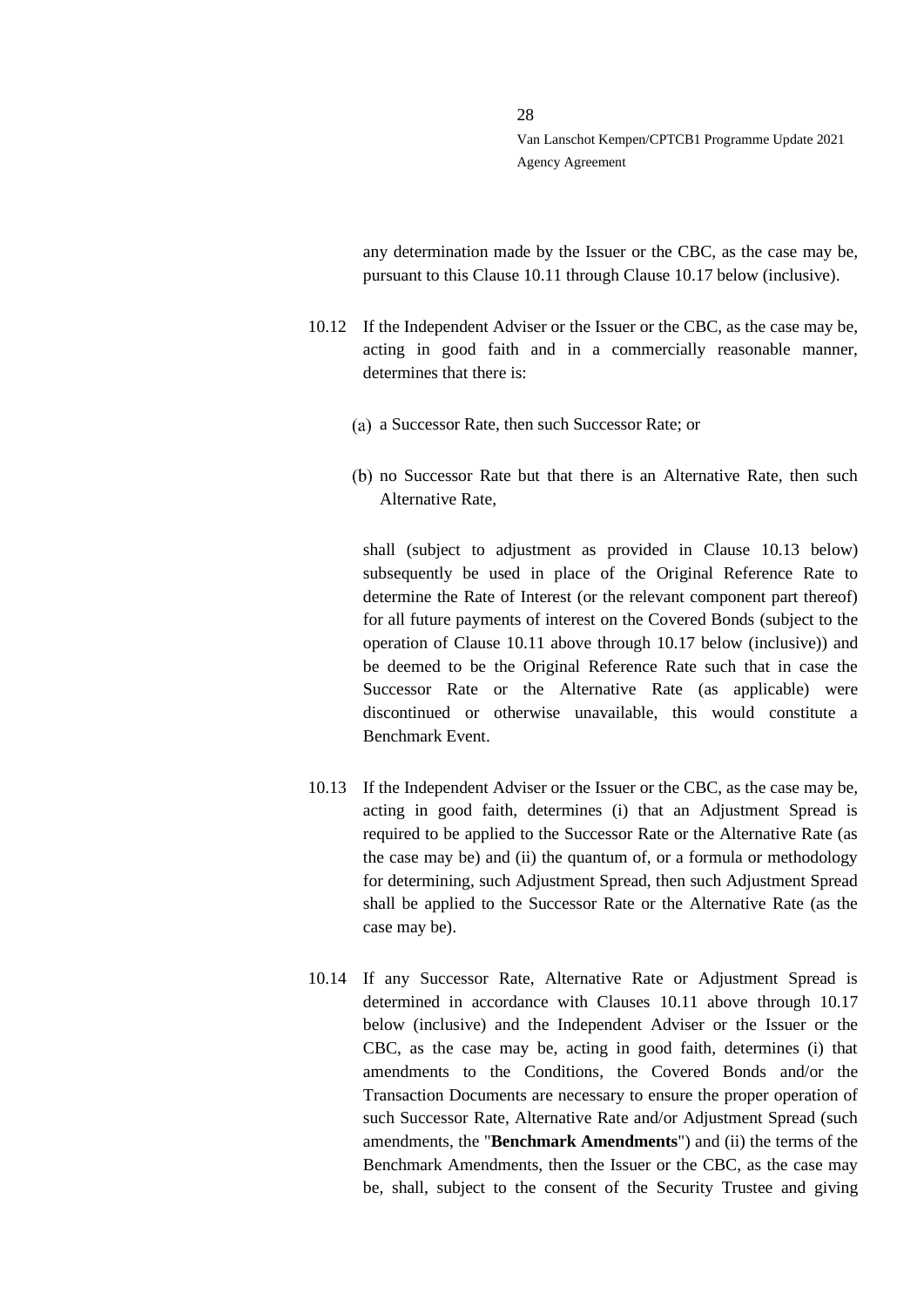notice thereof in accordance with Clause [10.15](#page-28-0) below, without any requirement for the consent or approval of Covered Bondholders, the Couponholders or any Secured Party (other than the Secured Parties which are a party to a Transaction Document which is to be varied) vary the Conditions, the Covered Bonds and/or the Transaction Documents to give effect to such Benchmark Amendments with effect from the date specified in such notice. In connection with any such variation in accordance with this Clause [10.14,](#page-27-2) the Issuer or the CBC, as the case may be, shall comply with the rules of any stock exchange on which the Covered Bonds are for the time being listed or admitted to trading. Following any Benchmark Amendment, if it becomes generally accepted market practice in the area of publicly listed new issues of covered bonds which meet the criteria set out in article 129 of CRR to use a benchmark rate of interest which is different from the Alternative Rate or Successor Rate which had already been adopted by the Issuer or the CBC in respect of the Covered Bonds pursuant to any Benchmark Amendment, the Issuer or the CBC, as the case may be, is entitled to apply a further Benchmark Amendment in line with such generally accepted market practice pursuant to Clause [10.11](#page-26-0) above through Clause [10.17](#page-30-0) below (inclusive). Notwithstanding any other provision of Clause [10.11](#page-26-0) above through Clause [10.17](#page-30-0) below (inclusive), the Issuer or the CBC, as the case may be, may decide that no Successor Rate, Alternative Rate or Adjustment Spread will be adopted, nor any other variation to the Conditions, the Covered Bonds and/or the Transaction Documents will be made to effect the Benchmark Amendments, if and to the extent that, in the determination of the Issuer or the CBC, as the case may be, the same could reasonably be expected to impact on the Regulated Status or the CRR Status of the Covered Bonds.

<span id="page-28-0"></span>10.15 Any Successor Rate, Alternative Rate, Adjustment Spread and the specific terms of any Benchmark Amendments, determined under Clause [10.11](#page-26-0) above through [10.17](#page-30-0) below (inclusive) shall be notified promptly by the Issuer or the CBC, as the case may be, to each Paying Agent, the Calculation Agent and, in accordance with Condition 14, the Covered Bondholders. Such notice shall be irrevocable and shall specify the effective date of the Successor Rate, the Alternative Rate, the Adjustment Spread (as applicable) and the Benchmark Amendments, if any. No later than notifying the Principal Paying Agent of the same, the Issuer or the CBC, as the case may be, shall deliver to the Principal Paying Agent and the Security Trustee, a certificate signed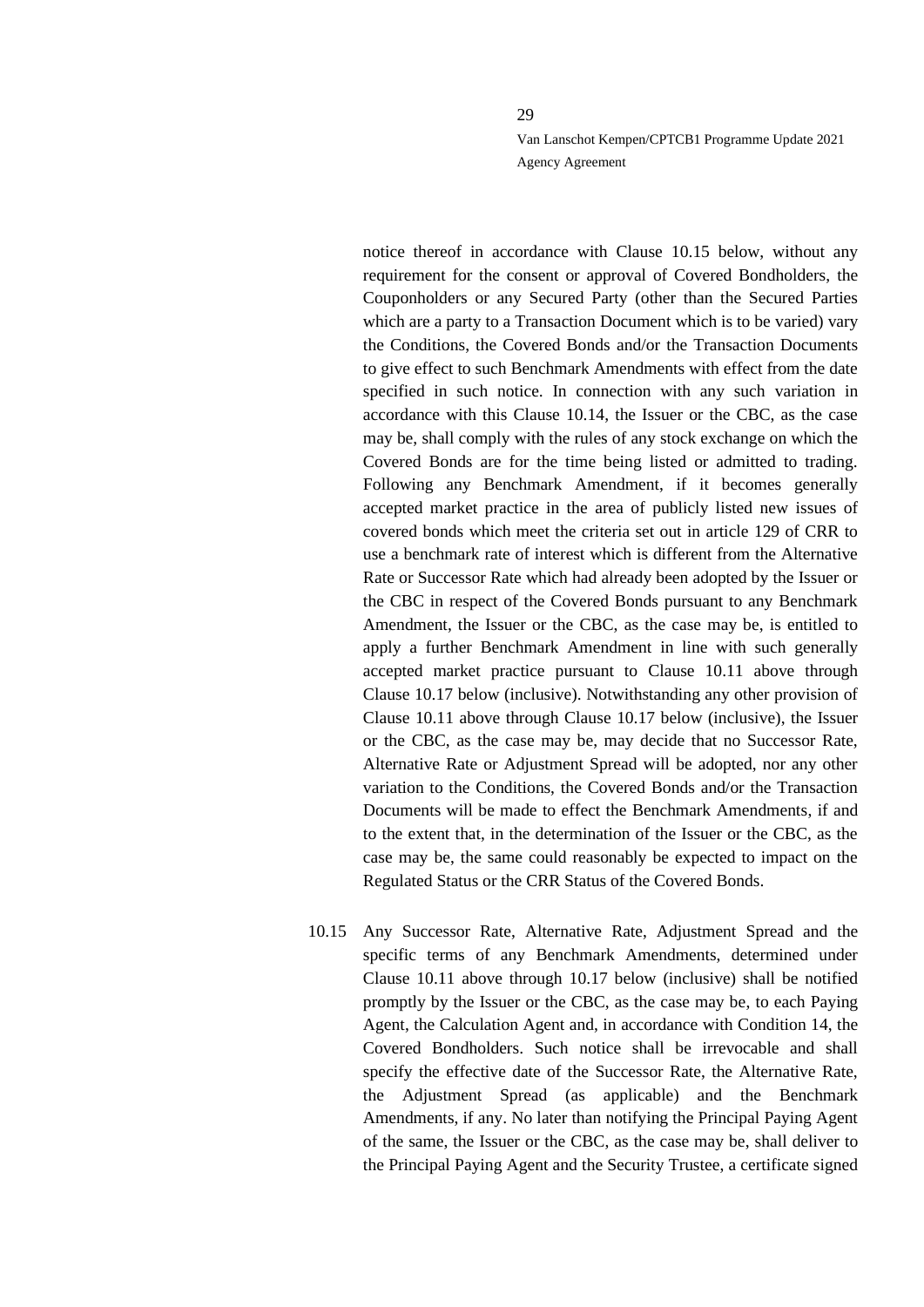by two authorised signatories of the Issuer or the CBC, as the case may be:

- confirming (i) that a Benchmark Event has occurred, (ii) the Successor Rate or, as the case may be, the Alternative Rate and, (iii) where applicable, any Adjustment Spread and/or the specific terms of any Benchmark Amendments, in each case as determined in accordance with the provisions of Clause [10.11](#page-26-0) above through [10.17](#page-30-0) below (inclusive); and
- (b) certifying that the Benchmark Amendments are necessary to ensure the proper operation of such Successor Rate, Alternative Rate and/or Adjustment Spread.

The Principal Paying Agent shall make available such certificate at its specified office for inspection by the Covered Bondholders at all reasonable times during normal business hours.

The Successor Rate or the Alternative Rate and the Adjustment Spread (if any) and the Benchmark Amendments (if any) specified in such certificate will (in the absence of manifest error or bad faith in the determination of the Successor Rate or the Alternative Rate and the Adjustment Spread (if any) and the Benchmark Amendments (if any)) be binding on the Issuer and the CBC, the Principal Paying Agent, the Calculation Agent, the Paying Agents, the Covered Bondholders and the Couponholders.

Notwithstanding any other provision of Clauses [10.11](#page-26-0) above through [10.17](#page-30-0) below (inclusive), if following the determination of any Successor Rate, Alternative Rate, Adjustment Spread or Benchmark Amendments, in the Principal Paying Agent's opinion there is any uncertainty regarding the course of action in making any determination or calculation under Clauses [10.11](#page-26-0) above through [10.17](#page-30-0) below (inclusive), the Principal Paying Agent shall promptly notify the Issuer or the CBC, as the case may be, thereof and the Issuer or the CBC, as the case may be, shall direct the Principal Paying Agent in writing as to the appropriate course of action to adopt. If the Principal Paying Agent is not promptly provided with such direction, or is otherwise unable (other than due to its own gross negligence, wilful default or fraud) to make such calculation or determination for any reason, it shall notify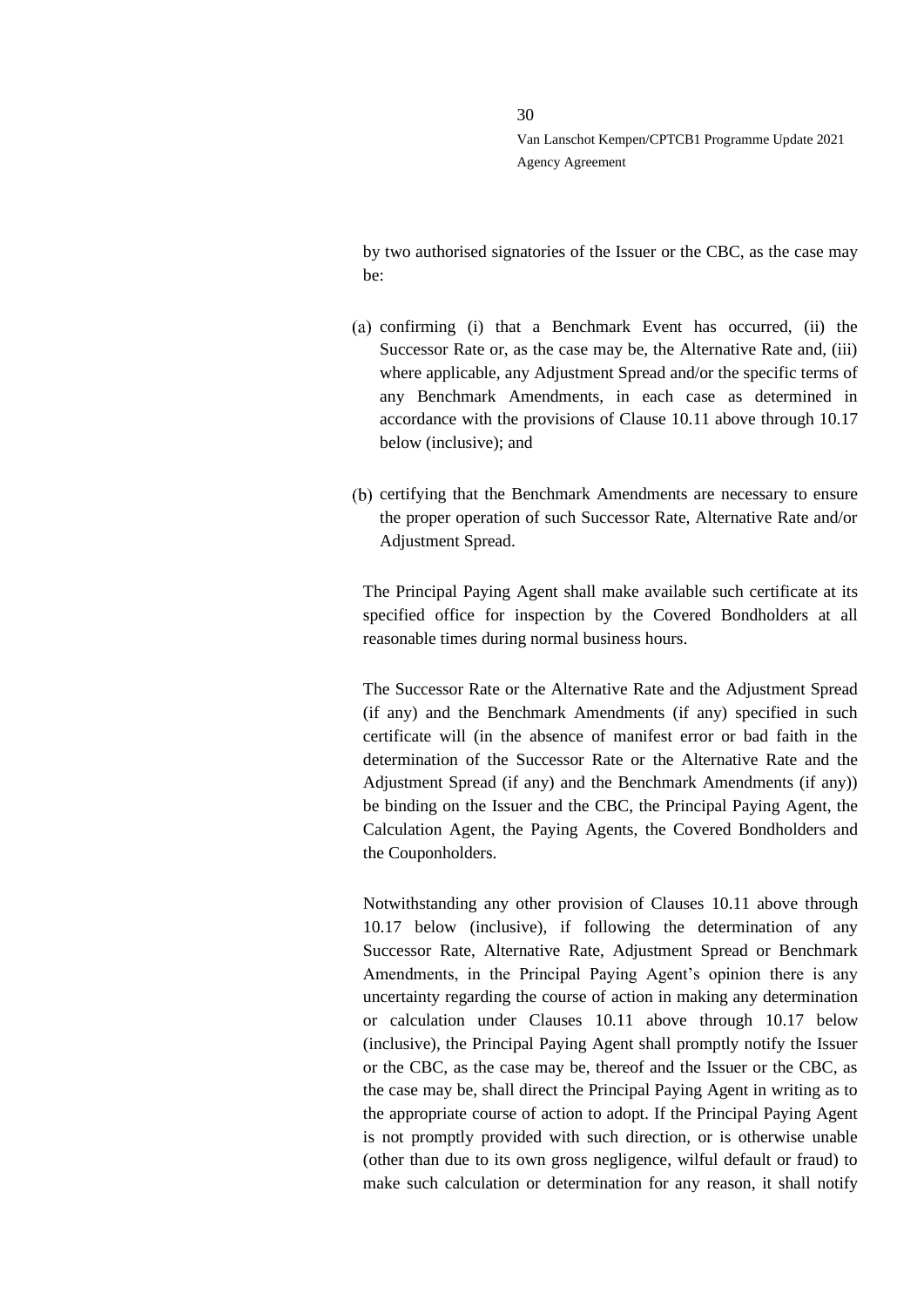the Issuer or the CBC, as the case may be, thereof and the Principal Paying Agent shall be under no obligation to make such calculation or determination and (in the absence of such gross negligence, wilful default or fraud) shall not incur any liability for not doing so.

- 10.16 Without prejudice to the obligations of the Issuer or the CBC, as the case may be, under Clause [10.11](#page-26-0) through [10.14](#page-27-2) above (inclusive), the Original Reference Rate and the fallback provisions in Clause [10.8](#page-24-3) through [10.9](#page-25-0) above (inclusive) will continue to apply unless and until the Principal Paying Agent has been notified of the Successor Rate or the Alternative Rate (as the case may be), and any Adjustment Spread (if applicable) and Benchmark Amendments, in accordance with Clause [10.15](#page-28-0) above.
- <span id="page-30-0"></span>10.17 Definitions as used in Clause [10.11](#page-26-0) above through this Clause [10.17](#page-30-0) (inclusive):

"**Adjustment Spread**" means either a spread (which may be positive or negative), or the formula or methodology for calculating a spread, in either case, which the Independent Adviser or the Issuer or the CBC, as the case may be, acting in good faith, determines is required to be applied to the Successor Rate or the Alternative Rate (as the case may be) to reduce or eliminate, to the extent reasonably practicable in the circumstances, any economic prejudice or benefit (as the case may be) to Covered Bondholders and Couponholders as a result of the replacement of the Original Reference Rate with the Successor Rate or the Alternative Rate (as the case may be) and is the spread, formula or methodology which:

- (a) in the case of a Successor Rate, is formally recommended in relation to the replacement of the Original Reference Rate with the Successor Rate by any Relevant Nominating Body; or (if no such recommendation has been made, or in the case of an Alternative Rate)
- (b) the Independent Adviser or the Issuer or the CBC, as the case may be, determines, acting in good faith, is recognised or acknowledged as being the industry standard for over-the-counter derivative transactions which reference the Original Reference Rate, where such rate has been replaced by the Successor Rate or the Alternative Rate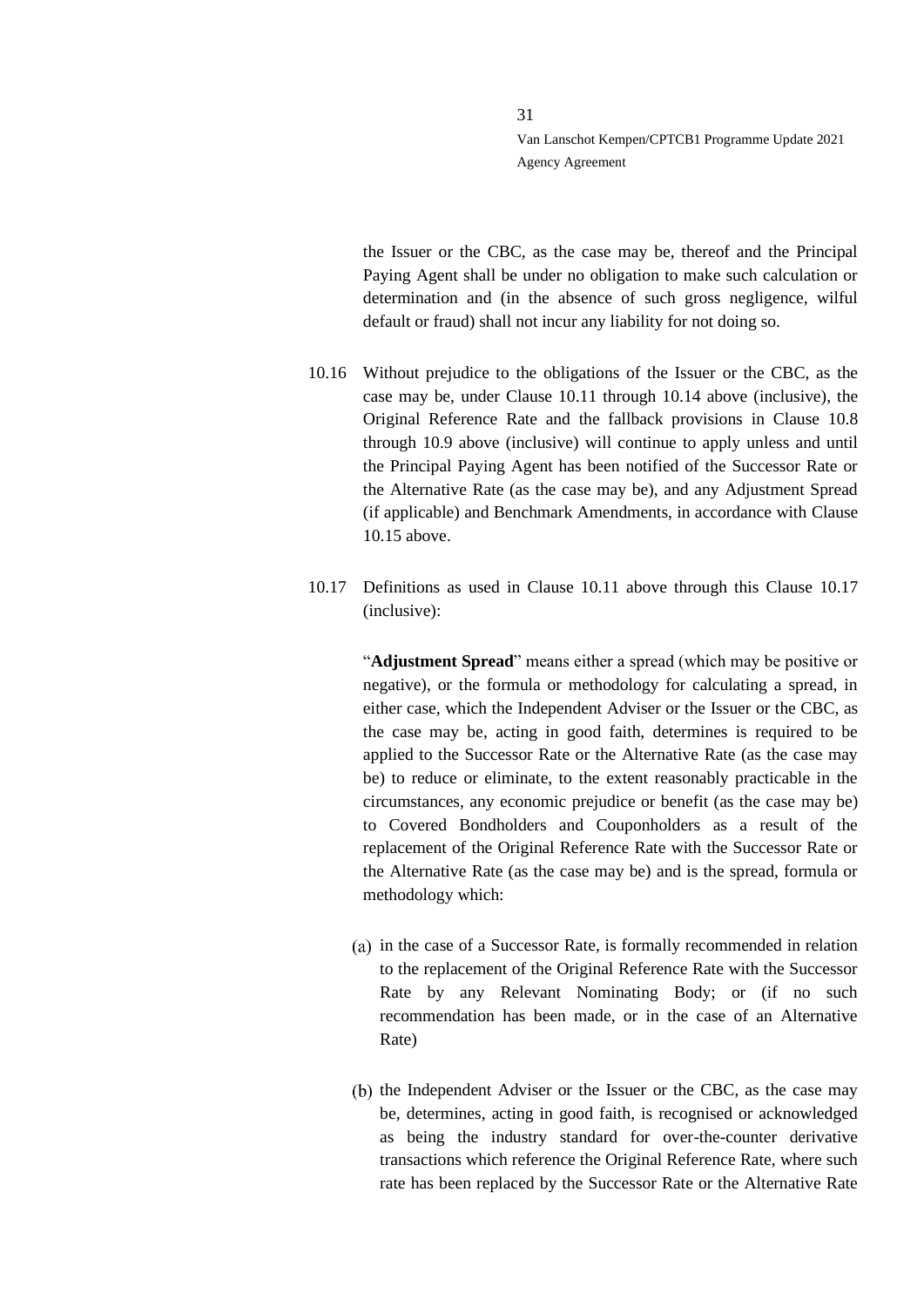(as the case may be); (or if the Independent Adviser or the Issuer or the CBC, as the case may be, determines that no such industry standard is recognised or acknowledged)

 $\sigma$  the Independent Adviser or the Issuer or the CBC, as the case may be, in its discretion, acting in good faith, determines to be appropriate.

"**Alternative Rate**" means an alternative to the Reference Rate which the Independent Adviser or the Issuer or the CBC, as the case may be, determines in accordance with Clause [10.12](#page-27-0) above has replaced the Original Reference Rate in customary market usage in the international debt capital markets for the purposes of determining rates of interest (or the relevant component part thereof) for the same interest period and in euro.

"**Benchmark Amendments**" has the meaning given to it in Clause [10.14](#page-27-2) above.

#### "**Benchmark Event**" means:

- $(a)$  the Original Reference Rate ceasing to be published for a period of at least five Business Days or ceasing to exist; or
- a public statement by the administrator of the Original Reference Rate that it will, by a specified date within the following six months, cease publishing the Original Reference Rate permanently or indefinitely (in circumstances where no successor administrator has been appointed that will continue publication of the Original Reference Rate); or
- a public statement by the supervisor of the administrator of the Original Reference Rate that the Original Reference Rate has been or will, by a specified date within the following six months, be permanently or indefinitely discontinued; or
- a public statement by the supervisor of the administrator of the Original Reference Rate that means the Original Reference Rate will be prohibited from being used or that its use will be subject to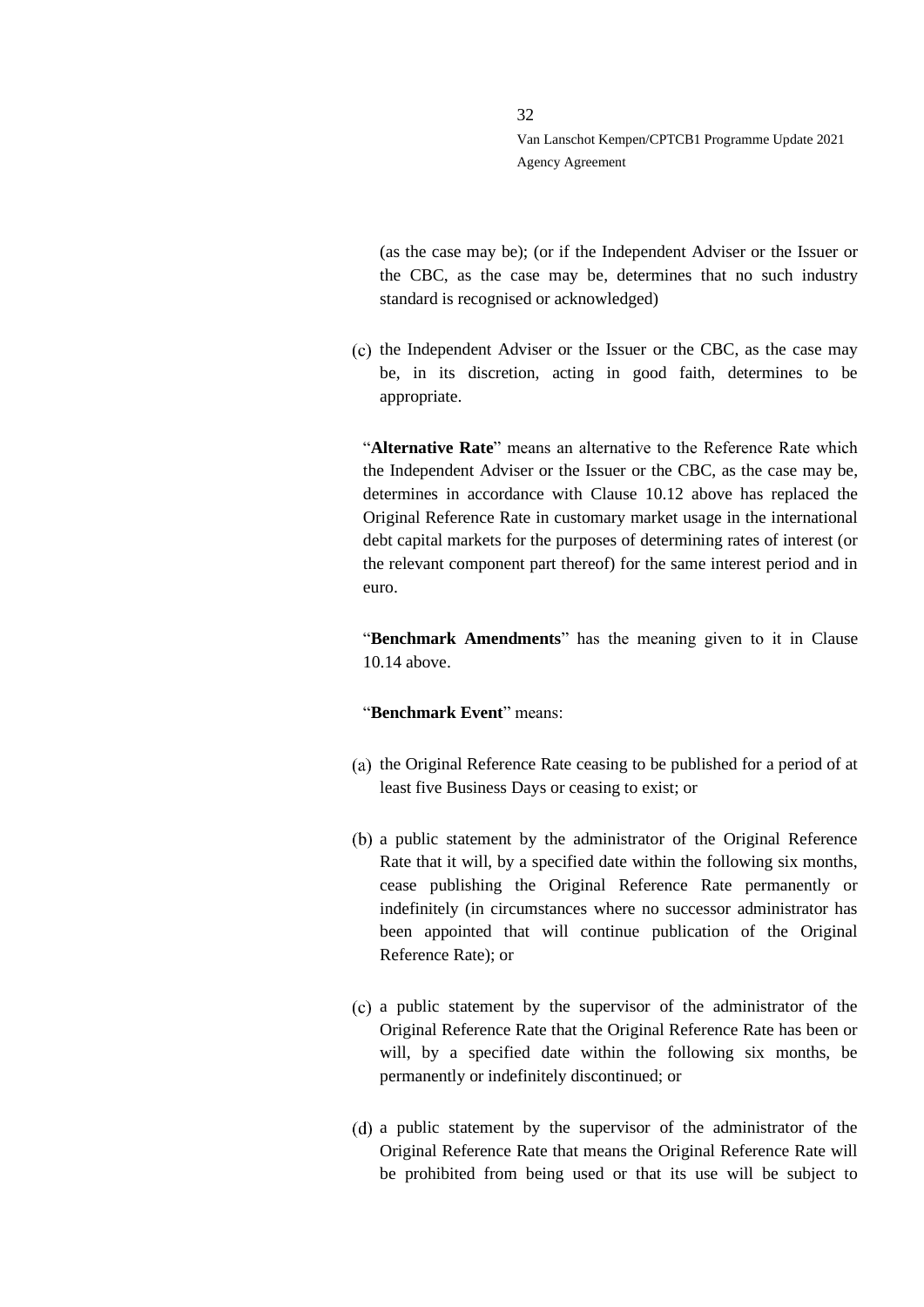restrictions or adverse consequences, in each case within the following six months; or

- a public statement made by the supervisor of the administrator of the Original Reference Rate announcing that the Original Reference Rate is no longer representative; or
- (f) it has become unlawful or otherwise prohibited for any Paying Agent, the Calculation Agent, the Issuer or the CBC, as the case may be, to calculate any payments due to be made to any Covered Bondholder using the Original Reference Rate or otherwise make use of the Original Reference Rate with respect to the Covered Bonds.

"**Independent Adviser**" means an independent financial institution of international repute or an independent financial adviser with appropriate expertise appointed by the Issuer or the CBC, as the case may be, under Claus[e 10.11](#page-26-0) above.

"**Original Reference Rate**" means the originally-specified Reference Rate used to determine the Rate of Interest (or any component part thereof) on the Covered Bonds.

"**Relevant Nominating Body**" means, in respect of a Reference Rate:

- $(a)$  the central bank for the currency to which the Reference Rate relates, or any central bank or other supervisory authority which is responsible for supervising the administrator of the Reference Rate; or
- any working group or committee sponsored by, chaired or co-chaired by or constituted at the request of (w) the central bank for the currency to which the Reference Rate relates, (x) any central bank or other supervisory authority which is responsible for supervising the administrator of the Reference Rate, (y) a group of the aforementioned central banks or other supervisory authorities or (z) the Financial Stability Board or any part thereof.

"**Successor Rate**" means a successor to or replacement of the Original Reference Rate which is formally recommended by any Relevant Nominating Body.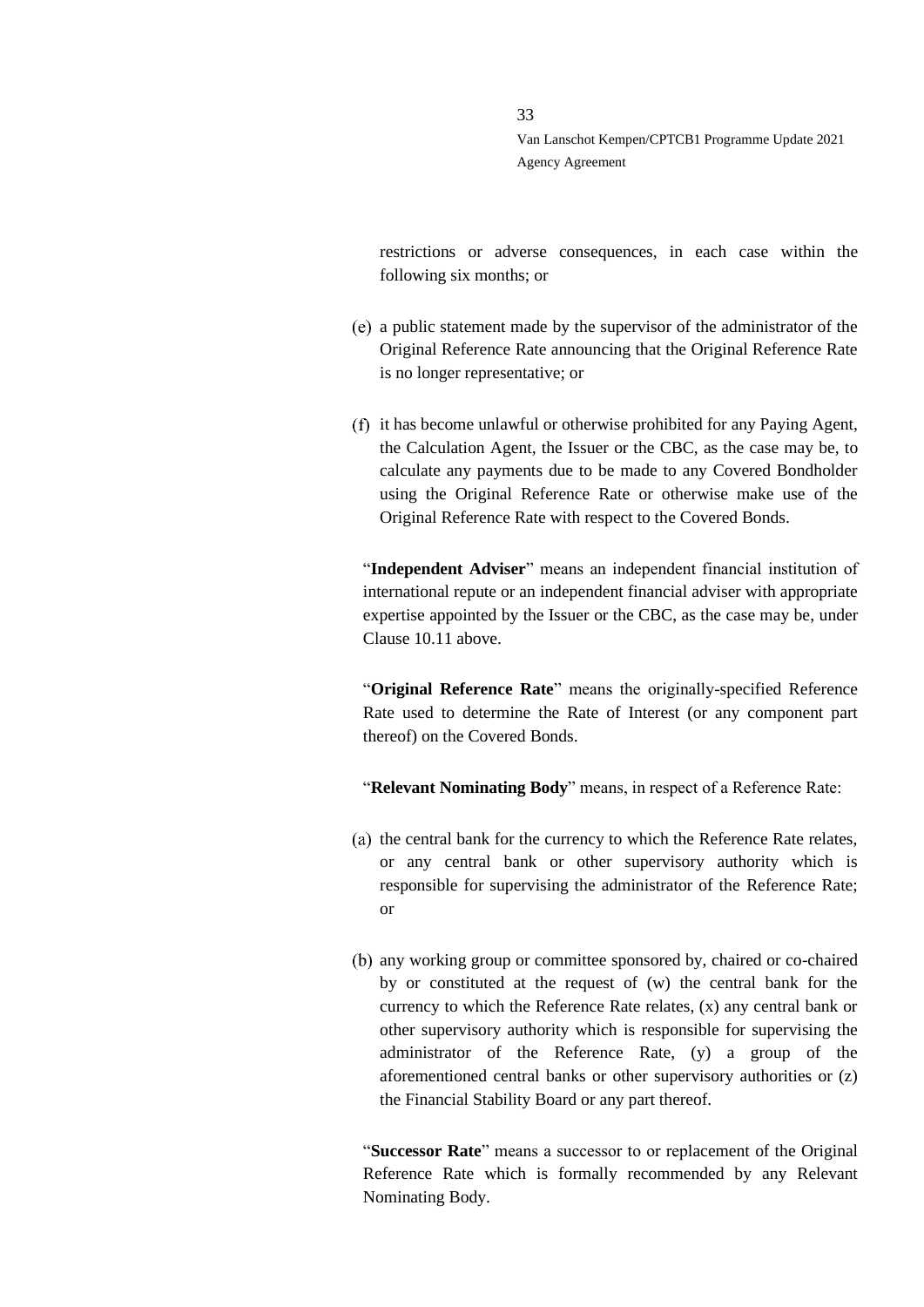#### <span id="page-33-0"></span>**11. NOTICE OF ANY WITHHOLDING OR DEDUCTION**

- <span id="page-33-1"></span>11.1 If the Issuer or the CBC is, in respect of any payment, compelled to withhold or deduct any amount for or on account of taxes, duties, assessments or governmental charges as specifically contemplated under the Conditions, it shall give notice of that fact to the Security Trustee and the relevant Paying Agent as soon as it becomes aware of the requirement to make the withholding or deduction and shall give to the Security Trustee and the relevant Paying Agent such information as any of them shall require to enable it to comply with the requirement.
- 11.2 If any Paying Agent is, in respect of any payment of principal or interest in respect of the Covered Bonds, compelled to withhold or deduct any amount for or on account of any taxes, duties, assessments or governmental charges as specifically contemplated under the Conditions, other than arising under Clause [11.1](#page-33-1) above or by virtue of the relevant holder failing to satisfy any certification or other requirement in respect of its Covered Bonds, it shall give notice of that fact to the Issuer, the Security Trustee and the relevant Paying Agent as soon as it becomes aware of the compulsion to withhold or deduct.
- 11.3 The Issuer undertakes to Citi that:
	- (a) subject to any law or regulation it will provide to Citi all documentation and other information reasonably required by and necessary for Citi from time to time to comply with any Applicable Law forthwith upon request by Citi; and
	- $(b)$  it will notify Citi in writing within thirty  $(30)$  calendar days of any change that affects the Issuer's tax status pursuant to any Applicable Law.

It shall be the sole responsibility of the Issuer and the CBC to determine whether a deduction or withholding is or will be required from any payment to be made in respect of the Covered Bonds or otherwise in connection with this Agreement and to procure that such deduction or withholding is made in a timely manner to the appropriate Authorities and the Issuer or the CBC shall as soon as it becomes aware of the requirement to make the withholding or deduction notify each Paying Agent. The Issuer shall notify each Paying Agent at least five (5)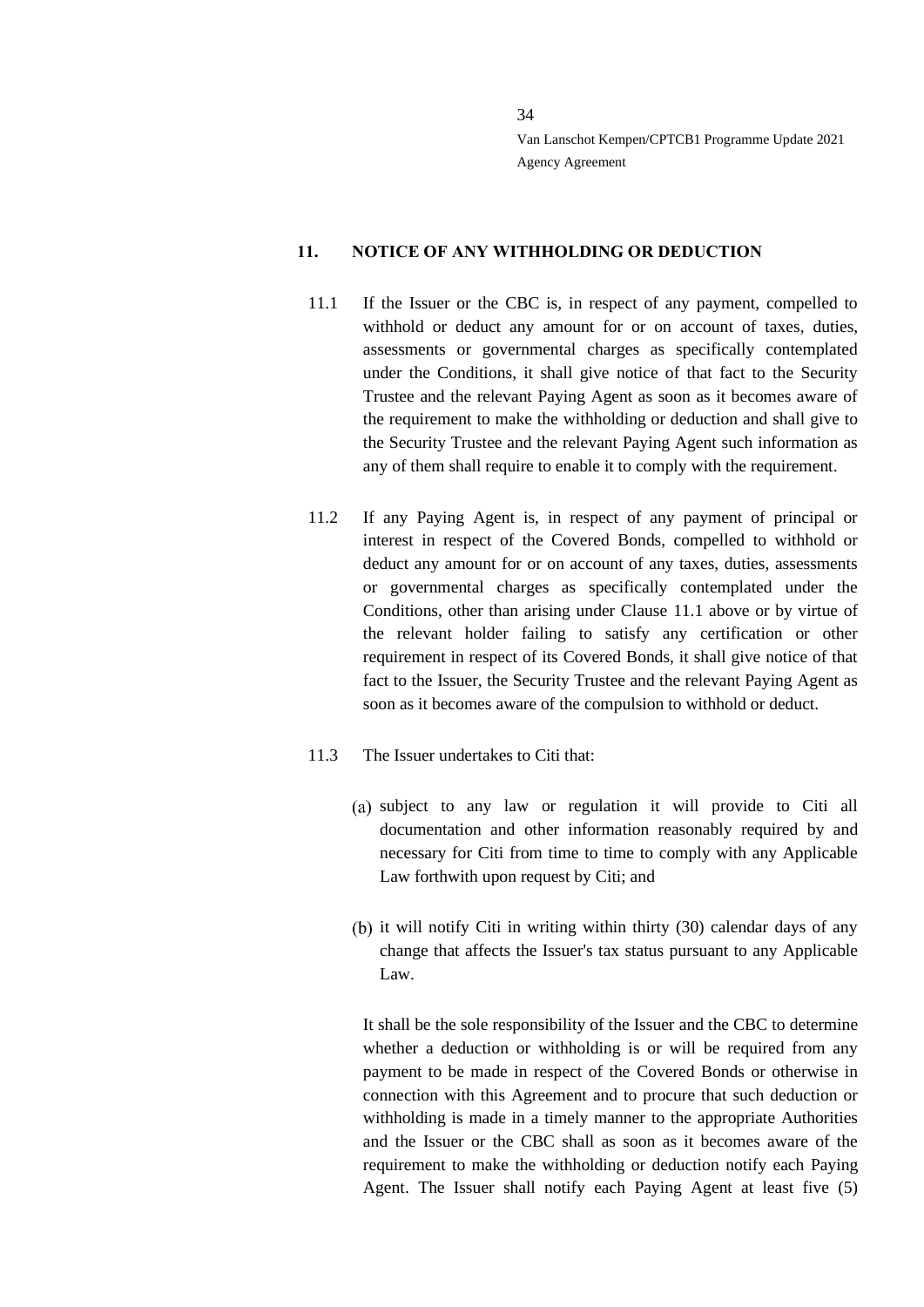Business Days prior to the date on which any payment for which a deduction or withholding is required of (i) the amount of such deduction or withholding and (ii) the relevant Authorities to whom such amount should be paid. The Issuer shall provide each Paying Agent with all information reasonably required for the Paying Agent to be able to make such payment.

11.4 Any payment by Citi under this Agreement will be made without any deduction or withholding for or on account of any Taxes unless such deduction or withholding is required by any Applicable Law. The Issuer and the CBC acknowledge and agree that Citi may debit any amount available in any balance held for the Issuer or the CBC and apply such amount in satisfaction of Taxes in connection with the relevant Covered Bonds. Citi will timely pay the full amount debited or withheld to the relevant Authority in accordance with the relevant Applicable Law. If any Taxes become payable with respect to any prior credit to the Issuer or the CBC by Citi, the Issuer and the CBC acknowledge that Citi may debit any balance held for it in satisfaction of such prior Taxes. The Issuer and the CBC shall remain liable for any deficiency and agree that they shall pay any such deficiency upon notice from Citi or any Authority. If Taxes are paid by Citi or any of its affiliates, the Issuer and the CBC agree that they shall promptly reimburse Citi for such payment to the extent not covered by withholding from any payment or debited from any balance held for them. If Citi is required to make a deduction or withholding referred to above, it will not pay an additional amount in respect of that deduction or withholding to the Issuer or the CBC.

# <span id="page-34-0"></span>**12. NOTICE OF PAYMENT ON MATURITY DATE AND NOTICE OF EXTENSION OF PAYMENT**

12.1 If the CBC is obliged under the Guarantee to pay a Guaranteed Amount which is otherwise payable on the Maturity Date and the CBC extends the obligation to pay such amount to the Extended Due for Payment Date, the CBC shall provide a formal notice (in accordance with the rules and procedures of Euroclear and Clearstream, Luxembourg and/or Euroclear Nederland and/or any other agreed clearing system) of such extension at least two (2) Business Days prior to the Maturity Date to the Principal Paying Agent, the Security Trustee, the Rating Agencies, the Registrar (in the case of Registered Covered Bonds), Euroclear and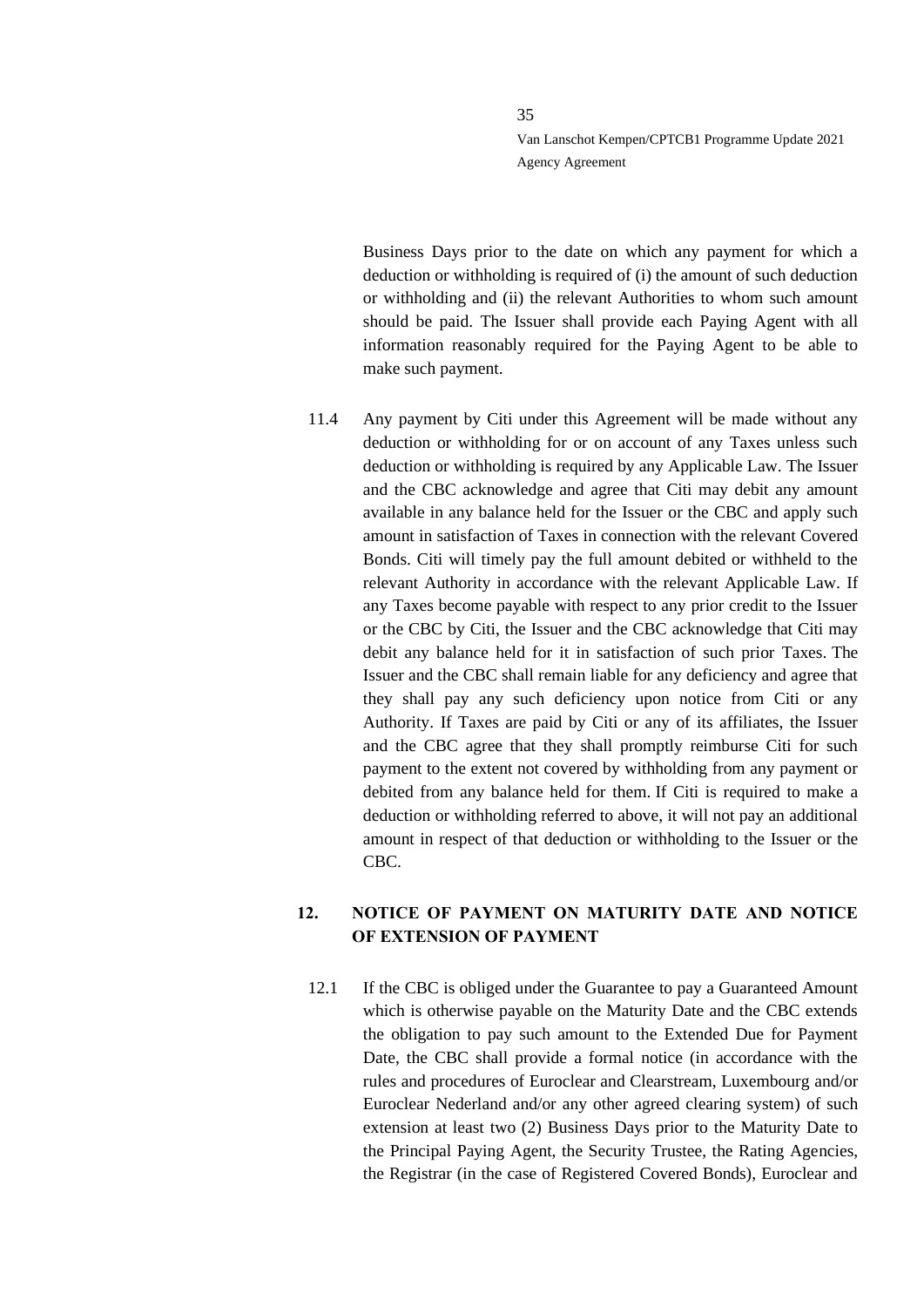Clearstream, Luxembourg and/or Euroclear Nederland and/or any other agreed clearing system.

12.2 To ensure that a Series of Covered Bonds will be redeemed on the Maturity Date, the Issuer shall provide or procure the provision of a formal notice (in accordance with the rules and procedures of Euroclear and Clearstream, Luxembourg and/or Euroclear Nederland and/or any other agreed clearing system) at least two (2) Business Days prior to the relevant Maturity Date to the Rating Agencies, the Principal Paying Agent, the Registrar (in the case of Registered Covered Bonds), Euroclear and Clearstream, Luxembourg and/or Euroclear Nederland and/or any other agreed clearing system that such Series of Covered Bonds will be redeemed on the Maturity Date, with a copy of such notice to the CBC and the Security Trustee.

# <span id="page-35-0"></span>**13. DUTIES OF THE PAYING AGENTS IN CONNECTION WITH EARLY REDEMPTION**

- 13.1 If the Issuer decides to redeem any Covered Bonds for the time being outstanding before their Maturity Date in accordance with the Conditions, the Issuer shall give notice of such decision to the Security Trustee and the Principal Paying Agent or the Registrar stating the date on which the Covered Bonds are to be redeemed and the nominal amount of Covered Bonds to be redeemed not less than fifteen (15) calendar days before the date on which the Issuer will give notice to the Covered Bondholders in accordance with the Conditions of the redemption in order to enable the Principal Paying Agent or the Registrar to carry out its duties in this Agreement and in the Conditions.
- 13.2 If some of the Covered Bonds are to be redeemed, the Principal Paying Agent shall, in the case of Definitive Covered Bonds or Registered Covered Bonds, make the required drawing in accordance with the Conditions but shall give the Issuer and the Security Trustee reasonable notice of the time and place proposed for the drawing and the Issuer and the Security Trustee shall be entitled to send representatives to attend the drawing and shall, in the case of Global Covered Bonds, co-ordinate the selection of Covered Bonds to be redeemed with Euroclear and/or Clearstream, Luxembourg and/or Euroclear Nederland and/or any other agreed clearing system, all in accordance with the Conditions.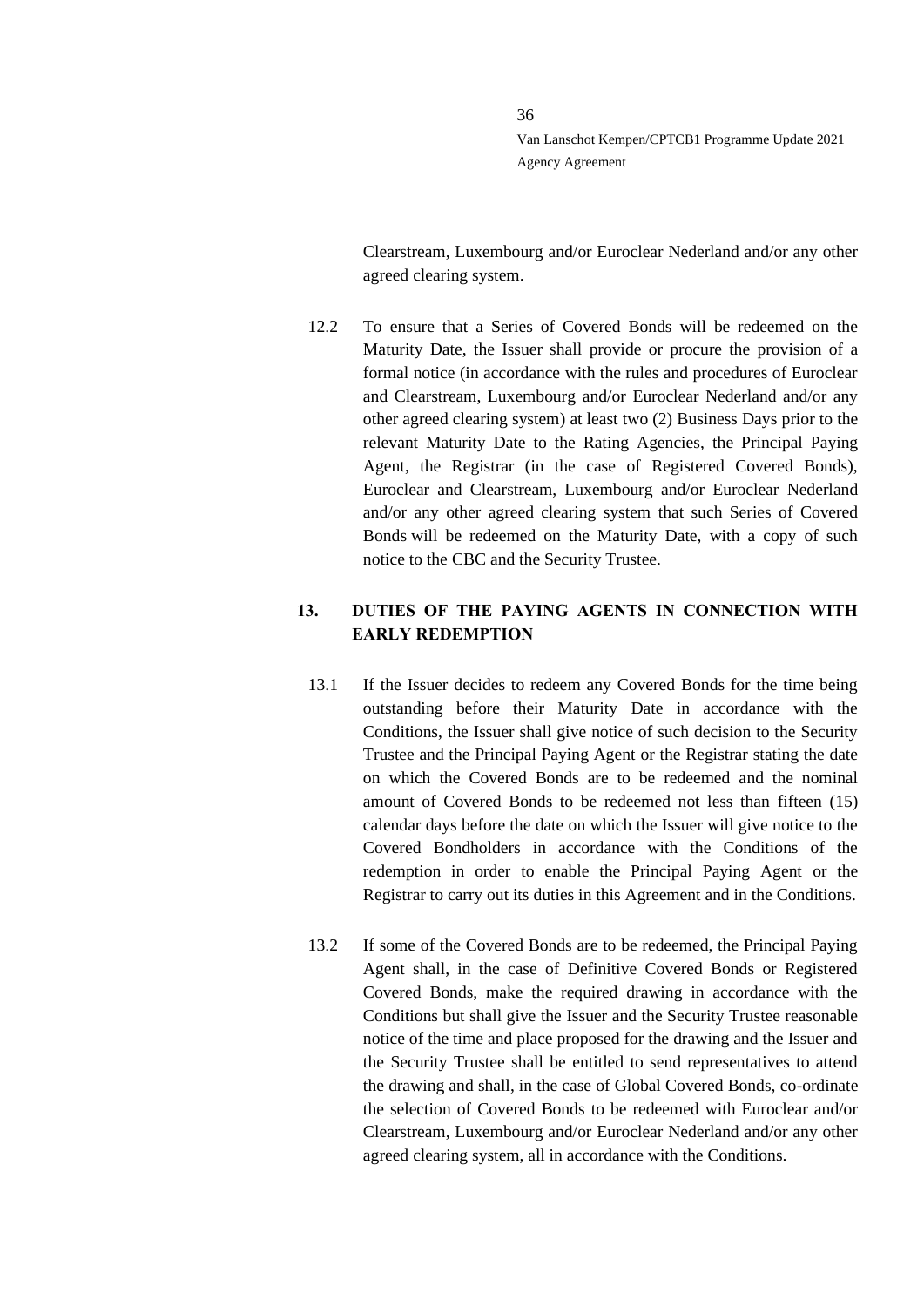13.3 The Principal Paying Agent shall (at the expense of the Issuer) publish the notice required in connection with any such redemption and shall, if applicable, at the same time also publish a separate list of the serial numbers of any Definitive Covered Bonds previously drawn and not presented for redemption. The redemption notice shall specify the date fixed for redemption, the redemption amount, the manner in which redemption will be effected and, in the case of a partial redemption of Definitive Covered Bonds or Registered Covered Bonds, (i) the serial numbers of the Definitive Covered Bonds and (ii) in the case of Registered Covered Bonds, the nominal amount drawn and the holders thereof. The notice will be published in accordance with the Conditions. The Principal Paying Agent will also notify the Security Trustee, the Registrar and the other Paying Agents of any date fixed for redemption of any Covered Bonds.

# **14. CANCELLATION AND DESTRUCTION OF COVERED BONDS, COUPONS AND TALONS**

- <span id="page-36-1"></span>14.1 All Bearer Covered Bonds which are redeemed, all Global Covered Bonds which are exchanged in full or Coupons which are paid and all Talons which are exchanged shall be cancelled by the Paying Agent by which they are redeemed, exchanged, transferred or paid. In addition, the Issuer shall notify the Principal Paying Agent in writing of all Bearer Covered Bonds which are purchased on behalf of the Issuer, the CBC or any of the Issuer's subsidiaries, and which are to be cancelled, and all such Covered Bonds when surrendered to a Paying Agent for cancellation, together (in the case of Definitive Covered Bonds) with all unmatured Coupons or Talons (if any) attached to them or surrendered with them, shall be cancelled by the Paying Agent to which they are surrendered. Each of the Paying Agents shall give to the Principal Paying Agent details of all payments made by it and shall deliver all cancelled Bearer Covered Bonds, Coupons and Talons to the Principal Paying Agent or as the Principal Paying Agent may specify.
- <span id="page-36-0"></span>14.2 The Principal Paying Agent shall deliver upon request to the Issuer, the CBC, the Registrar and the Security Trustee within 5 (five) Business Days following such redemption, cancellation and/or payment set out in the items below a certificate stating:
	- $(a)$ the aggregate nominal amount of Covered Bonds which have been redeemed and the aggregate amount paid in respect of them;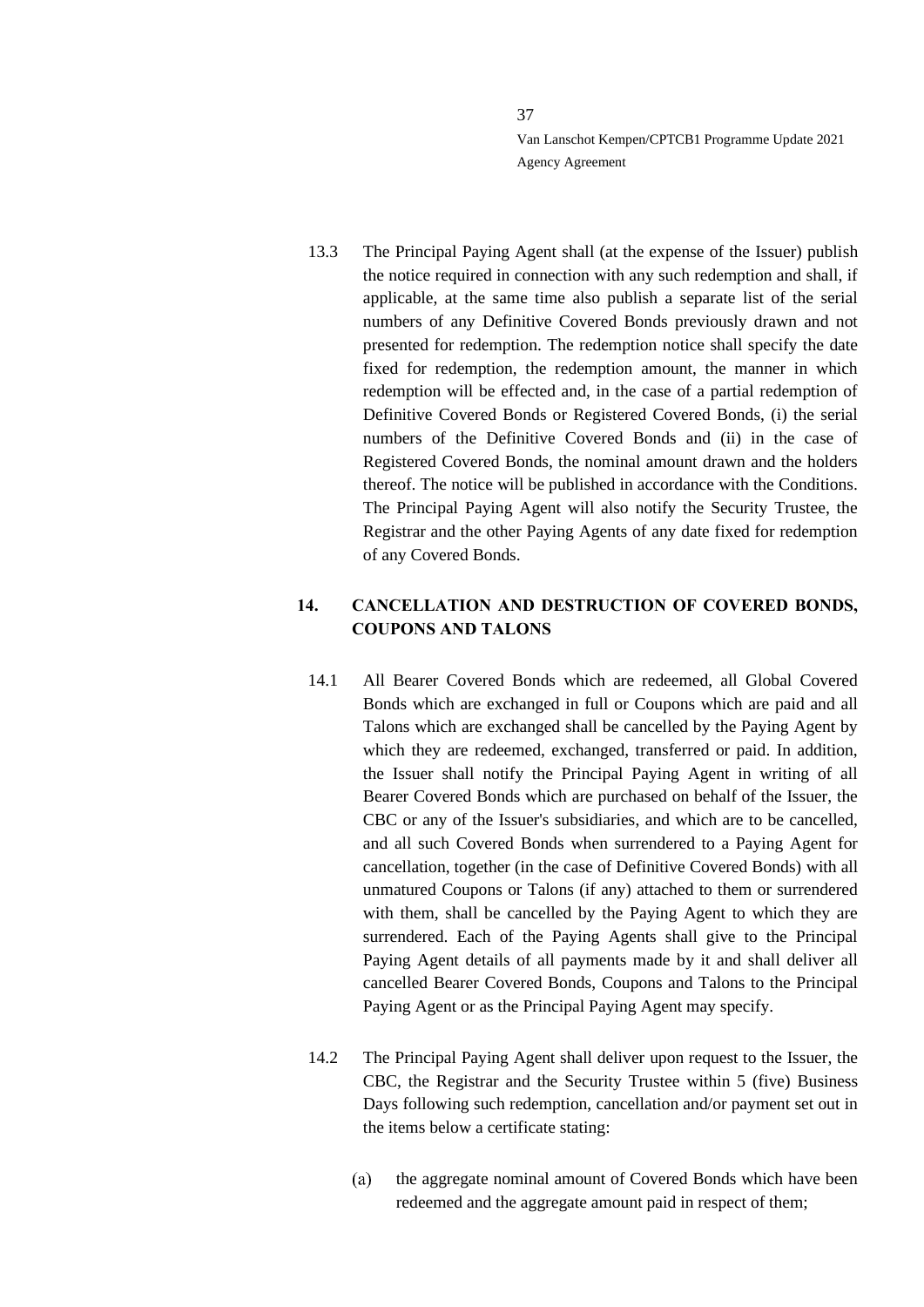- the number of Bearer Covered Bonds cancelled together (in the  $(b)$ case of Definitive Covered Bonds) with details of all unmatured Coupons or Talons attached to them or delivered with them;
- the aggregate amount paid in respect of interest on the Covered  $(c)$ Bonds;
- $(d)$ the total number by maturity date of Coupons and Talons cancelled; and
- $(e)$ (in the case of Definitive Covered Bonds) the serial numbers of the Covered Bonds.
- 14.3 The Principal Paying Agent shall destroy all cancelled Bearer Covered Bonds, Coupons and Talons and send to the Issuer and the CBC on request a certificate stating the serial numbers of the Bearer Covered Bonds (in the case of Definitive Covered Bonds) and the number by maturity date of Coupons and Talons destroyed.
- 14.4 Without prejudice to the obligations of the Principal Paying Agent under Clause [14.2](#page-36-0) above, the Principal Paying Agent shall keep a full and complete record of all Covered Bonds, Coupons and Talons (other than serial numbers of Coupons) and of their redemption, purchase for cancellation on behalf of the Issuer or the CBC or any of their respective subsidiaries and cancellation, payment or replacement (as the case may be) and of all replacement Bearer Covered Bonds, Coupons or Talons issued in substitution for mutilated, defaced, destroyed, lost or stolen Bearer Covered Bonds, Coupons or Talons. The Principal Paying Agent shall in respect of the Coupons of each maturity retain (in the case of Coupons other than Talons) until the expiry of ten years from the Relevant Date in respect of such Coupons and (in the case of Talons) indefinitely either all paid or exchanged Coupons of that maturity or a list of the serial numbers of Coupons of that maturity still remaining unpaid or unexchanged. The Principal Paying Agent shall at all reasonable times make the record available to the Issuer, the CBC, the Security Trustee and any persons authorised by any of them for inspection and for the taking of copies of it or extracts from it.
- 14.5 The Principal Paying Agent shall instruct the Common Safekeeper to destroy each NGN Temporary Global Covered Bond and NGN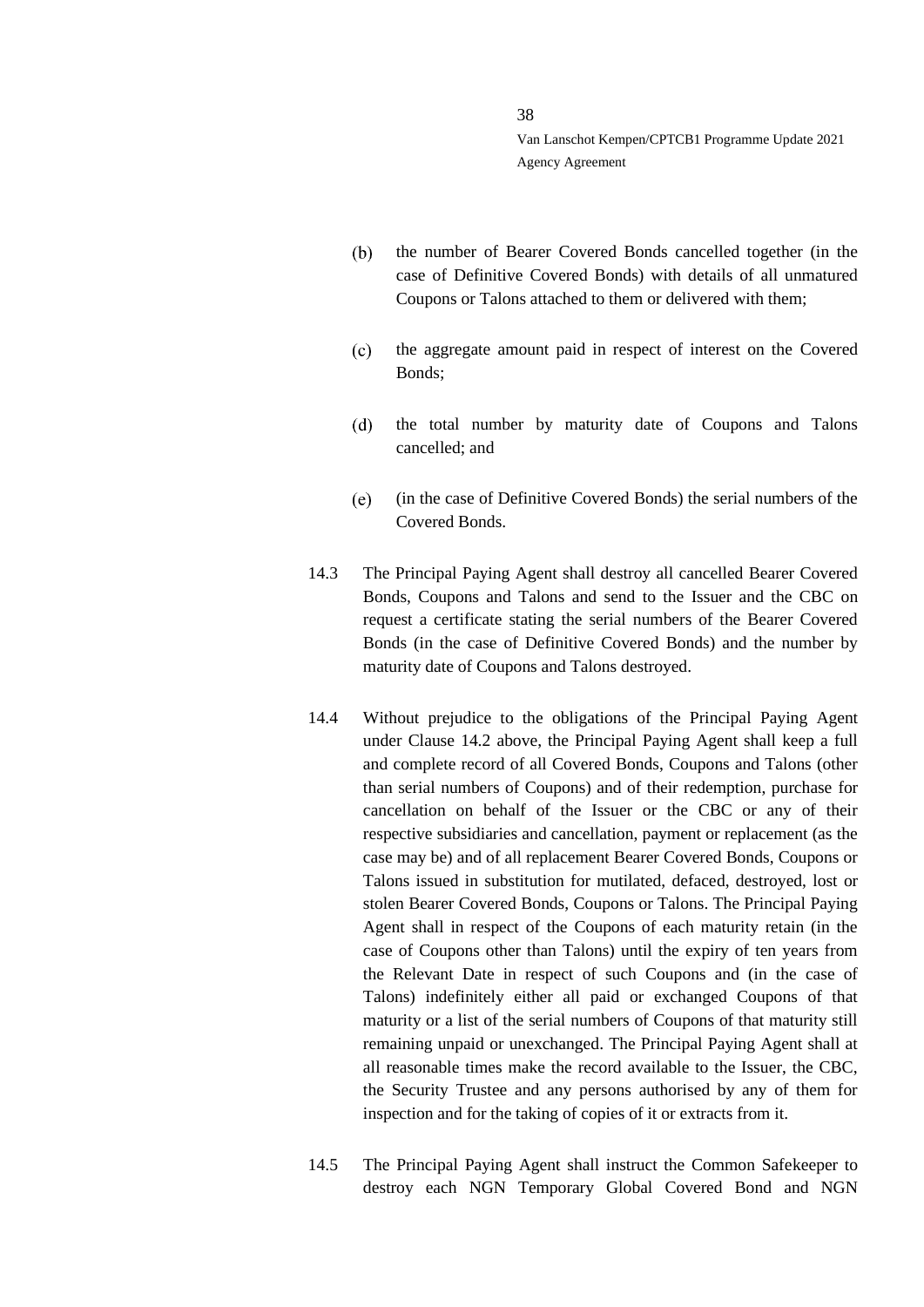Permanent Global Covered Bond in accordance with Clause [14.1](#page-36-1) above in which case, upon receipt of confirmation of destruction from the Common Safekeeper, the Principal Paying Agent shall upon request furnish the Issuer and the Security Trustee with a copy of such confirmation.

14.6 The Principal Paying Agent is authorised by the Issuer and instructed to (a) in the case of any Global Covered Bond which is not in NGN form, to endorse or to arrange for the endorsement of the relevant Global Covered Bond to reflect the reduction in the nominal amount represented by it by the amount so redeemed or purchased and cancelled and (b) in the case of any Global Covered Bond which is in NGN form, to instruct Euroclear and Clearstream, Luxembourg to make appropriate entries in their records to reflect such redemption or purchase and cancellation, as the case may be, provided that, in the case of a purchase or cancellation, the Issuer has notified the Agent of the same in accordance with Clause [13.1](#page-35-0) above.

# **15. REPLACEMENT OF BEARER COVERED BONDS, COUPONS AND TALONS**

- 15.1 The Principal Paying Agent shall, in accordance with Condition 11, cause to be delivered any replacement Bearer Covered Bonds, Coupons or Talons which the Issuer may determine to be issued in place of Bearer Covered Bonds, Coupons and Talons which have been lost, stolen, mutilated, defaced or destroyed and the Issuer shall make replacement Bearer Covered Bonds, Coupons and Talons available for such purpose.
- 15.2 The Principal Paying Agent shall not issue any replacement Bearer Covered Bond, Coupon or Talon unless and until the applicant for such replacement Bearer Covered Bond, Coupon or Talon shall have made payment of the expenses incurred by the Issuer in connection therewith (including publication) and on such terms as to evidence, security, indemnity or otherwise in favour of the Issuer in respect thereof as the Issuer may reasonably require and have surrendered to the Principal Paying Agent any mutilated or defaced Bearer Covered Bonds, Coupons or Talons to be so replaced.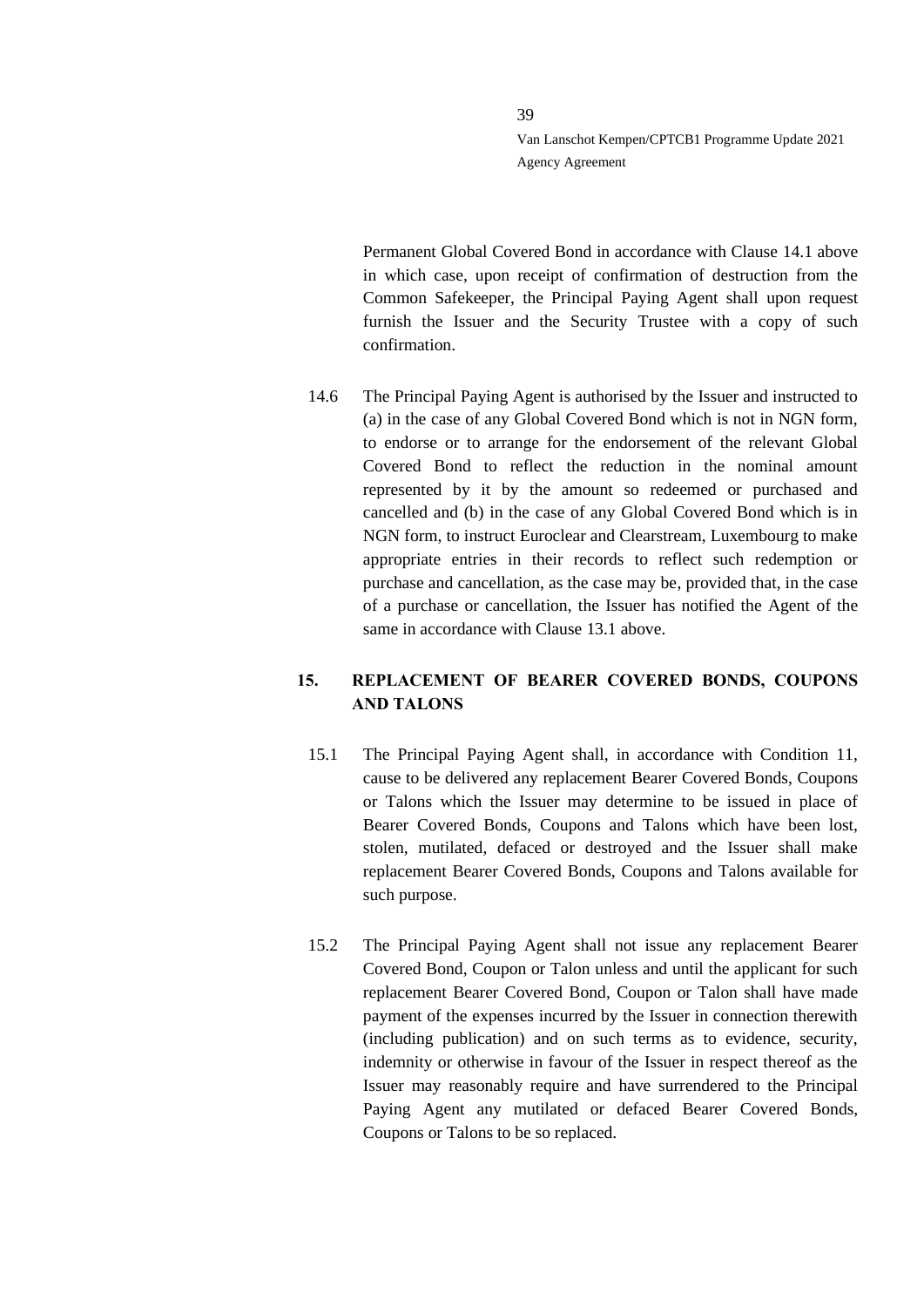- <span id="page-39-0"></span>15.3 In the case of mutilated or defaced Bearer Covered Bonds the Principal Paying Agent shall ensure that (unless otherwise agreed by the Issuer and covered by an indemnity) any replacement Bearer Covered Bond will only have attached to it Coupons and Talons (if any) corresponding in all respects to those attached to the mutilated or defaced Bearer Covered Bond which is presented for replacement in accordance with the provisions of this Clause.
- 15.4 The Principal Paying Agent shall obtain verification in the case of an allegedly lost, stolen or destroyed Bearer Covered Bond, Coupon or Talon in respect of which the serial number is known, that the relevant Bearer Covered Bond, Coupon or Talon has not previously been redeemed, paid or exchanged, as the case may be. The Principal Paying Agent shall not issue any replacement Bearer Covered Bond, Coupon or Talon unless and until the claimant shall have:
	- $(a)$ paid the costs and expenses incurred in connection with the issue;
	- provided it with such evidence and indemnity as the Issuer may  $(b)$ reasonably require; and
	- $(c)$ in the case of any mutilated or defaced Bearer Covered Bond, Coupon or Talon, surrendered it to the Principal Paying Agent.
- 15.5 The Principal Paying Agent shall cancel any mutilated or defaced Bearer Covered Bonds, Coupons and Talons which shall be replaced pursuant to this Clause and shall prepare and furnish the Issuer, the CBC and the Security Trustee with a certificate stating the serial number of the Bearer Covered Bonds, Coupons and Talons so cancelled and, thereafter, destroy such Bearer Covered Bonds, Coupons and Talons, and upon request give to the Issuer, the CBC and the Security Trustee a destruction certificate containing the information specified in Claus[e 15.3](#page-39-0) above.
- 15.6 The Principal Paying Agent shall, on issuing any replacement Bearer Covered Bond, Coupon or Talon, as soon as reasonably practicable inform the Issuer, the CBC and the other Paying Agents of the serial number of the replacement Bearer Covered Bond, Coupon or Talon issued and (if known) of the serial number of the Bearer Covered Bond, Coupon or Talon in place of which the replacement Bearer Covered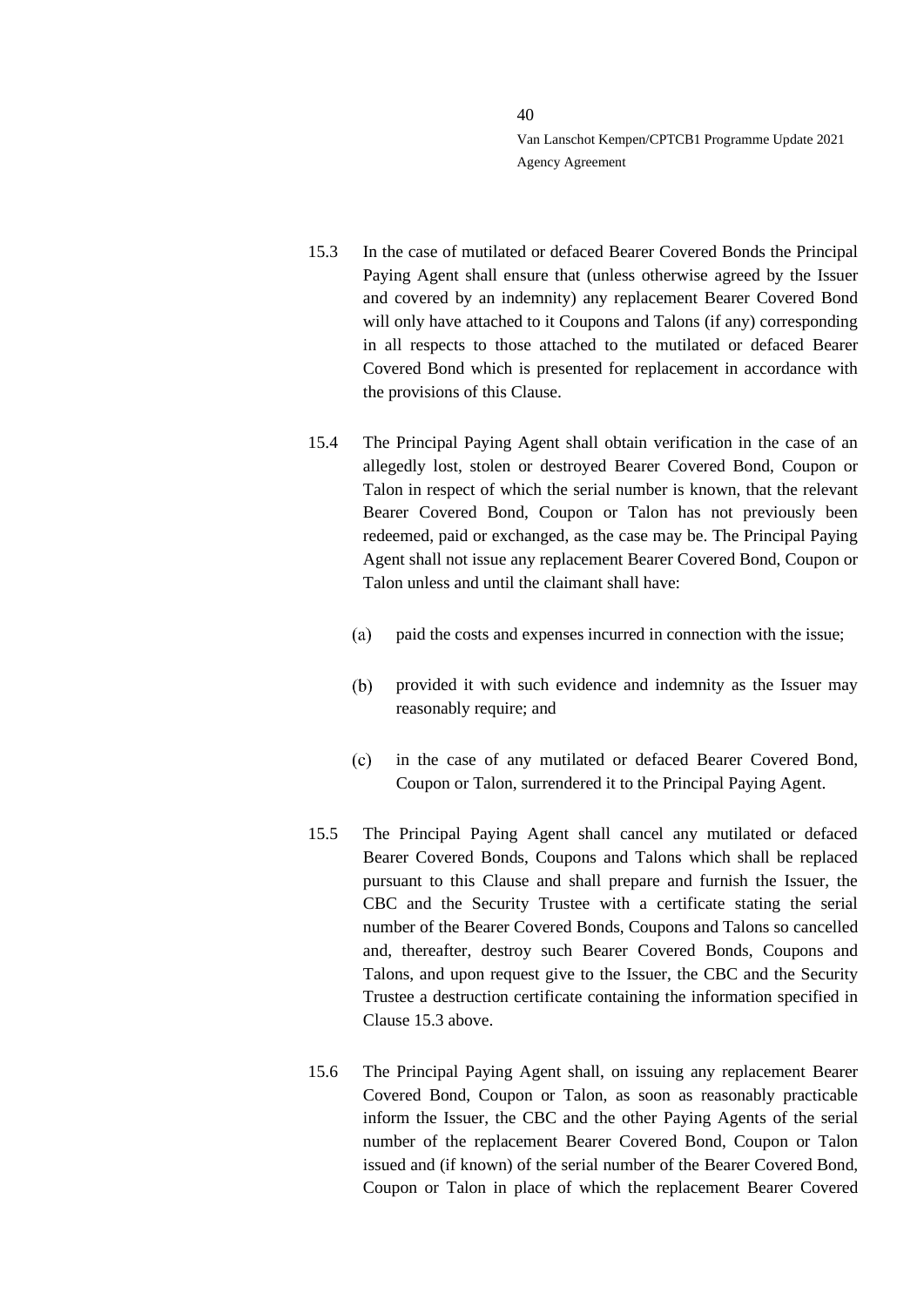Bond, Coupon or Talon has been issued. Whenever replacement Coupons or Talons are issued, the Principal Paying Agent shall also notify the other Paying Agents of the maturity dates of the lost, stolen, mutilated, defaced or destroyed Coupons or Talons and of the replacement Coupons or Talons issued.

- 15.7 The Principal Paying Agent shall keep a full and complete record of all replacement Bearer Covered Bonds, Coupons and Talons issued and shall make the record available at all reasonable times to the Issuer, the CBC and the Security Trustee and any persons authorised by any of them for inspection and for the taking of copies of it or extracts from it.
- 15.8 Whenever any Bearer Covered Bond, Coupon or Talon for which a replacement Bearer Covered Bond, Coupon or Talon has been issued and in respect of which the serial number is known is presented to a Paying Agent for payment, the relevant Paying Agent shall as soon as reasonably possible send notice of that fact to the Issuer, the CBC and the other Paying Agents.
- 15.9 The Paying Agents shall issue further Coupon sheets against surrender of Talons. A Talon so surrendered shall be cancelled by the relevant Paying Agent who (except where the Paying Agent is the Principal Paying Agent) shall inform the Principal Paying Agent of its serial number. Further Coupon sheets issued on surrender of Talons shall carry the same serial number as the surrendered Talon.
- 15.10 No Temporary Global Covered Bond, Permanent Global Covered Bond, Definitive Covered Bond, or Coupon, as the case may be, shall be delivered as a replacement for any of the same which has been mutilated or defaced otherwise than against surrender of the same or, in the case of an NGN Temporary Global Covered Bond or an NGN Permanent Global Covered Bond, appropriate confirmation of destruction from the Common Safekeeper.
- 15.11 Any replacement NGN Temporary Global Covered Bond or NGN Permanent Global Covered Bond shall be delivered to the Common Safekeeper together with instructions to effectuate it.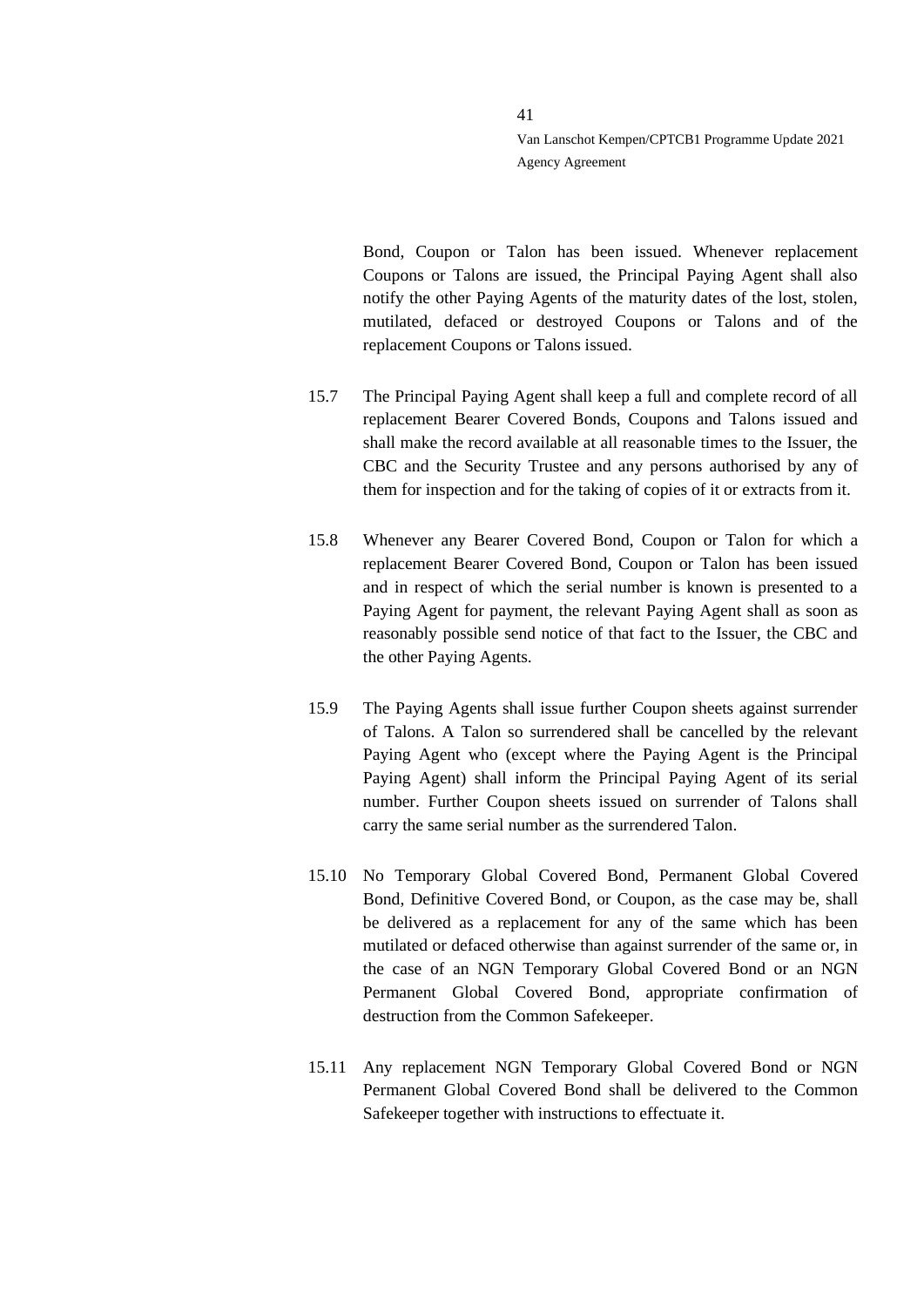#### **16. RECEIPT AND PUBLICATION OF NOTICES**

- 16.1 Upon receipt of a demand or notice from any Covered Bondholder in accordance with the Conditions, the Principal Paying Agent shall forward a copy to the Issuer, the CBC, the Registrar and the Security Trustee.
- 16.2 On behalf of and at the request and expense of the Issuer (and, following the occurrence of an Issuer Event of Default and service of a Notice to Pay to the CBC, the CBC), the Principal Paying Agent shall cause to be published all notices required to be given by the Issuer, the CBC and the Security Trustee to the Covered Bondholders in accordance with the Conditions and the Trust Deed.

### <span id="page-41-0"></span>**17. COMMISSIONS; FEES**

The Issuer agrees to pay and, following the service of a Notice to Pay to the CBC, the CBC agrees to pay to each of the Principal Paying Agent and the Registrar such fees and commissions as the Issuer, the CBC, the Principal Paying Agent and the Registrar shall separately agree in respect of the services of the Paying Agents and the Registrar under this Agreement together with any out of pocket expenses (including legal, printing, postage, fax, cable and advertising expenses) incurred by the Paying Agents and the Registrar in connection with their services.

#### **18. INDEMNITY**

18.1 The Issuer and the CBC will indemnify and hold harmless each of the Paying Agents and the Registrar on demand against any losses, liabilities, costs, expenses, claims, actions or demands (together "**Losses**") (including, but not limited to, all properly incurred costs, legal fees, charges and expenses (together, "**Expenses**")) paid or incurred as a result of or in connection with its appointment or the exercise of its powers, discretions, authorities and duties (which in any event will not include proceedings against the Issuer or the CBC by the Paying Agents on behalf of Covered Bondholders) except such as may result from the Paying Agents' and Registrar's own gross negligence, wilful misconduct, fraud or bad faith or that of their respective officers, directors or employees.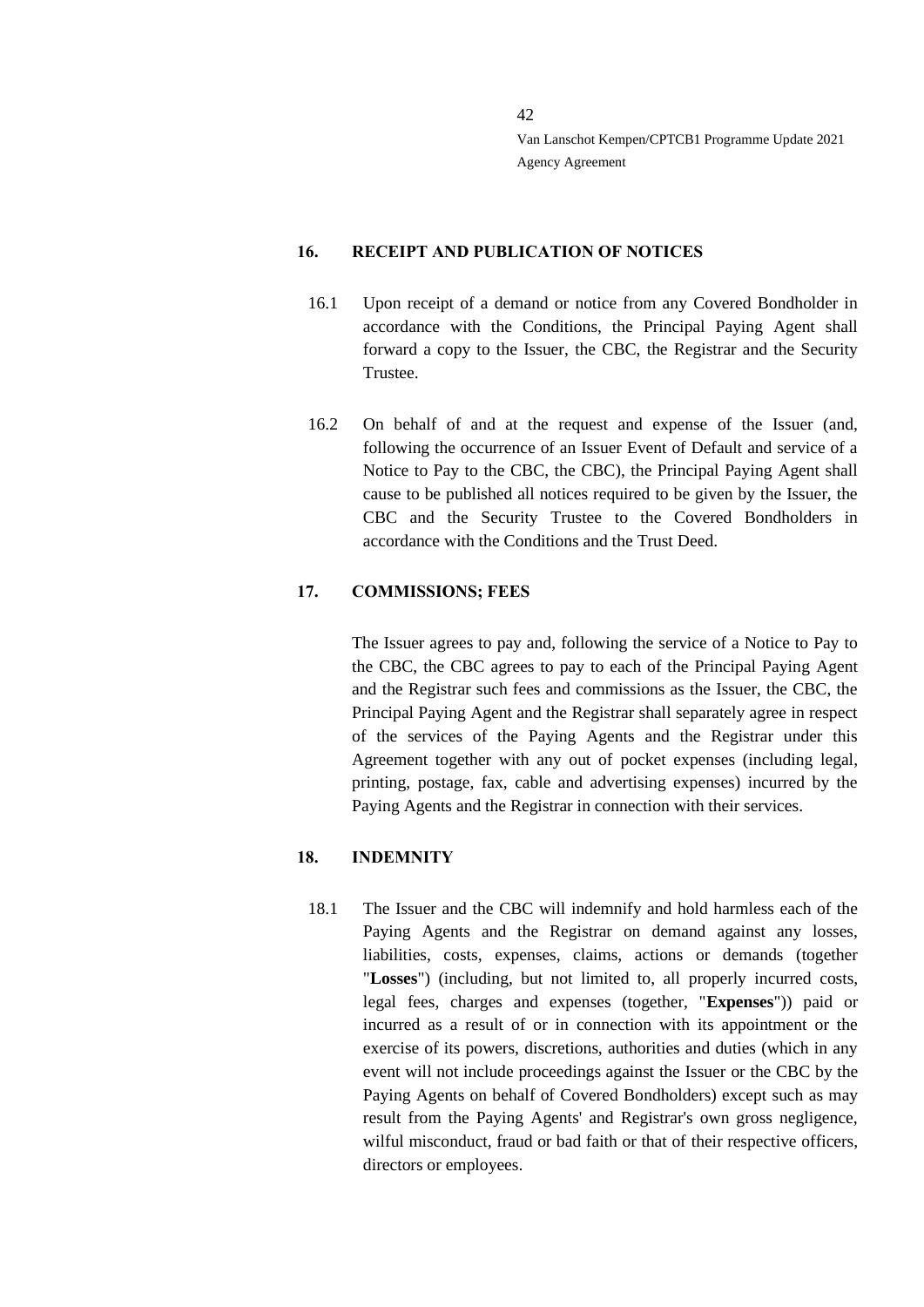- 18.2 Each of the Paying Agents and the Registrar undertakes to indemnify and hold harmless the Issuer and the CBC on demand against any Losses and Expenses (but excluding consequential damages, (including, but not limited to loss of business, goodwill or profit)), which they may incur or which may be made against them as a result of the gross negligence, wilful misconduct, fraud or bad faith of the Paying Agents or the Registrar or any of their respective officers, employees or agents respectively.
- 18.3 The indemnities set out above are in addition to and without prejudice to the rights conferred by article 7:406 Dutch Civil Code and shall survive any termination of this Agreement.

# **19. RESPONSIBILITY OF THE PAYING AGENTS AND THE REGISTRAR**

- 19.1 Neither the Paying Agents nor the Registrar shall be responsible or accountable to anyone with respect to the validity of this Agreement or the Covered Bonds or Coupons.
- 19.2 The Paying Agents and Registrar shall have no duty or responsibility in case of any default by the Issuer or the CBC in the performance of its obligations under the Conditions or, in the case of receipt of any written demand from a Covered Bondholder, with respect to such default, except that upon receipt by a Paying Agent or the Registrar of a notice given by a Covered Bondholder such Paying Agent will as soon as reasonably possible notify the Issuer, the CBC and the Security Trustee thereof.
- 19.3 Whenever in the performance of its duties under this Agreement a Paying Agent or the Registrar shall deem it desirable that any matter be established by the Issuer, the CBC or the Security Trustee prior to taking or suffering any action under this Agreement, the matter may be deemed to be conclusively established by a certificate signed by the Issuer and/or the CBC and/or the Security Trustee and delivered to the Paying Agent or the Registrar (as the case may be) and the certificate shall be a full authorisation to the Paying Agent or the Registrar (as the case may be) for any action taken or suffered in good faith by it under the provisions of this Agreement in reliance upon the certificate.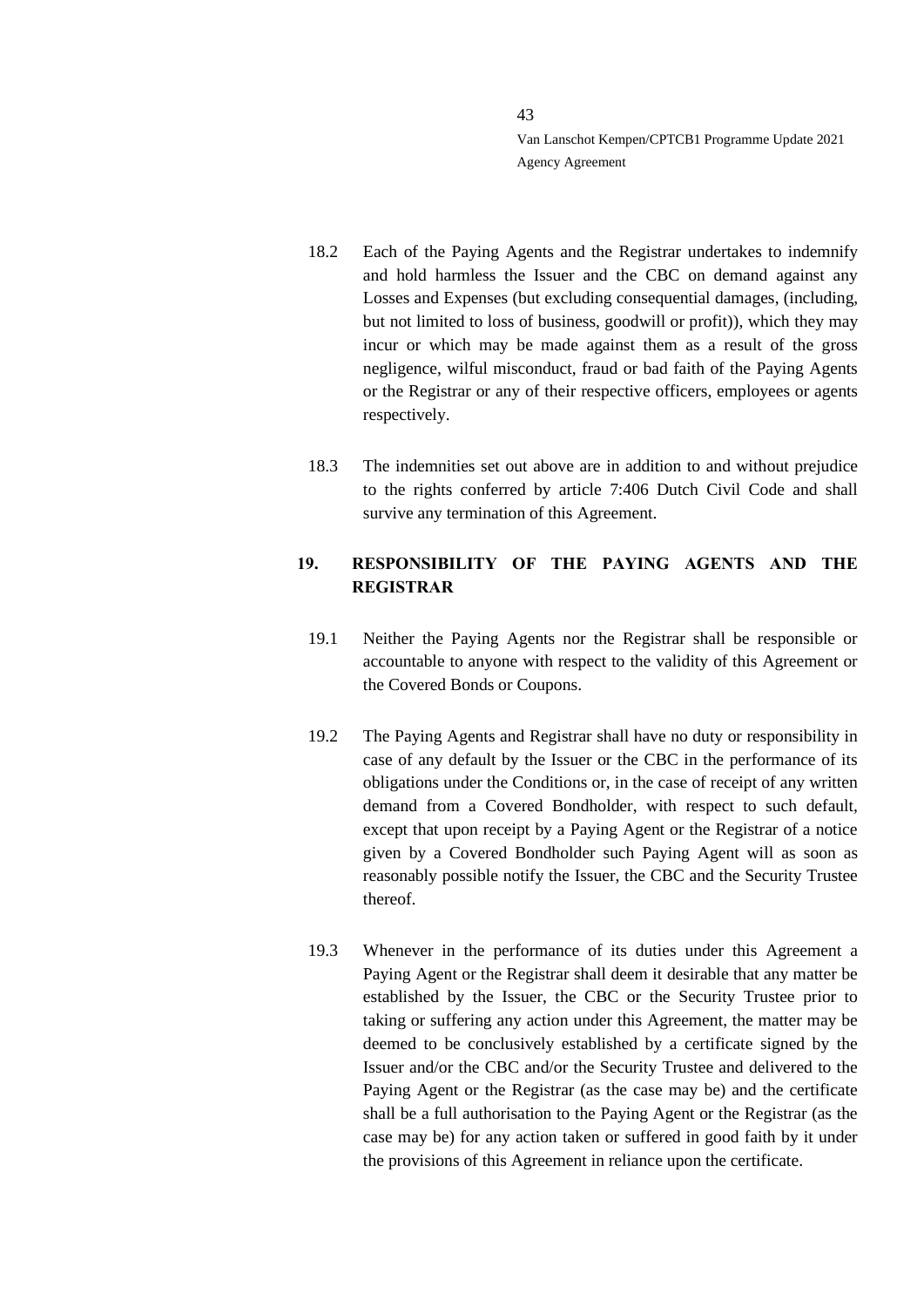# **20. CONDITIONS OF APPOINTMENT, PAYING AGENTS OF THE ISSUER; CERTIFICATION; COVERED BONDHOLDER DEEMED ABSOLUTE OWNER; RELIANCE ON DOCUMENTS**

- 20.1 Without prejudice to the provisions of Clause [7](#page-15-0) hereof, in acting hereunder and in connection with the Covered Bonds, any of the Paying Agents and the Registrar shall act solely as agent of the Issuer and/or the CBC (or the Security Trustee) and in such capacity will not thereby assume any obligations towards, or relationship of agency for or with, any of the Covered Bondholders or Couponholders. In particular, without limitation, the Paying Agents and the Registrar do not assume any independent payment obligation to the Covered Bondholders or Couponholders in respect of any funds held by them, at any time, pursuant to this Agreement.
- 20.2 Each Paying Agent shall be entitled to deal with money paid to it by the Issuer or the CBC or Security Trustee, as the case may be, for the purpose of this Agreement in the same manner as other money paid to a banker by its customers and not in accordance with the rules established by the Financial Conduct Authority or any regulatory authority that may succeed it as a United Kingdom regulator ("**FCA**") and contained in the FCA's handbook in relation to client money from time to time, and in the event the Principal Paying Agent is insolvent the client money distribution rules will not apply and the Issuer will not be entitled to share in any distribution under the client money distribution rules, except:
	- $(a)$ that it shall not exercise any right of set-off, lien or similar claim in respect of the money;
	- $(b)$ that it shall not be liable to account to the Issuer for any interest on the money; and
	- $(c)$ that is shall not segregate any money except as required by law.
- 20.3 Each Paying Agent and the Registrar undertakes to the Issuer and the CBC and the Security Trustee to perform its duties, and shall be obliged to perform the duties and only the duties, specifically stated in this Agreement (including **Schedule 1** hereof) and the Conditions, and no implied duties or obligations shall be read into any of those documents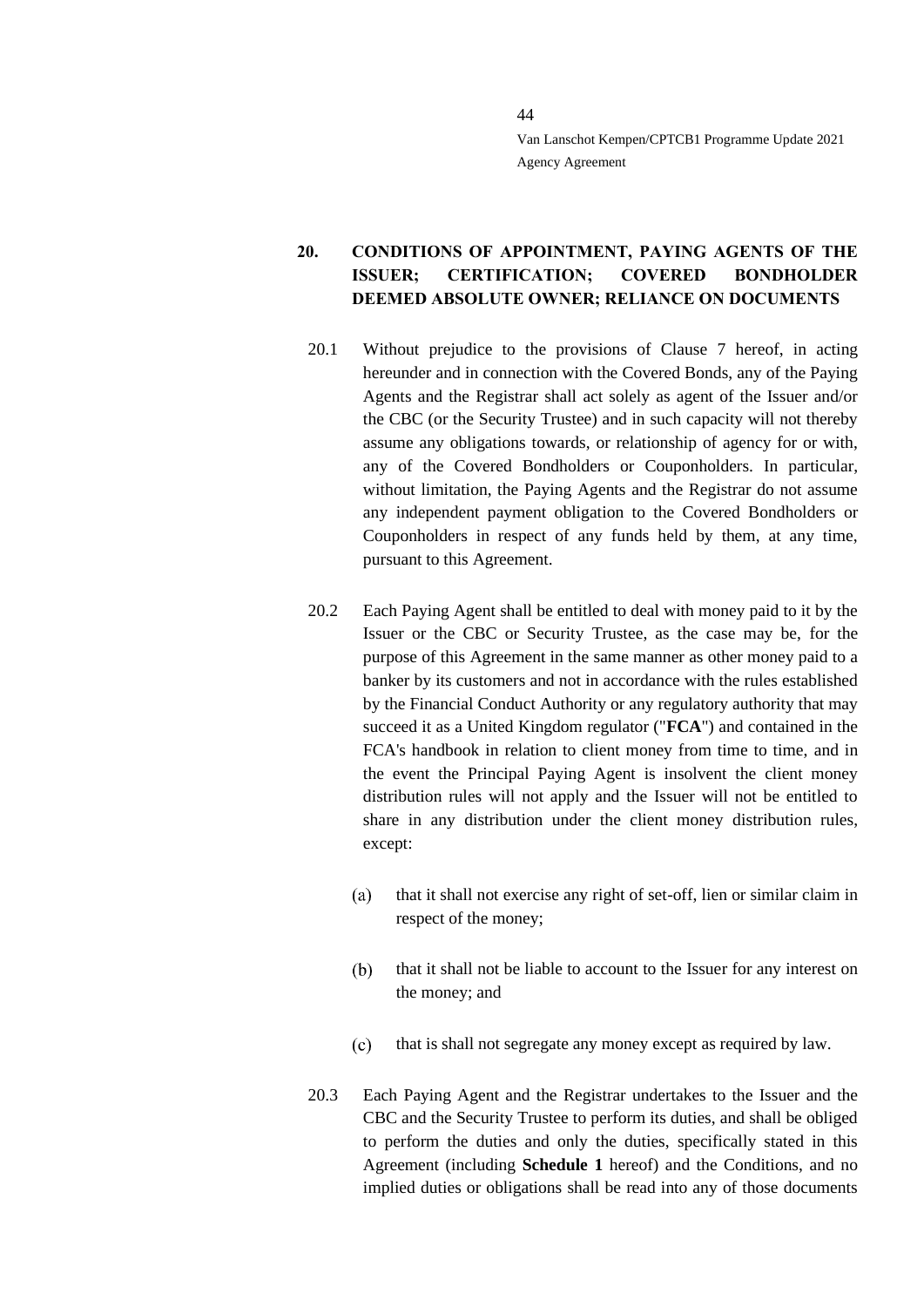against any Paying Agent or the Registrar, other than the duty to act honestly and in good faith and to exercise the diligence of a reasonably prudent agent in comparable circumstances.

- 20.4 The Principal Paying Agent may consult with legal and other professional advisers and the opinion of the advisers shall be full and complete protection in respect of any action taken, omitted or suffered under this Agreement in good faith and in accordance with the opinion of the advisers.
- 20.5 Each Paying Agent and the Registrar shall be protected and shall incur no liability in respect of any action taken, omitted or suffered in reliance on any instruction from the Issuer or the CBC or any document which it reasonably believes to be genuine and to have been delivered by the proper party or on written instructions from the Issuer or the CBC and each Paying Agent shall be entitled not to take any action, without being liable, if its receives conflicting, unclear of equivocal instructions from the Issuer and/or the CBC and will as soon as reasonably practicable notify the Issuer and/or the CBC after having received such conflicting, unclear of equivocal instructions.
- 20.6 Any Paying Agent, the Registrar and its officers, directors and employees may become the owner of, and/or acquire any interest in, any Covered Bonds, Coupons or Talons with the same rights that it or he would have had if the Paying Agent or the Registrar (as the case may be) concerned were not appointed under this Agreement, and may engage or be interested in any financial or other transaction with the Issuer or the CBC and may act on, or as depositary, trustee or agent for, any committee or body of holders of Covered Bonds or Coupons or in connection with any other obligations of the Issuer or the CBC as freely as if the Paying Agent or the Registrar (as the case may be) were not appointed under this Agreement.
- 20.7 Except as otherwise provided in the Trust Deed and the Conditions or as ordered by a court of competent jurisdiction or as required by law or applicable regulations, the Issuer, the CBC and the Paying Agents and the Registrar shall (notwithstanding any notice to the contrary) be entitled to treat the bearer of any Covered Bond or Coupons as the absolute owner thereof (whether or not it is overdue and notwithstanding any notice of ownership or writing on it or notice of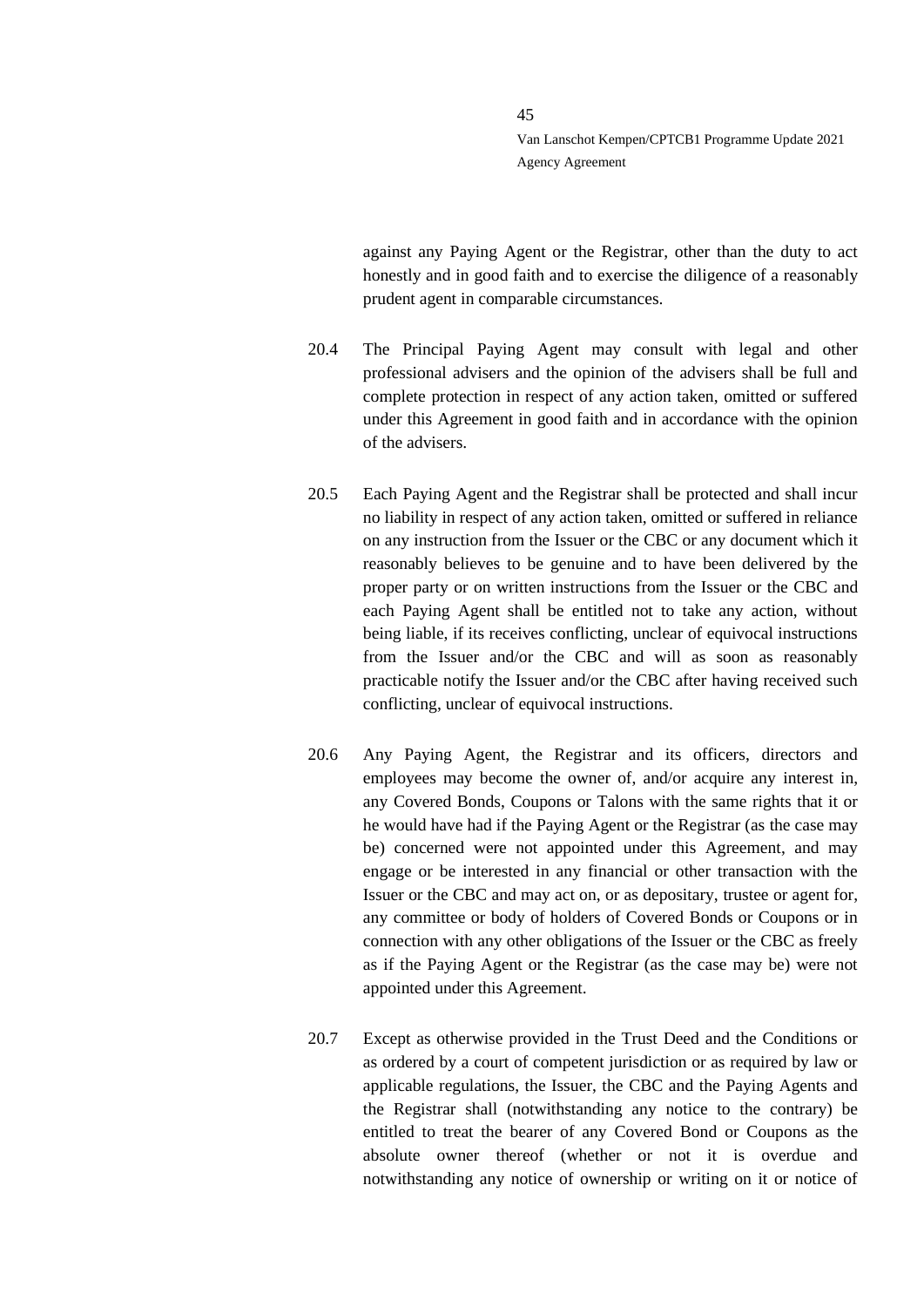any previous loss or theft of it) and shall not be required to obtain any proof thereof or as to the identity of the bearer.

- 20.8 The Issuer and the CBC shall provide the Principal Paying Agent and the Registrar with a certified copy of the list of persons authorised to execute documents and take action on its behalf in connection with this Agreement and shall notify the Principal Paying Agent and the Registrar as soon as reasonably practicable in writing if any of those persons ceases to be authorised or if any additional person becomes authorised together, in the case of an additional authorised person, with evidence satisfactory to the Principal Paying Agent and the Registrar that the person has been authorised.
- 20.9 The amount of the Programme may be increased by the Issuer in accordance with the procedure set out in the Programme Agreement. Upon any increase being effected, all references in this Agreement to the amount of the Programme shall be deemed to be references to the increased amount.
- 20.10 No Paying Agent shall be under any fiduciary duty or other obligation towards, or have any relationship of agency of trust, for or with any person other than the Issuer or the CBC.
- 20.11 Notwithstanding anything else herein contained, the Paying Agents and the Registrar may refrain without liability from doing anything that is contrary to any law of any state or jurisdiction (including but not limited to the Netherlands, the United States of America or any jurisdiction forming a part of it, the European Union and England  $\&$ Wales) or any directive or regulation of any agency of any such state or jurisdiction and may, after consultation with the Issuer (provided that such consultation is practicable and permitted by the relevant law, directive or regulation) without liability do anything which is, in its reasonable opinion, necessary to comply with any such law, directive or regulation.

#### **21. COPIES AVAILABLE FOR INSPECTION**

Each Paying Agent shall hold available for inspection at its specified office during normal business hours copies of all documents required to be so available by the Conditions of any Covered Bonds or the rules of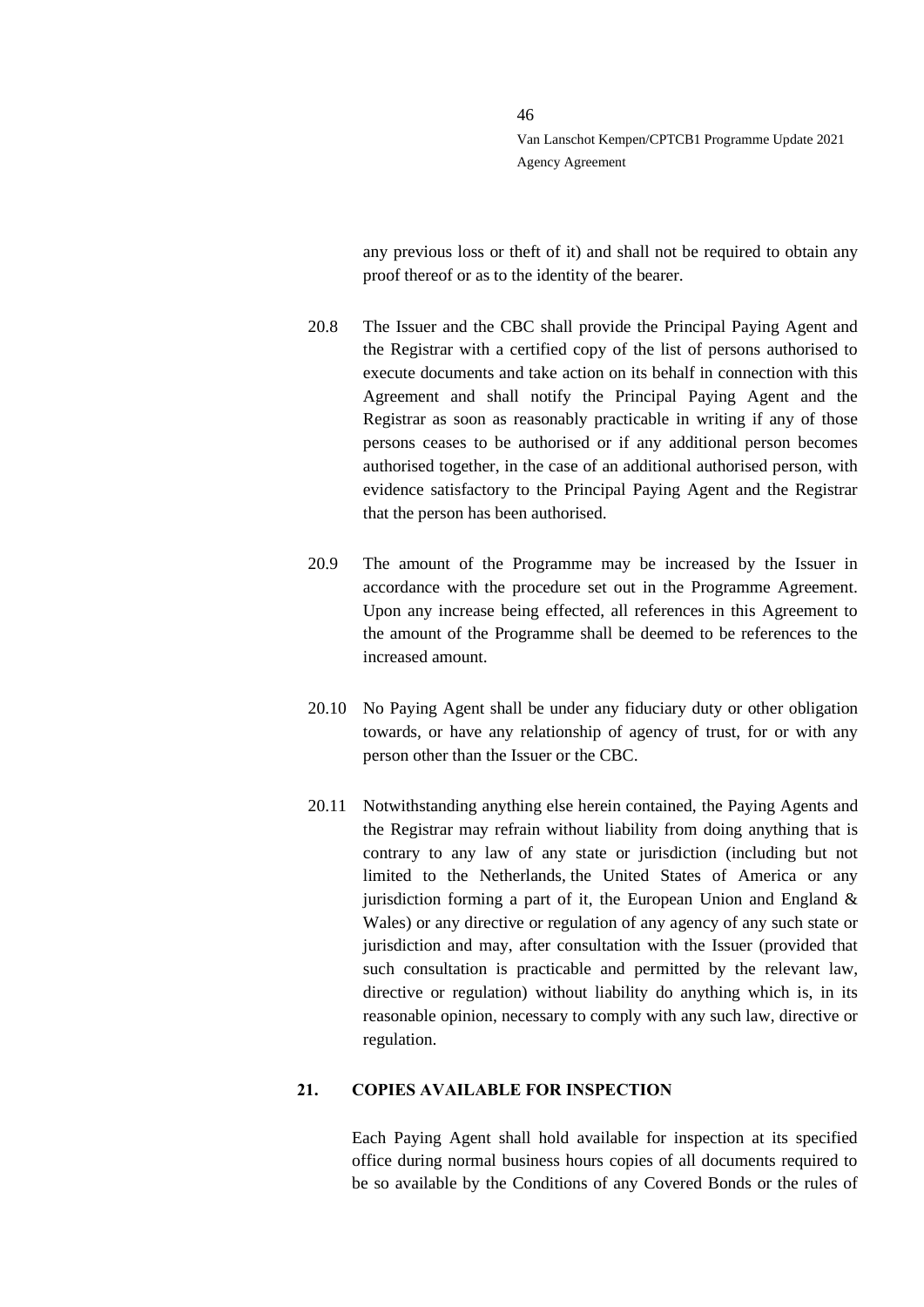any relevant stock exchange (or any other relevant authority). For these purposes, the Issuer and the CBC shall provide the Paying Agents with sufficient copies of each document so required to be held.

### <span id="page-46-1"></span>**22. CHANGES IN PAYING AGENTS AND THE REGISTRAR**

- <span id="page-46-0"></span>22.1 Each of the Issuer and the CBC agrees that, for so long as any Covered Bond is outstanding, or until moneys for the payment of all amounts in respect of all outstanding Covered Bonds have been made available to the Principal Paying Agent and have been returned to the Issuer or the CBC, as the case may be, as provided in this Agreement:
	- $(a)$ there will at all times be a Principal Paying Agent;
	- $(b)$ as long as any Registered Covered Bonds are outstanding, there will at all times be a Registrar; and
	- $(c)$ so long as the Covered Bonds are listed, quoted and/or traded on or by any competent listing authority, on any stock exchange or quotation system, there will at all times be a Paying Agent with a specified office in such place as may be required by the rules and regulations of the relevant competent authority or stock exchange.

Any variation, termination, appointment or change shall only take effect (other than in the case of a bankruptcy, an insolvency or any equivalent or analogous proceedings (as provided in Clause [22.6](#page-47-0) below), when it shall be of immediate effect) after not less than thirty (30) nor more than forty five (45) calendar days' prior notice shall have been given to the Covered Bondholders in accordance with Condition 14 and Condition 20.

22.2 The Issuer and the CBC may (and shall where necessary to comply with the Conditions) appoint substitute or additional agents in relation to the Covered Bonds by executing a letter in the form of **Schedule 4** hereto and shall forthwith notify the other parties hereto thereof, whereupon the parties hereto and such substitute or additional agents shall thereafter have the same rights and obligations among them as would have been the case had they then entered into an agreement in the form *mutatis mutandis* of this Agreement.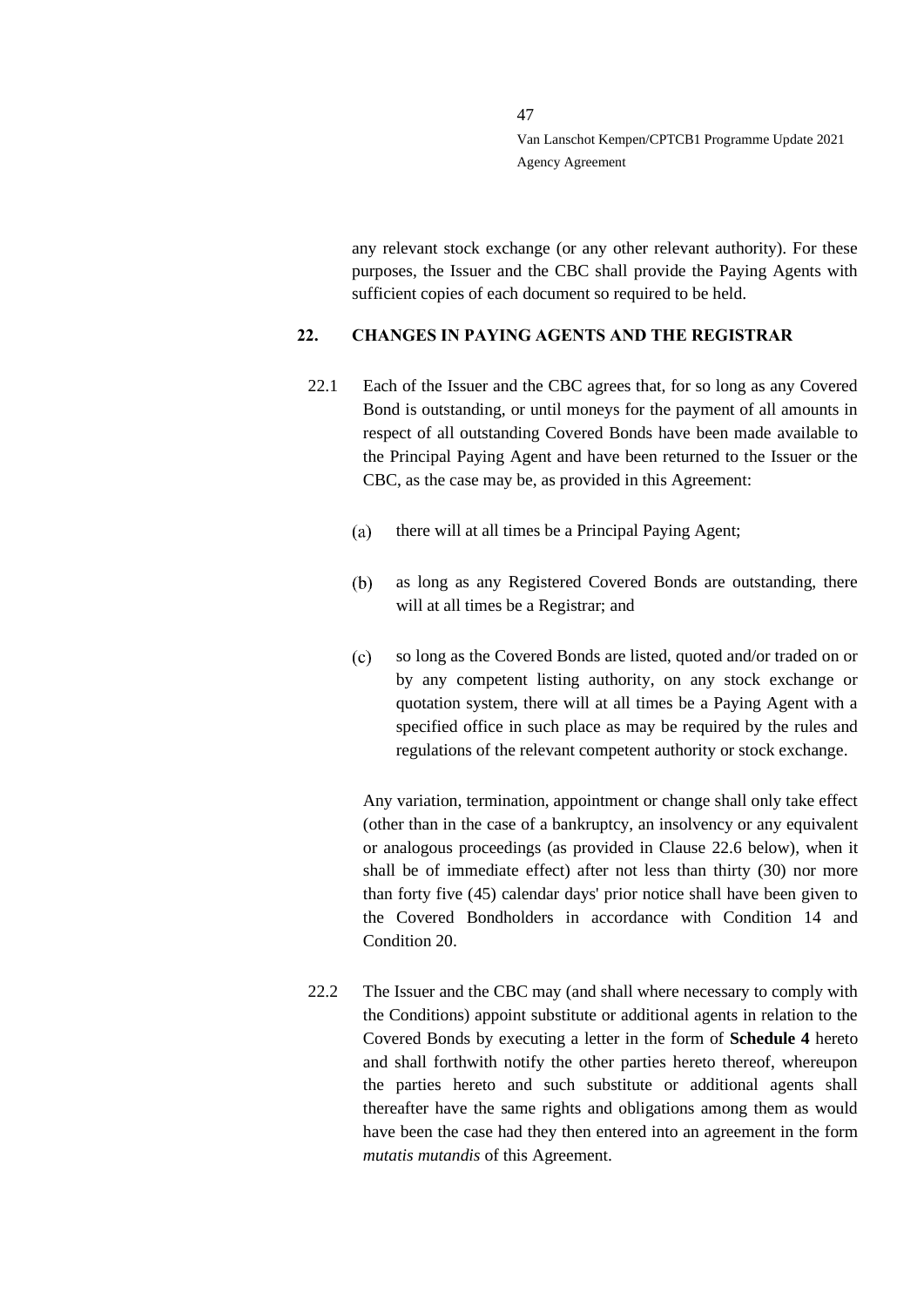- <span id="page-47-2"></span>22.3 The Principal Paying Agent may (subject as provided in Clause [22.5](#page-47-1) below) at any time resign by giving at least forty five (45) calendar days' written notice to the Issuer, the CBC and the Security Trustee specifying the date on which its resignation shall become effective.
- <span id="page-47-3"></span>22.4 The Principal Paying Agent may (subject as provided in Clause [22.5](#page-47-1) below) be removed at any time by the Issuer or the CBC with the prior written approval of the Security Trustee on at least forty five (45) calendar days' notice in writing from the Issuer or the CBC specifying the date when the removal shall become effective.
- <span id="page-47-1"></span>22.5 Any resignation under Clause [22.3](#page-47-2) above or removal of the Principal Paying Agent under Clauses [22.4](#page-47-3) above and [22.6](#page-47-0) below shall only take effect upon the appointment by the Issuer and the CBC of a successor Principal Paying Agent approved in writing by the Security Trustee and (other than in cases of a bankruptcy, an insolvency or any equivalent or analogous proceedings of the Principal Paying Agent) on the expiry of the notice to be given under Clause [23](#page-49-0) below. Each of the Issuer and the CBC agrees with the Principal Paying Agent that if, by the day falling ten (10) calendar days before the expiry of any notice under Clause [22.3](#page-47-2) above, the Issuer and the CBC have not appointed a successor Principal Paying Agent approved in writing by the Security Trustee then the Principal Paying Agent shall be entitled, on behalf of the Issuer and the CBC, to appoint in its place as a successor Principal Paying Agent a reputable financial institution of good standing which the Issuer, the CBC and the Security Trustee shall approve.
- <span id="page-47-0"></span>22.6 In case at any time any Paying Agent or the Registrar resigns, or is removed, or becomes incapable of acting or is adjudged bankrupt or insolvent, or files a voluntary petition in bankruptcy or makes an assignment for the benefit of its creditors or consents to the appointment of an administrator, liquidator or administrative or other receiver of all or a substantial part of its property, or admits in writing its inability to pay or meet its debts as they mature or suspends payment of its debts, or if any order of any court is entered approving any petition filed by or against it under the provisions of any applicable bankruptcy or insolvency law or if a receiver of it or of all or a substantial part of its property is appointed or if any officer takes charge or control of it or of its property or affairs for the purpose of rehabilitation, conservation or liquidation, or any equivalent or analogous proceeding, a successor Paying Agent or Registrar (as the case may be) which shall be a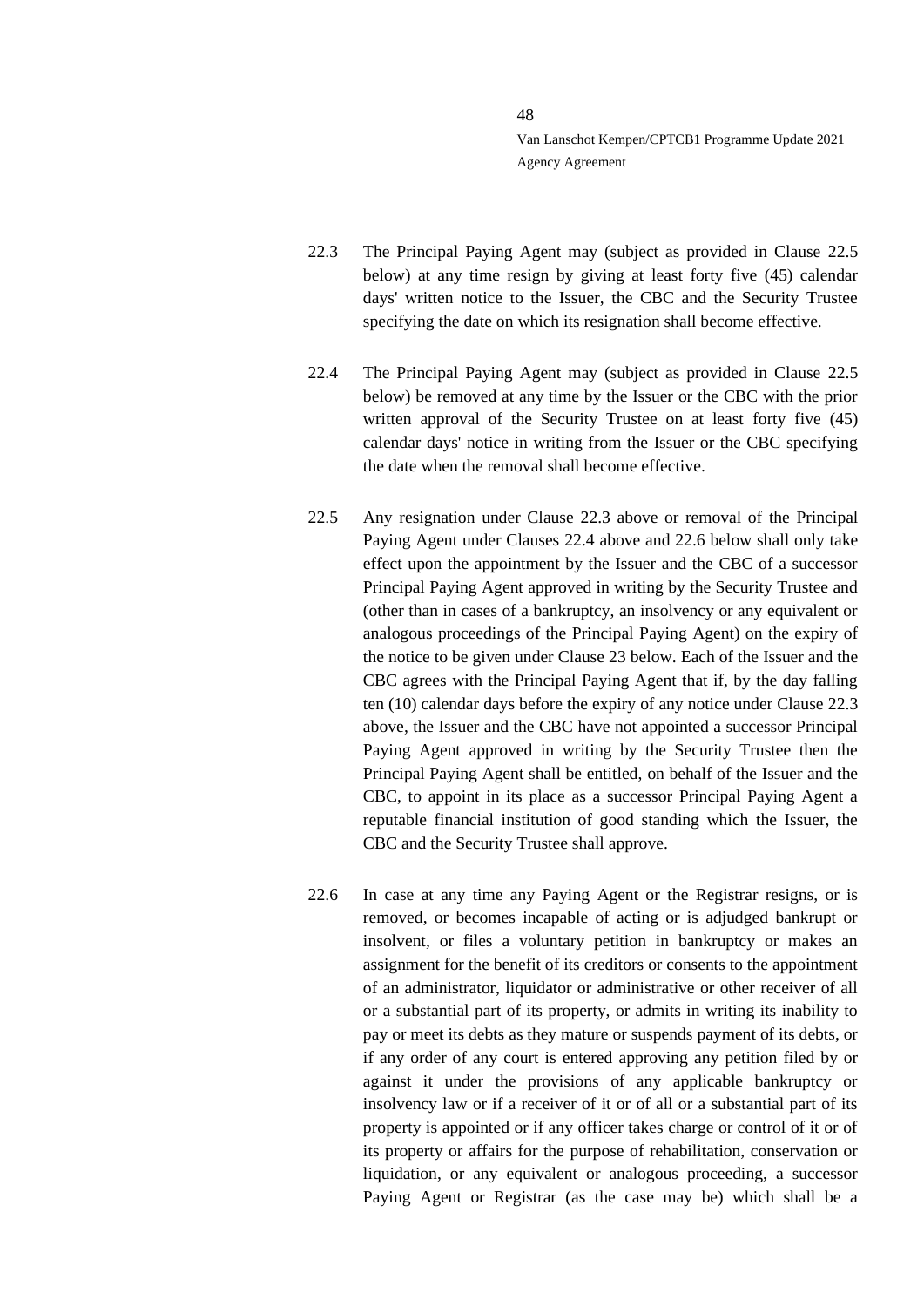reputable financial institution of good standing may be appointed by the Issuer and the CBC with the prior written approval of the Security Trustee. Upon the appointment of a successor Paying Agent or Registrar (as the case may be) and acceptance by it of its appointment and (other than in case of insolvency of the Paying Agent or the Registrar (as the case may be) when it shall be of immediate effect) upon expiry of the notice to be given under Clause [23](#page-49-0) below, the Paying Agent or the Registrar (as the case may be) so superseded shall cease to be a Paying Agent or the Registrar (as the case may be) under this Agreement.

- <span id="page-48-1"></span>22.7 Subject to Clause [22.1](#page-46-0) above, the Issuer and the CBC may, with the prior written approval of the Security Trustee, terminate the appointment of any of the other Paying Agents (other than the Principal Paying Agent) or the Registrar at any time and/or appoint one or more further or other Paying Agents or Registrars by giving to the Security Trustee and the Principal Paying Agent and to the relevant other Paying Agent or Registrar at least forty five (45) calendar days' notice in writing to that effect (other than in the case of insolvency).
- <span id="page-48-0"></span>22.8 Subject to Clause [22.1](#page-46-0) above, all or any of the Paying Agents (other than the Principal Paying Agent) and the Registrar may resign their respective appointments under this Agreement at any time by giving the Issuer, the CBC, the Security Trustee and the Principal Paying Agent at least forty five (45) calendar days' written notice to that effect. Each of the Issuer and the CBC agrees with the Registrar and such Paying Agent that if, by the day falling ten (10) calendar days before the expiry of any notice under this Clause [22.8,](#page-48-0) the Issuer and the CBC have not appointed a successor Registrar or Paying Agent approved in writing by the Security Trustee then the Registrar or such Paying Agent shall be entitled, on behalf of the Issuer and the CBC, to appoint in its place as a successor Registrar or Paying Agent a reputable financial institution of good standing which the Issuer, the CBC and the Security Trustee shall approve.
- 22.9 Upon its resignation or removal becoming effective, a Paying Agent and the Registrar shall:
	- $(a)$ as soon as reasonably practicable transfer all moneys and records held by it under this Agreement to the successor Paying Agent or Registrar;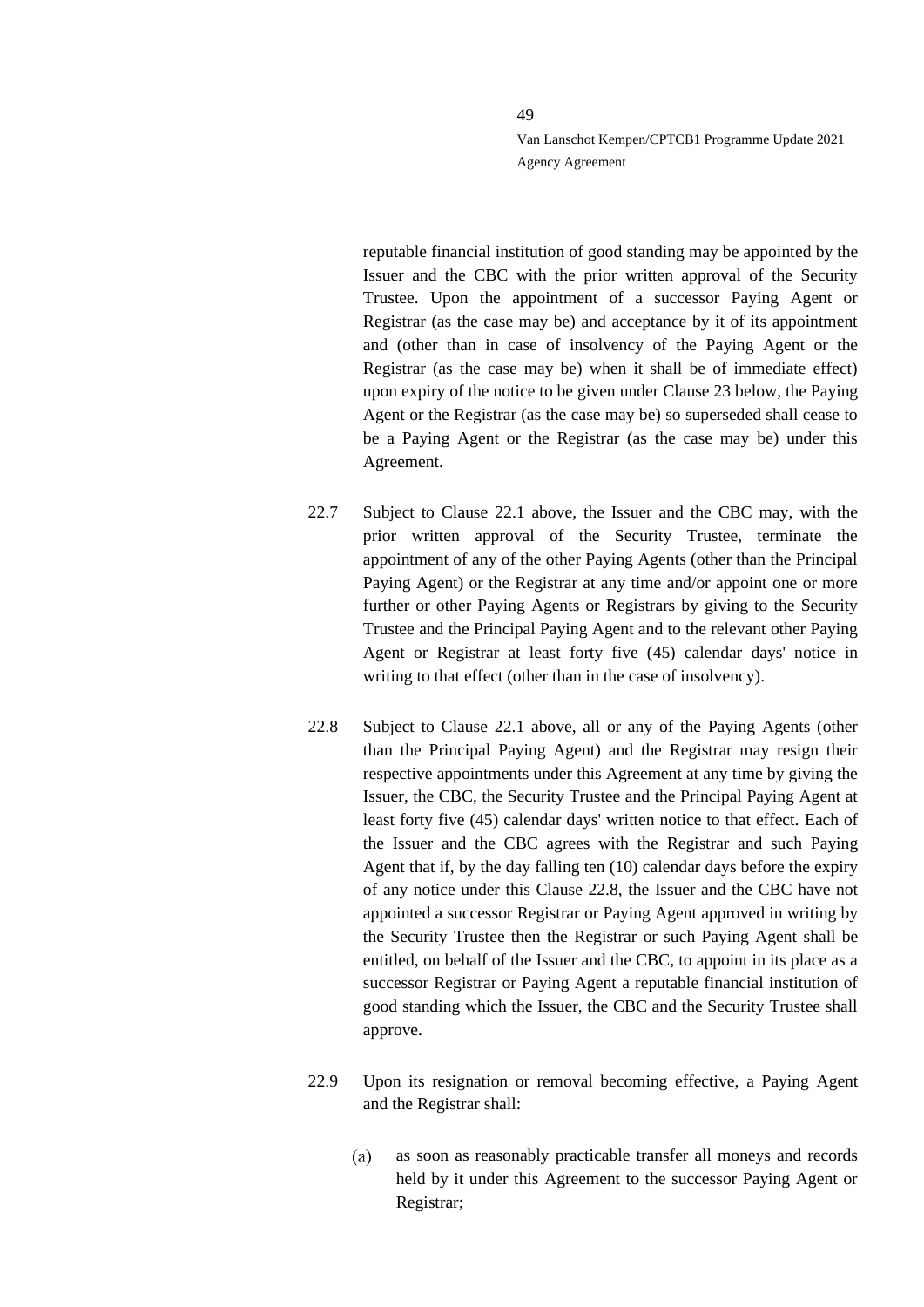- be entitled to the payment by the Issuer (and, following the service  $(b)$ of a Notice to Pay to the CBC, the CBC) of the commissions, fees and expenses payable in respect of its services under this Agreement before termination in accordance with the terms of Clause [17](#page-41-0) above; and
- $(c)$ shall not have any further duties, obligations, liabilities or responsibilities hereunder.
- 22.10 Upon its appointment becoming effective, a successor or new Paying Agent or Registrar shall, without any further action, become vested with all the authority, rights, powers, duties and obligations of its predecessor or, as the case may be, a Paying Agent or Registrar with the same effect as if originally named as a Paying Agent or Registrar under this Agreement.

# <span id="page-49-0"></span>**23. NOTIFICATION OF CHANGES TO PAYING AGENTS AND REGISTRAR**

Following receipt of notice of resignation from a Paying Agent or Registrar and as soon as reasonably practicable after appointing a successor or new Paying Agent or Registrar or on giving notice to terminate the appointment of any Paying Agent or Registrar, the Principal Paying Agent (on behalf of and at the expense of the Issuer, and, following an Issuer Event of Default and service of a Notice to Pay to the CBC, at the expense of the CBC) shall give or cause to be given not more than forty five (45) calendar days' nor less than thirty (30) calendar days' notice of the fact to the Covered Bondholders in accordance with the Conditions, provided that in the case of resignation by the Registrar notice will be required to be given to holders of Registered Covered Bonds only.

### **24. MERGER AND CONSOLIDATION**

Any corporation into which any Paying Agent or Registrar may be merged or converted, or any corporation with which a Paying Agent or Registrar may be consolidated, or any corporation resulting from any merger, conversion or consolidation to which a Paying Agent or Registrar shall be a party, or any corporation to which a Paying Agent or Registrar shall sell or otherwise transfer all or substantially all of its assets shall, on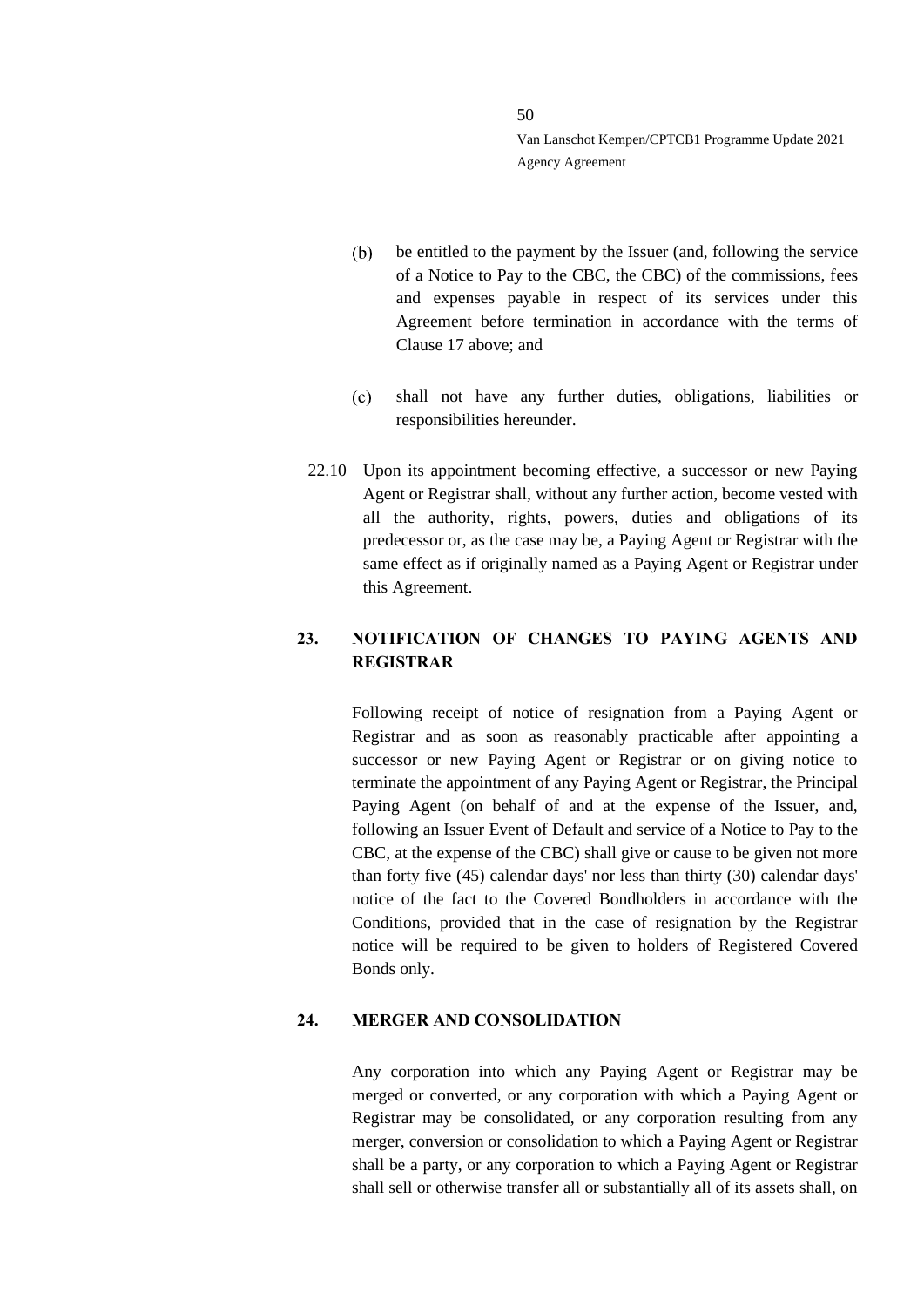the date when the merger, conversion, consolidation or transfer becomes effective and to the extent permitted by any applicable laws, become the successor Paying Agent or Registrar (as the case may be) under this Agreement without the execution or filing of any paper or any further act on the part of the parties to this Agreement, unless otherwise required by the Issuer, the CBC or the Security Trustee and after the said effective date all references in this Agreement to the relevant Paying Agent or Registrar shall be deemed to be references to such successor corporation. Written notice of any such merger, conversion, consolidation or transfer shall as soon as reasonably practicable be given to the Issuer, the CBC and the Security Trustee by the relevant Paying Agent or Registrar (as the case may be).

### **25. CHANGES OF SPECIFIED OFFICE**

If any Paying Agent or Registrar determines to change its specified office it shall give to the Issuer, the CBC, the Security Trustee and the Principal Paying Agent written notice of that fact giving the address of the new specified office which shall be in the same city and stating the date on which the change is to take effect, which shall not be less than forty five (45) calendar days after the notice. The Principal Paying Agent (on behalf of the Issuer (and, following service of a Notice to Pay to the CBC, the CBC)) shall within fifteen (15) calendar days of receipt of the notice (unless the appointment of the relevant Paying Agent or Registrar is to terminate pursuant to Clause [22](#page-46-1) above on or prior to the date of the change) give or cause to be given not more than forty five (45) calendar days' nor less than thirty (30) calendar days' notice of the change to the Covered Bondholders in accordance with the Conditions provided that in the case of the specified office of the Registrar, notice will only be given to holders of Registered Covered Bonds.

#### **26. TAXES**

All present and future direct and indirect taxes and transfer charges due in respect of activities hereunder and commission and fee payments therefor will be chargeable to the Issuer and, following service of a Notice to Pay to the CBC, to the CBC by the Paying Agents and the Registrar except as provided herein and except for taxes on profits earned by the Paying Agents or the Registrar. If the Paying Agents and/or the Registrar are or shall become aware of the imposition of such taxes or transfer charges, they shall as soon as reasonably possible notify the Issuer, the CBC and the Security Trustee thereof and upon such notice the Issuer or CBC may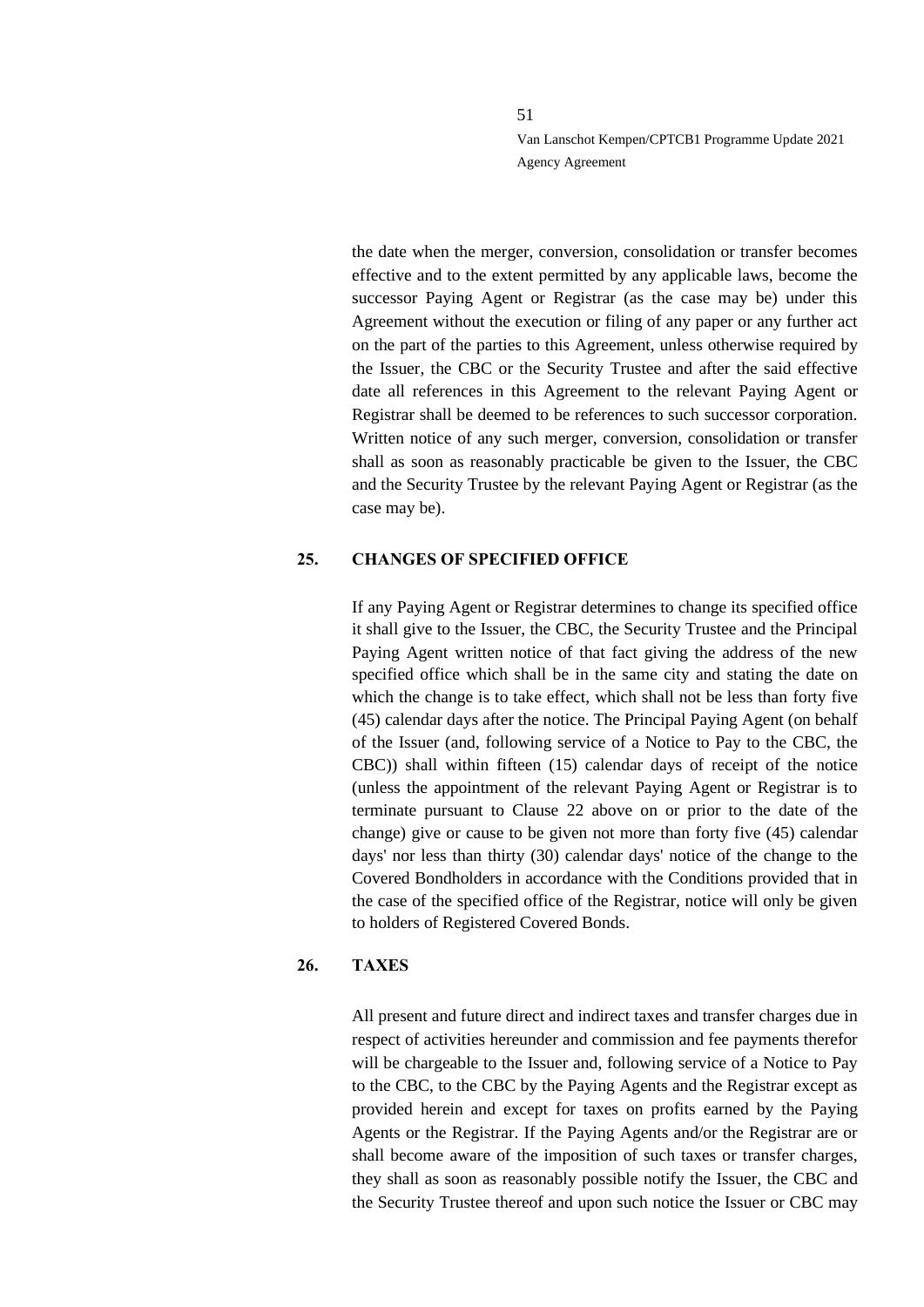terminate the appointment of such Paying Agents and Registrar in accordance with Clause [22.7](#page-48-1) above.

### **27. MEETINGS OF COVERED BONDHOLDERS**

- <span id="page-51-0"></span>27.1 The provisions of Schedule 1 to the Trust Deed shall govern, *inter alia*, the convening powers and conduct of physical or virtual meetings of Covered Bondholders and the effect on the Covered Bondholders of resolutions of such meetings and such provisions are incorporated by reference into the Conditions and shall have the effect in the same manner as if it was set out in this Agreement.
- 27.2 Without prejudice to Clause [27.1](#page-51-0) above, each of the Paying Agents and the Registrar on the request of any holder of Covered Bonds shall issue voting certificates and block voting instructions in accordance with Schedule 1 to the Trust Deed and shall as soon as reasonably practicable give notice to the Issuer in writing (with a copy to the Security Trustee) of any revocation or amendment of a block voting instruction. Each of the Paying Agents and the Registrar will keep a full and complete record of all voting certificates and block voting instructions issued by it and will, not less than 24 hours before the time appointed for holding a meeting or adjourned meeting, deposit at such place as the Security Trustee shall approve, full particulars of all voting certificates and block voting instructions issued by it in respect of the meeting or adjourned meeting.

### **28. DATA PROTECTION**

The parties to this Agreement shall comply with all applicable data protection laws and regulations, including the General Data Protection Regulation. Each party to this Agreement shall provide each other party to this Agreement at such party's request with all reasonable information, assistance and cooperation to enable the other party to comply with such laws and regulations and the parties shall timely enter into any agreements or arrangements as may be required in connection therewith, including without limitation:

appropriate arrangements for the transfer of personal data outside of the European Economic Area; and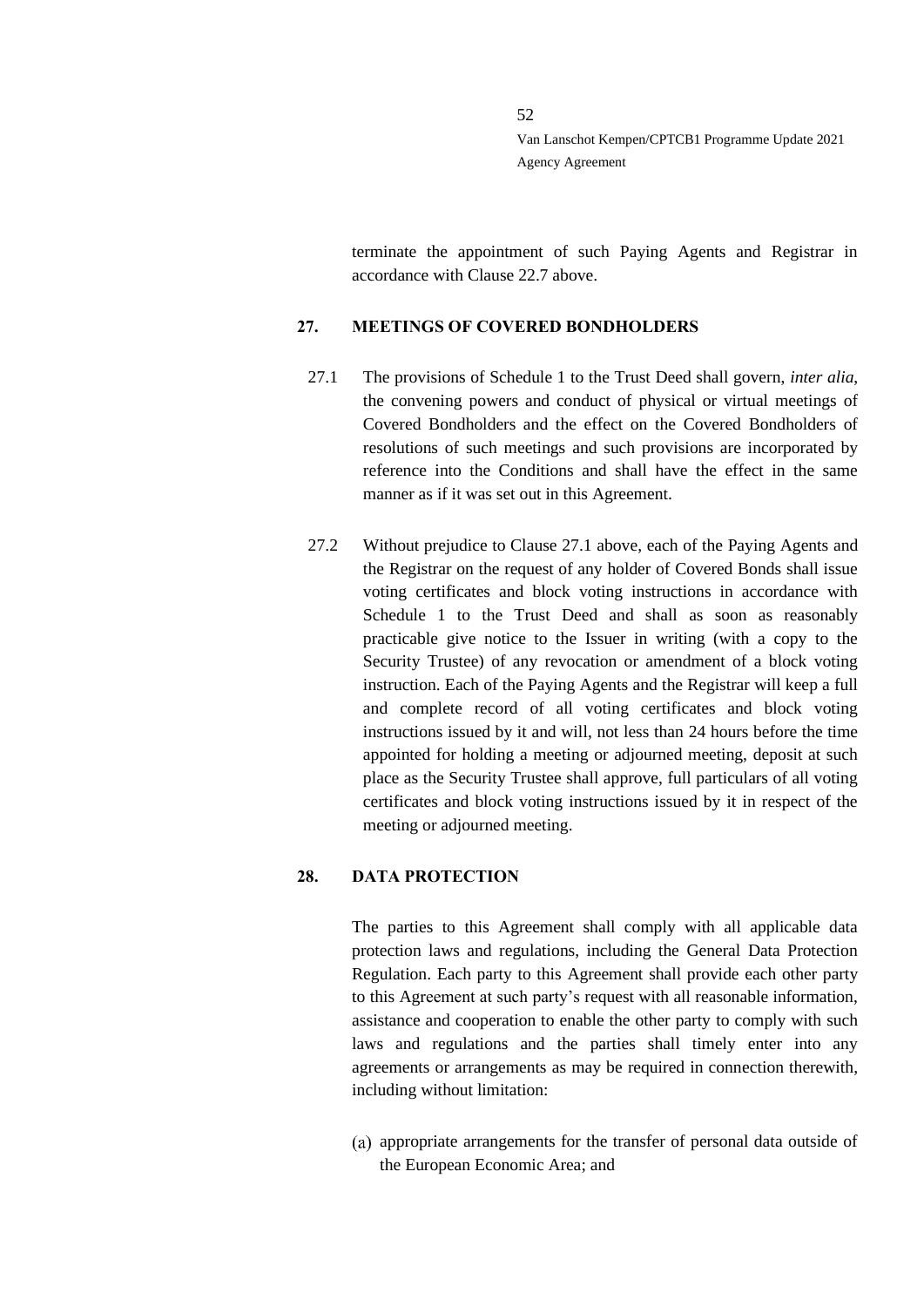$(b)$  contractual arrangements as referred to in articles 26 and/or 28 of the General Data Protection Regulation in respect of the processing of personal data of Covered Bondholders by the Principal Paying Agent in connection with Definitive Covered Bonds and/or the issuance of Registered Covered Bonds.

### **29. NO DISSOLUTION, NO NULLIFICATION**

- 29.1 To the extent permitted by law, the parties hereby waive their rights pursuant to Articles 6:265 to 6:272 inclusive of the Dutch Civil Code to dissolve (*ontbinden*), or demand in legal proceedings the dissolution (*ontbinding*) of, this Agreement. Furthermore, to the extent permitted by law, the parties hereby waive their rights under Article 6:228 of the Dutch Civil Code to nullify (*vernietigen*), or demand in legal proceedings the nullification (*vernietiging*) of, this Agreement on the ground of error (*dwaling*).
- 29.2 The parties hereto agree that article 7:402, 7:403, 7:404, 7:407, 7:408 and 7:411 of the Dutch Civil Code shall not apply between them in relation to this Agreement.

### **30. GOVERNING LAW AND JURISDICTION**

- 30.1 This Agreement, including Clause [30.2](#page-52-0) hereof and any non-contractual obligations arising out or in connection with this Agreement, shall be governed by and construed in accordance with the laws of the Netherlands.
- <span id="page-52-0"></span>30.2 Any disputes arising out of or in connection with this Agreement including, without limitation, and disputes relating to any noncontractual obligations arising out of or in connection with this Agreement, shall be submitted to the exclusive jurisdiction of the competent court in Amsterdam, the Netherlands.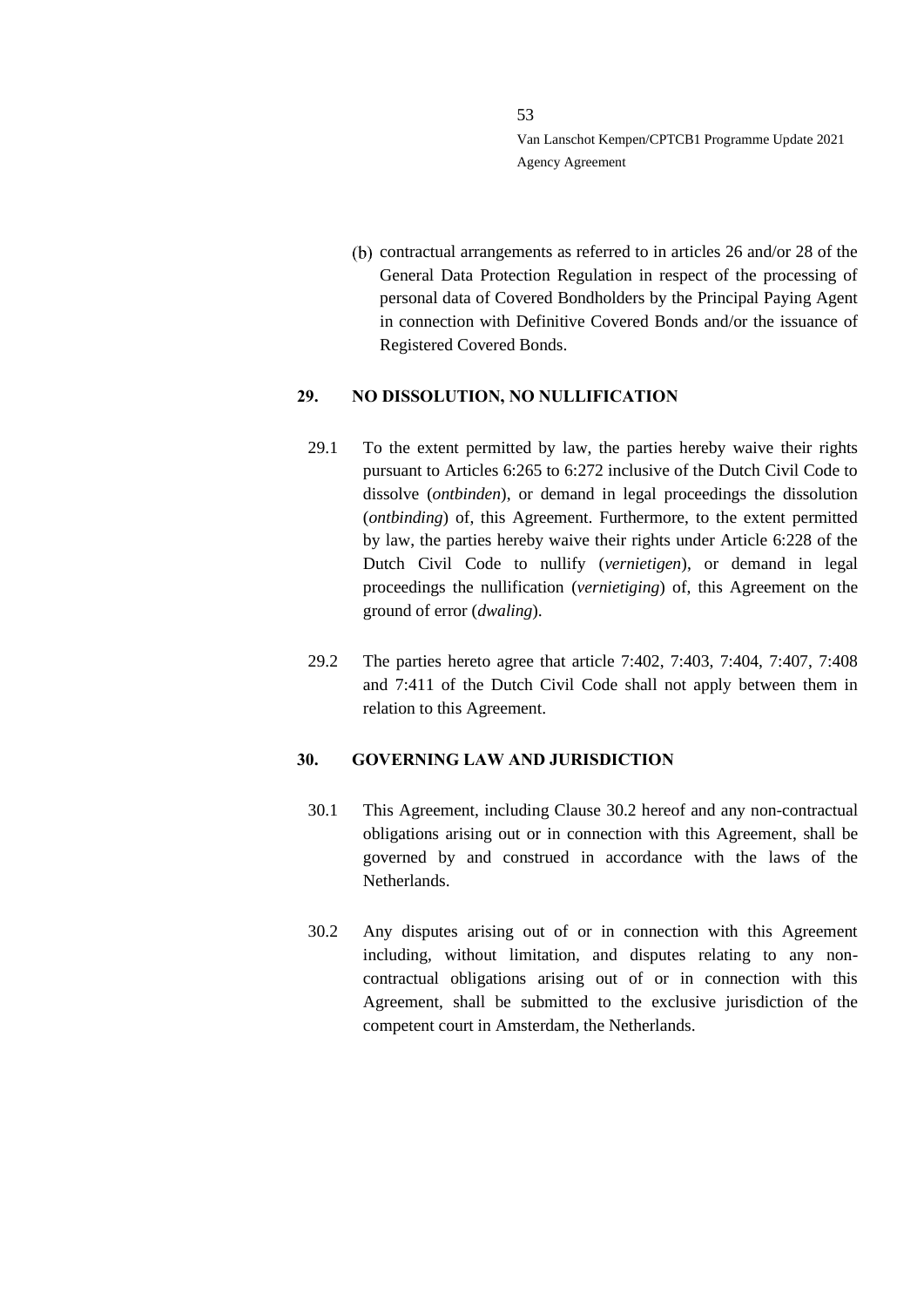**THIS AGREEMENT HAS BEEN LASTLY AMENDED AND RESTATED**  BY THE PARTIES HERETO PURSUANT TO THE DEED OF **AMENDMENT DATED 26 OCTOBER 2021 AND WHICH DEED OF AMENDMENT HAS BEEN SIGNED BY THE PARTIES HERETO.** 

54

**VAN LANSCHOT KEMPEN N.V.**

**VAN LANSCHOT CONDITIONAL PASS-THROUGH COVERED BOND COMPANY B.V.**

**STICHTING SECURITY TRUSTEE VAN LANSCHOT CONDITIONAL PASS-THROUGH COVERED BOND COMPANY**

**CITIBANK N.A., LONDON BRANCH**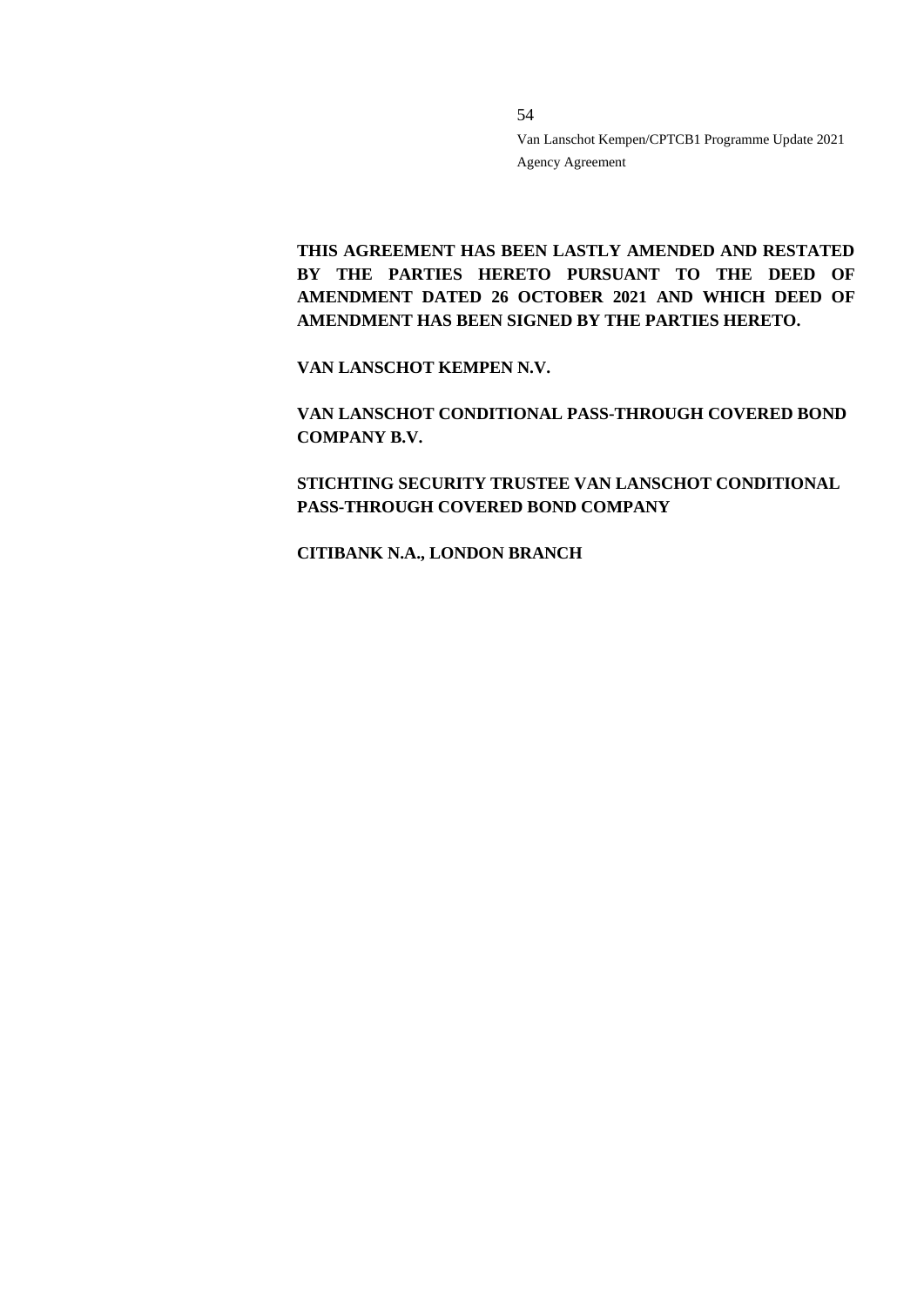#### **SCHEDULE 1**

#### **ICSDS AGREEMENT DUTIES**

In relation to each Tranche of Covered Bonds in NGN Form, the Principal Paying Agent will comply with the following provisions:

- 1. The Principal Paying Agent will inform each of Euroclear and Clearstream, Luxembourg (each an **'ICSD'** and together the **'ICSDs'**), through the Common Service Provider appointed by the ICSDs (the **'CSP'**) to service the Covered Bonds, of the initial issue outstanding amount (the '**IOA**') for such Tranche on or prior to the relevant Issue Date.
- 2. If any event occurs that requires a mark up or mark down of the records which an ICSD holds for its customers to reflect such customers' interest in the Covered Bonds, the Principal Paying Agent will (to the extent known to it) promptly provide details of the amount of such mark up or mark down, together with a description of the event that requires it, to the ICSDs (through the CSP) to ensure that the IOA of the Covered Bonds remains at all times accurate.
- 3. The Principal Paying Agent will at least once every month (or such other interval as may be required from time to time) reconcile its record of the IOA of the Covered Bonds with information received from the ICSDs (through the CSP) with respect to the IOA maintained by the ICSDs for the Covered Bonds and will promptly inform the ICSDs (through the CSP) of any discrepancies.
- 4. The Principal Paying Agent will promptly assist the ICSDs (through the CSP) in resolving any discrepancy identified in the IOA of the Covered Bonds.
- 5. The Principal Paying Agent will promptly provide the ICSDs (through the CSP) details of all amounts paid by it under the Covered Bonds (or, where the Covered Bonds provide for delivery of assets other than cash, of the assets so delivered).
- 6. The Principal Paying Agent will (to the extent known to it) promptly provide to the ICSDs (through the CSP) notice of any changes to the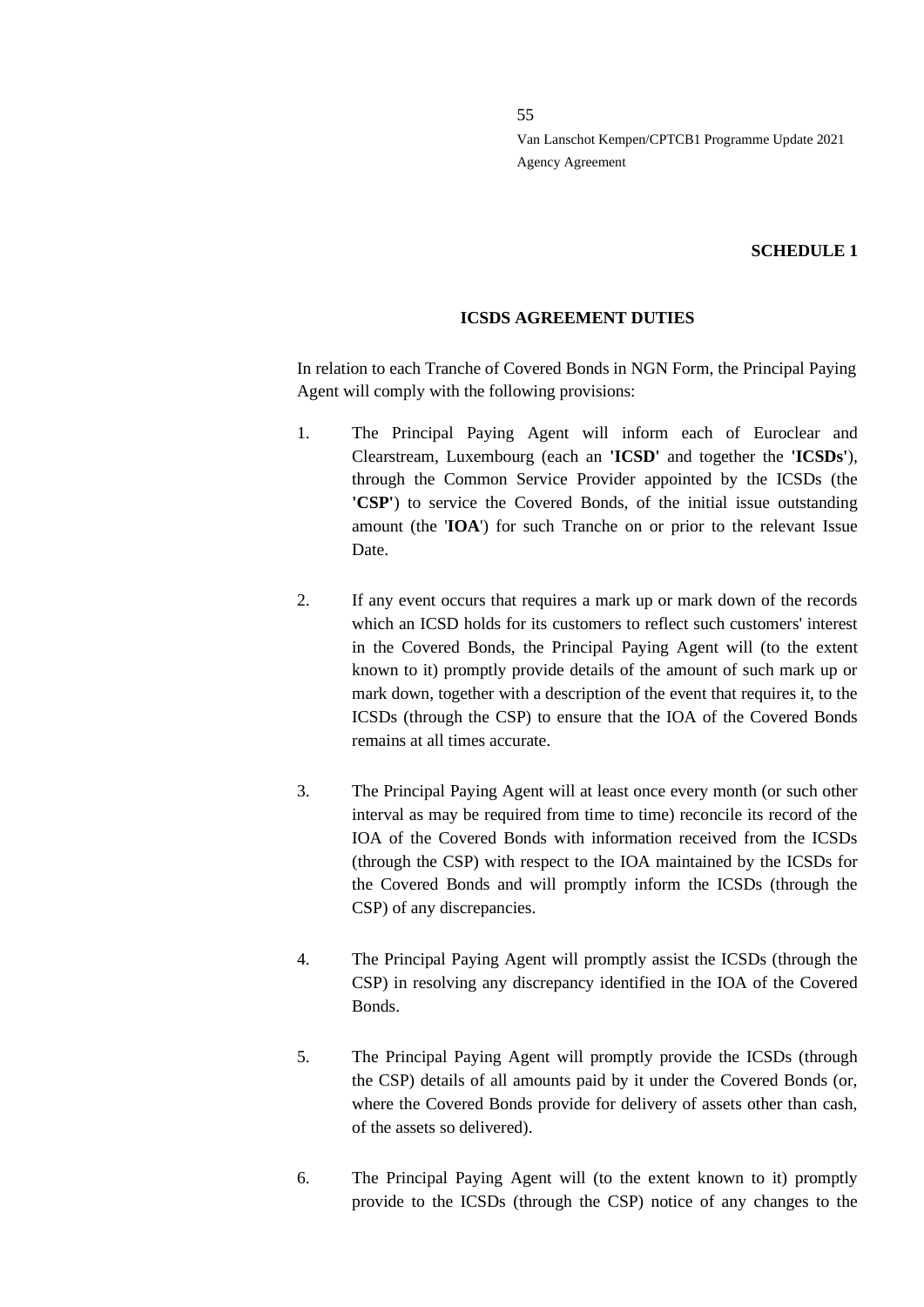Covered Bonds that will affect the amount of, or date for, any payment due under the Covered Bonds.

7. The Principal Paying Agent will (to the extent known to it) promptly provide to the ICSDs (through the CSP) copies of all information that is given to the holders of the Covered Bonds.

- 8. The Principal Paying Agent will promptly pass on to the Issuer all communications it receives from the ICSDs directly or through the CSP relating to the Covered Bonds.
- 9. The Principal Paying Agent will (to the extent known to it) promptly notify the ICSDs (through the CSP) of any failure by the Issuer to make any payment or delivery due under the Covered Bonds when due.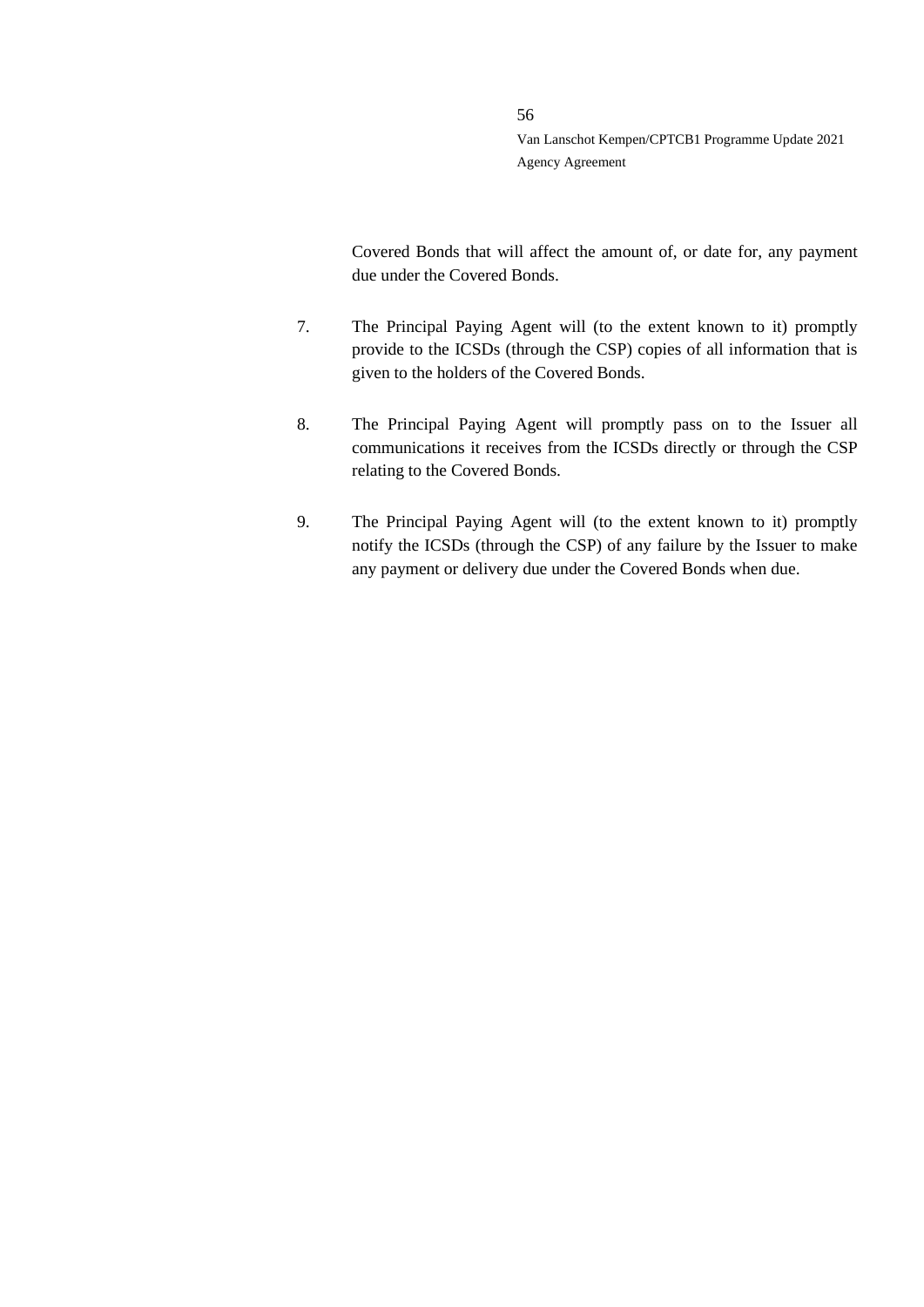### **SCHEDULE 2**

# **FORM OF FINAL TERMS**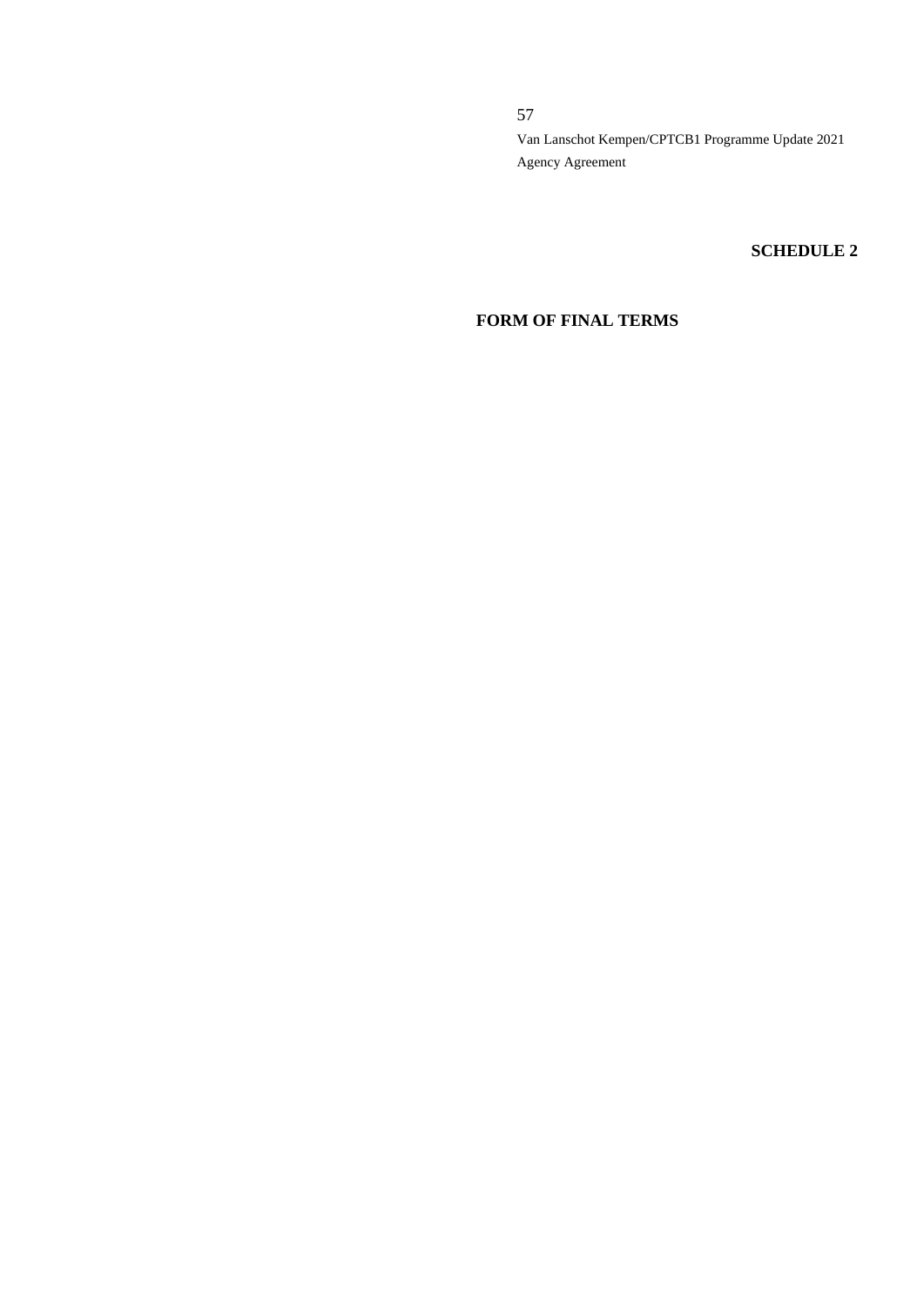**SCHEDULE 3**

### **FORM OF CALCULATION AGENCY AGREEMENT** Dated [...]

between

### **VAN LANSCHOT KEMPEN N.V.** as the Issuer

and

# **VAN LANSCHOT CONDITIONAL PASS-THROUGH COVERED BOND COMPANY B.V.**

as the CBC

and

**[...]** as the Principal Paying Agent and Registrar

and

# **STICHTING SECURITY TRUSTEE VAN LANSCHOT CONDITIONAL PASS-THROUGH COVERED BOND COMPANY**

as the Security Trustee

and

[...] as the Calculation Agent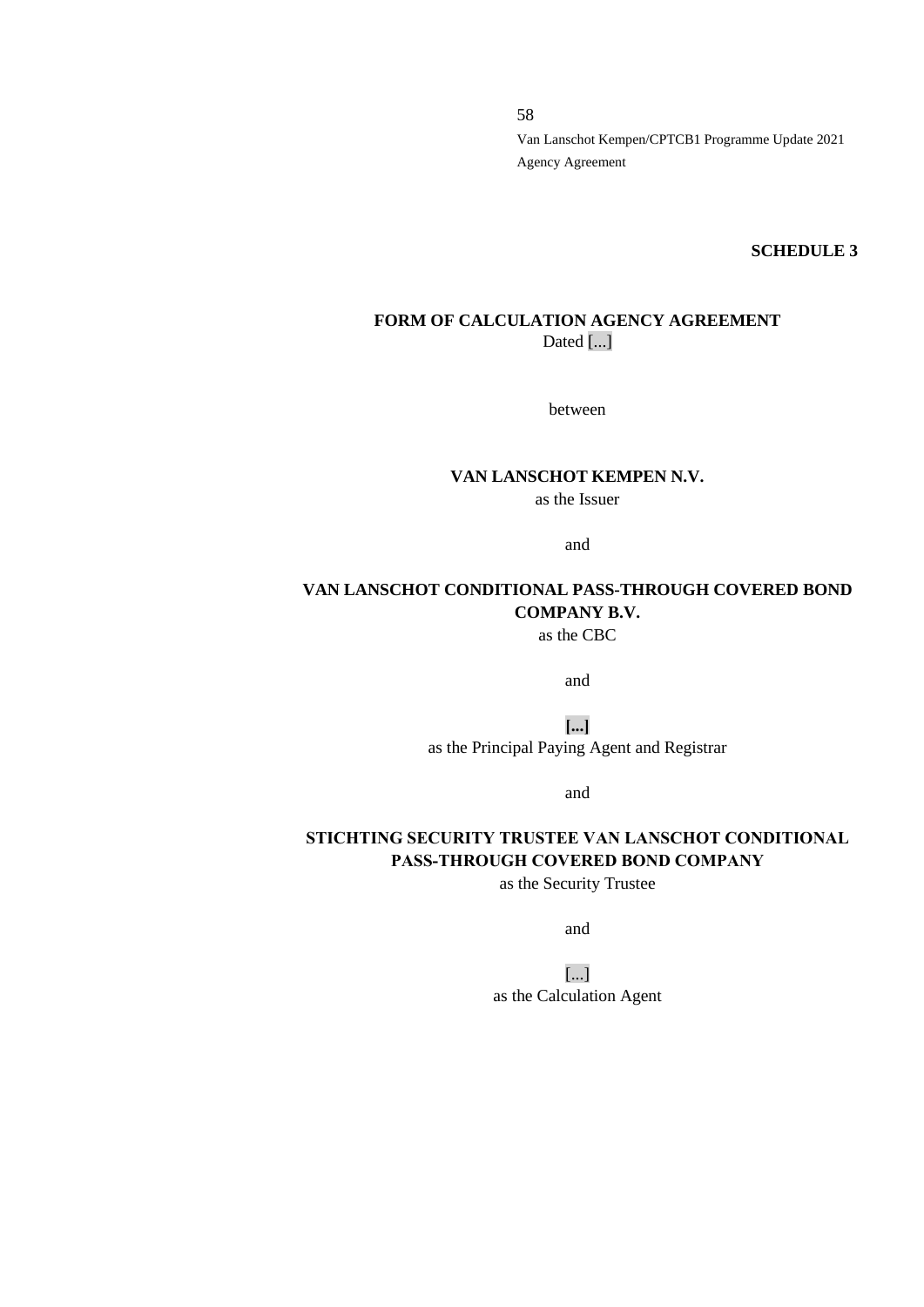**THIS CALCULATION AGENCY AGREEMENT** is dated [...] and made between:

- 1. **[...]**;
- 2. **VAN LANSCHOT KEMPEN N.V.**, a public limited liability company (*naamloze vennootschap*) organised under the laws of the Netherlands and established in 's-Hertogenbosch, the Netherlands;
- 3. **VAN LANSCHOT CONDITIONAL PASS-THROUGH COVERED BOND COMPANY B.V.**, a private company with limited liability (*besloten vennootschap met beperkte aansprakelijkheid*) organised under the laws of the Netherlands, and established in Amsterdam, the Netherlands;
- 4. **STICHTING SECURITY TRUSTEE VAN LANSCHOT CONDITIONAL PASS-THROUGH COVERED BOND COMPANY**, a foundation (*stichting*), organised under the laws of the Netherlands, and established in Amsterdam, the Netherlands; and
- 5. **[...]**, [...].

### **WHEREAS:**

- (A) The Issuer shall issue Covered Bonds from time to time.
- (B) The Issuer and the CBC wish to appoint [...] as Calculation Agent in connection with the issue of the Covered Bonds of Series [...] and [...] is willing to accept such appointment upon the terms and subject to the conditions set forth herein.

#### **IT IS AGREED** as follows:

#### **1. INTERPRETATION**

1.1 In this Agreement (including its recitals), except so far as the context otherwise requires, words, expressions and capitalised terms used herein and not otherwise defined or construed herein shall have the same meaning as defined or construed in the master definitions agreement dated 2 March 2015 as lastly amended and restated on [●] as set out in the Annex I hereto (the "**Master Definitions Agreement**"). The rules of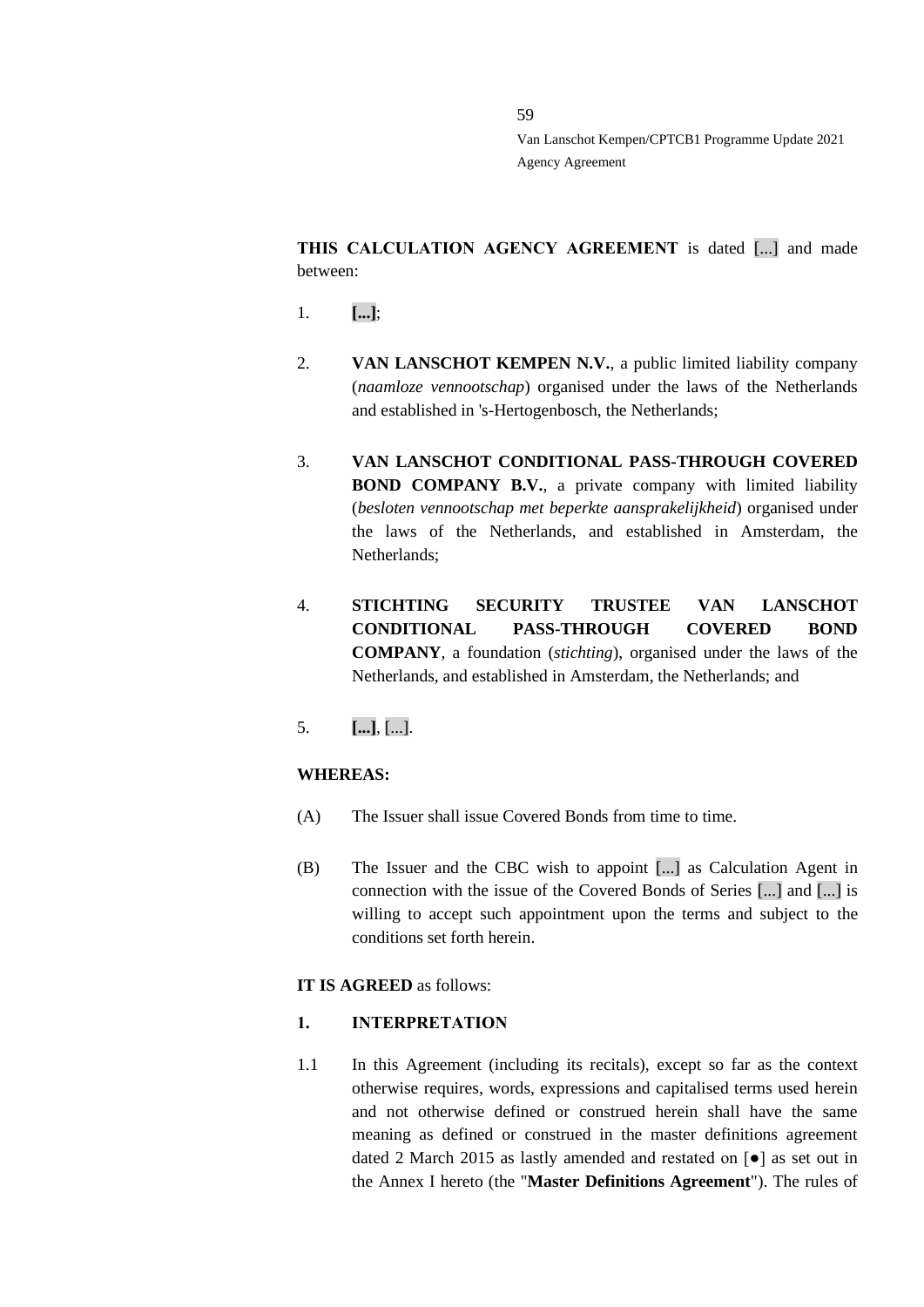usage and of interpretation as set forth in the Master Definitions Agreement and all other agreements and understandings between the parties hereto contained therein shall apply to this Agreement, unless otherwise provided herein.

- 1.2 The expression "Agreement" shall herein mean this Calculation Agency Agreement including its annexes.
- 1.3 This Agreement expresses and describes Dutch legal concepts in English and not in their original Dutch terms. Consequently, this Agreement is concluded on the express condition that all words, terms and expressions used herein shall be construed and interpreted in accordance with the laws of the Netherlands.
- 1.4 The Security Trustee has agreed to become a party to this Agreement only for the purpose of taking the benefit of certain provisions of this Agreement expressed to be for its benefit and for agreeing to amendments to this Agreement and for the better preservation and enforcement of its rights under the Security and, save as aforesaid, the Security Trustee shall assume no obligations or liabilities whatsoever to the Calculation Agent, the CBC or the Issuer by virtue of the provisions hereof.

### **2. APPOINTMENT OF CALCULATION AGENT**

[...] is hereby appointed by the Issuer and the CBC as calculation agent for each Series of Covered Bonds described in the Annex II (the "**Relevant Covered Bonds**") for the purposes set out in Clause [3](#page-59-0) below and of performing all other obligations and duties imposed on it by the Conditions and this Agreement, which appointment is accepted by [...]. The agreement of the parties hereto that this Agreement is to apply to each Series of Relevant Covered Bonds shall be evidenced by each of parties hereto signing the Annex II hereto.

# <span id="page-59-0"></span>**3. DUTIES OF THE CALCULATION AGENT**

The Calculation Agent shall in relation to each Series of Relevant Covered Bonds perform all the functions and duties imposed on the Calculation Agent by the terms and conditions of the Relevant Covered Bonds (the "**Conditions**").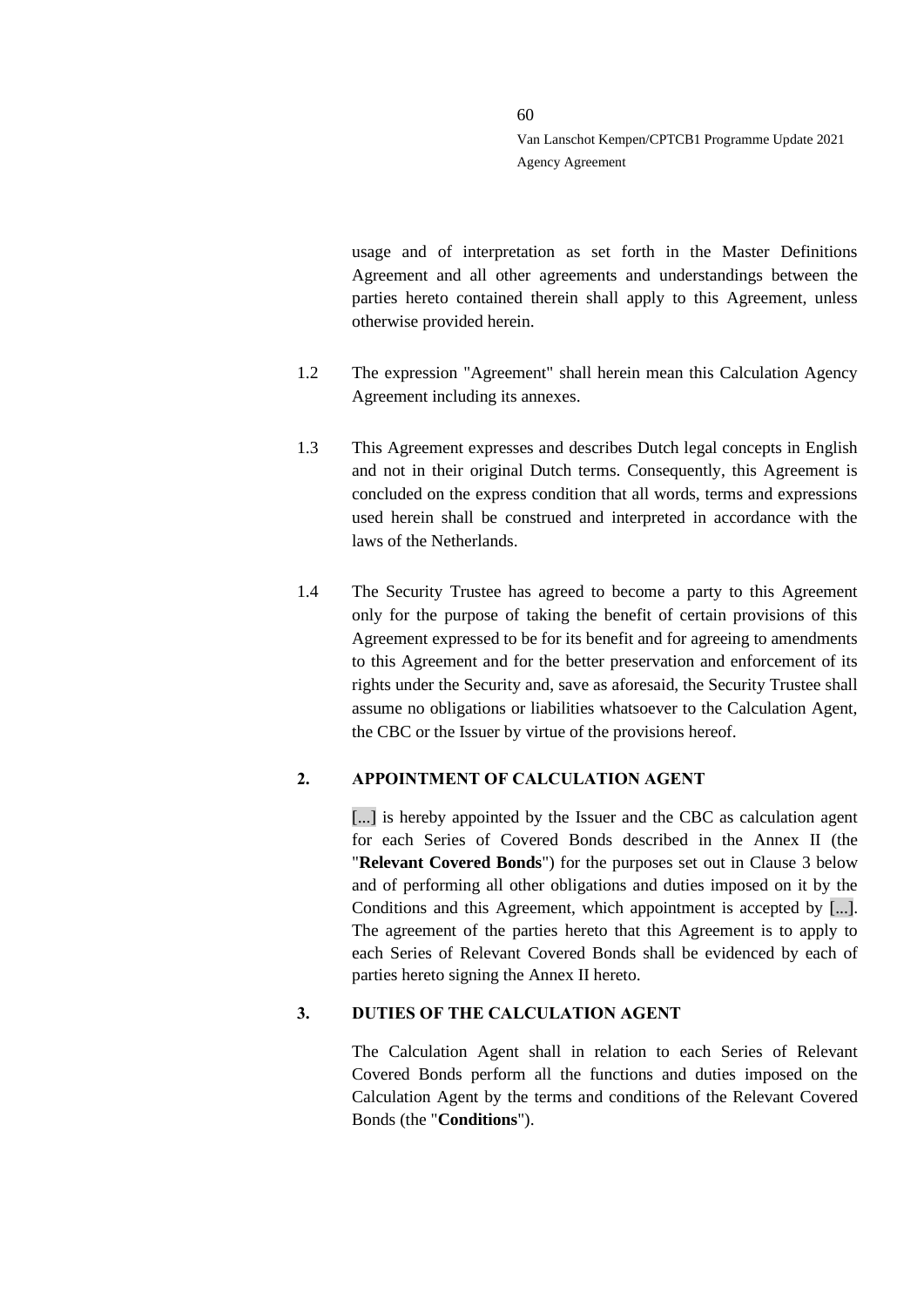### **4. EXPENSES**

Save as provided in Clause [5](#page-60-0) below, the Calculation Agent shall bear all expenses incurred by it in connection with its said services (save for the notices to be published pursuant to Clause 11 and 16 of the Agency Agreement).

### <span id="page-60-0"></span>**5. INDEMNITY**

- 5.1 The Issuer shall indemnify and keep indemnified the Calculation Agent against any losses, liabilities, costs, claims, actions, demands or expenses (together, "**Losses**", including, but not limited to, all reasonable costs, legal fees, charges and expenses (together, "**Expenses**") paid or incurred in disputing or defending any Losses but excluding consequential damages) which it may incur or which may be made against it as a result of or in connection with its appointment or the exercise of its powers and duties under this Agreement except for any Losses resulting from its own default, negligence or bad faith or that of its officers, directors or employees or its failure to perform (*tekortkoming in de nakoming*) under this Agreement (whether in bad faith, good faith or otherwise).
- 5.2 The Calculation Agent shall indemnify and keep indemnified the Issuer and the CBC of any Losses which it may incur or which may be made against it as a result of or in connection with the Calculation Agent's failure to perform (*tekortkoming in de nakoming*) under this Agreement (whether in bad faith, good faith or otherwise) or default, negligence or bad faith or that of its officers, directors or employees.

### **6. CONDITIONS OF APPOINTMENT**

- 6.1 In acting under this Agreement and in connection with the Relevant Covered Bonds, the Calculation Agent shall act as an agent of the Issuer, the CBC and/or the Security Trustee and will not assume any obligations towards or relationship of agency for or with any of the owners or holders of the Relevant Covered Bonds or the coupons (if any) appertaining to the Relevant Covered Bonds (the "**Coupons**").
- 6.2 At any time after an Issuer Event of Default and/or a CBC Event of Default has occurred and is continuing, the Calculation Agent shall be required upon receipt of a notice in writing from the Security Trustee to act thereafter as Calculation Agent of the Security Trustee respectively, in relation to the calculations or payments to be made by or on behalf of the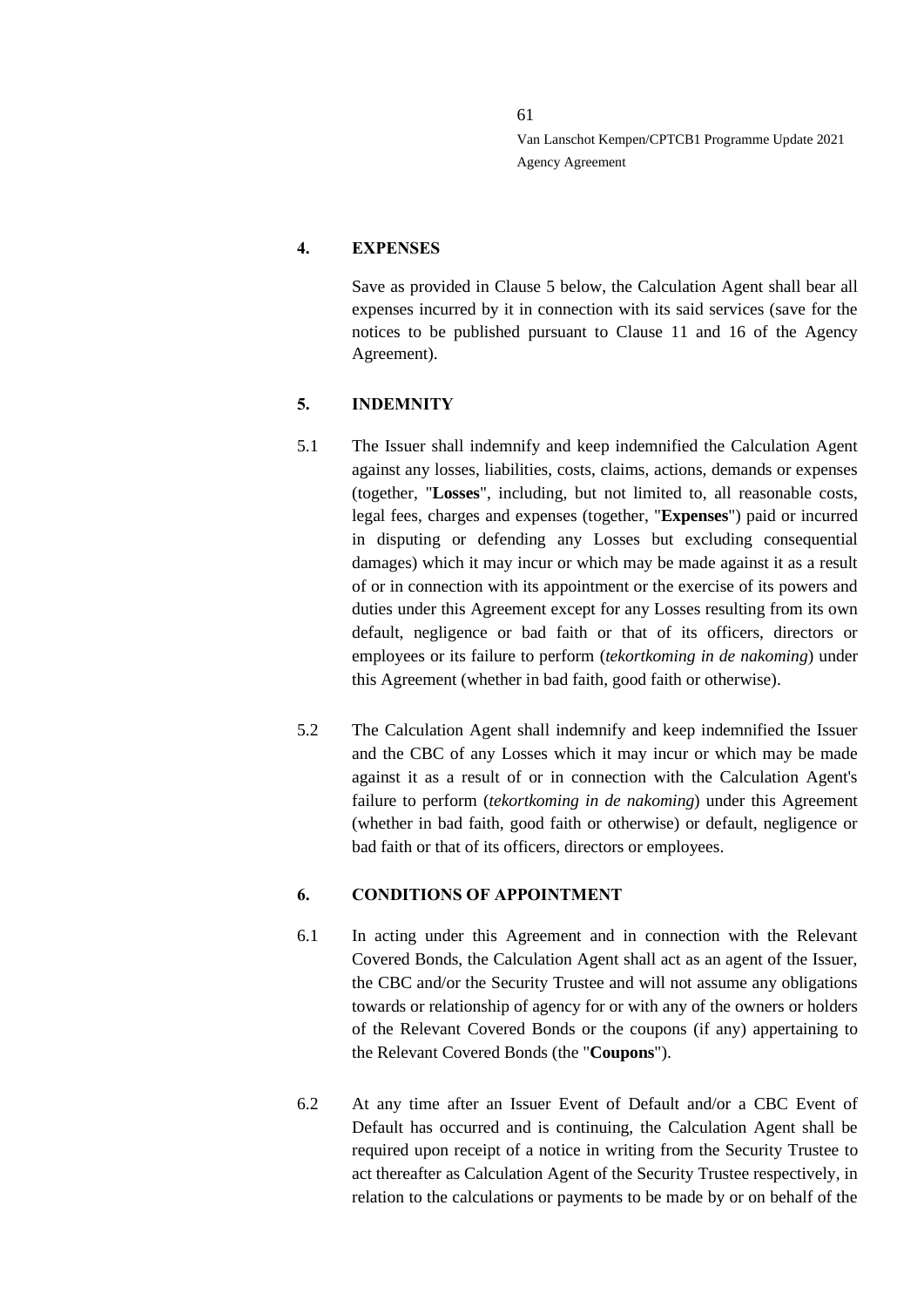Security Trustee under the provisions of the Trust Deed, *mutatis mutandis*, on the terms provided in this Agreement (save that the Security Trustee's liability under any provision hereof for the indemnification of the Calculation Agent and the Registrar shall be limited to the amount for the time being received or recovered by the Security Trustee under the Security and the Parallel Debt Agreement subject to the Post CBC Acceleration Notice Priority of Payments).

- 6.3 In relation to each issue of Relevant Covered Bonds, the Calculation Agent shall be obliged to perform the duties and only the duties specifically stated in this Agreement and the Conditions and no implied duties or obligations shall be read into this Agreement or the Conditions against the Calculation Agent, other than the duty to act honestly and in accordance with standards of reasonableness and fairness and to exercise the diligence of a reasonably prudent agent in comparable circumstances.
- 6.4 The Calculation Agent may consult with legal and other professional advisers and the opinion of the advisers shall be full and complete protection in respect of any action taken, omitted or suffered under this Agreement in good faith and in accordance with the opinion of such advisers.
- 6.5 The Calculation Agent shall be protected and shall incur no liability in respect of any action taken, omitted or suffered in reliance on any instruction from the Issuer, the CBC or the Security Trustee or any document which it reasonably believes to be genuine and to have been delivered by the proper party or on written instructions from the Issuer, the CBC or the Security Trustee.
- 6.6 The Calculation Agent and any of its officers, directors and employees may become the owner of, or acquire any interest in, any Relevant Covered Bonds or Coupons (if any) with the same rights that it or he would have had if the Calculation Agent were not appointed under this Agreement, and may engage or be interested in any financial or other transaction with the Issuer or the CBC and may act on, or as depositary, trustee or agent for, any committee or body of holders of Relevant Covered Bonds or Coupons or in connection with any other obligations of the Issuer or the CBC as freely as if the Calculation Agent were not appointed under this Agreement.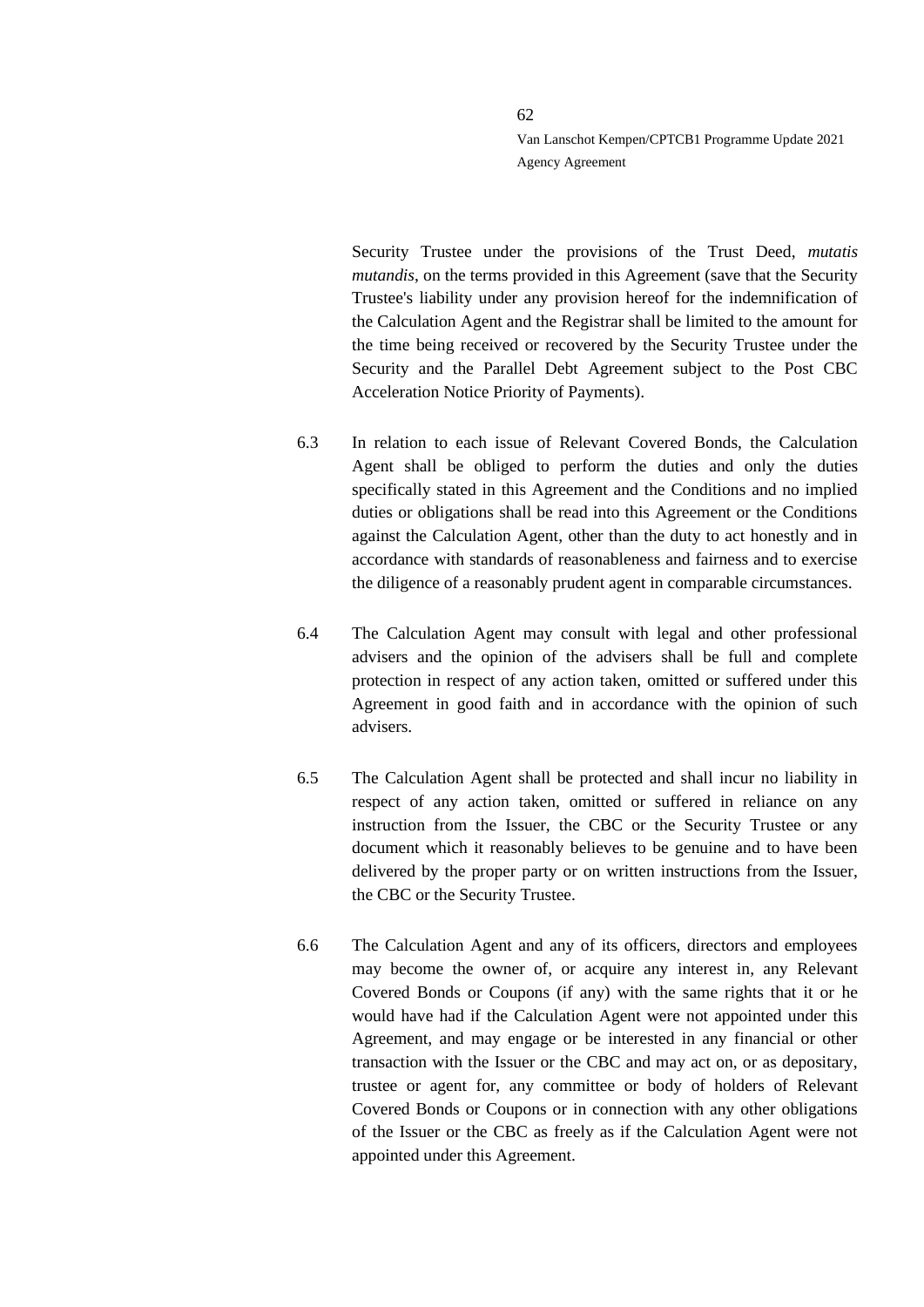### **7. TERMINATION OF APPOINTMENT**

- 7.1 The Issuer and the CBC may, each with the prior written approval of the Security Trustee, terminate the appointment of the Calculation Agent at any time by giving to the Calculation Agent at least 45 calendar days' prior written notice to that effect, provided that, so long as any of the Relevant Covered Bonds is outstanding:
	- $(a)$ such notice shall not expire less than 45 calendar days before any date on which any calculation or payment is due to be made in respect of any Relevant Covered Bonds; and
	- notice shall be given in accordance with the Conditions to the  $(b)$ holders of the Relevant Covered Bonds at least 30 days before any removal of the Calculation Agent.
- 7.2 Notwithstanding the provisions of Clause 7.1 above, if at any time:
	- the Calculation Agent becomes incapable of acting, or is adjudged  $(a)$ bankrupt or insolvent, or files a voluntary petition in bankruptcy or makes an assignment for the benefit of its creditors or consents to the appointment of an administrator, liquidator or administrative or other receiver of all or any substantial part of its property, or admits in writing its inability to pay or meet its debts as they may mature or suspends payment of its debts, or if any order of any court is entered approving any petition filed by or against it under the provisions of any applicable bankruptcy or insolvency law or if a receiver of it or of all or a substantial part of its property is appointed or if any officer takes charge or control of the Calculation Agent or of its property or affairs for the purpose of rehabilitation, conservation or liquidation; or
	- the Calculation Agent fails duly to perform any function or duty  $(b)$ imposed on it by the Conditions and this Agreement,

the Issuer or the CBC, each with the prior written approval of the Security Trustee, may immediately without notice terminate the appointment of the Calculation Agent, in which event notice of the termination shall be given to the holders of the Relevant Covered Bonds in accordance with the Conditions as soon as practicable.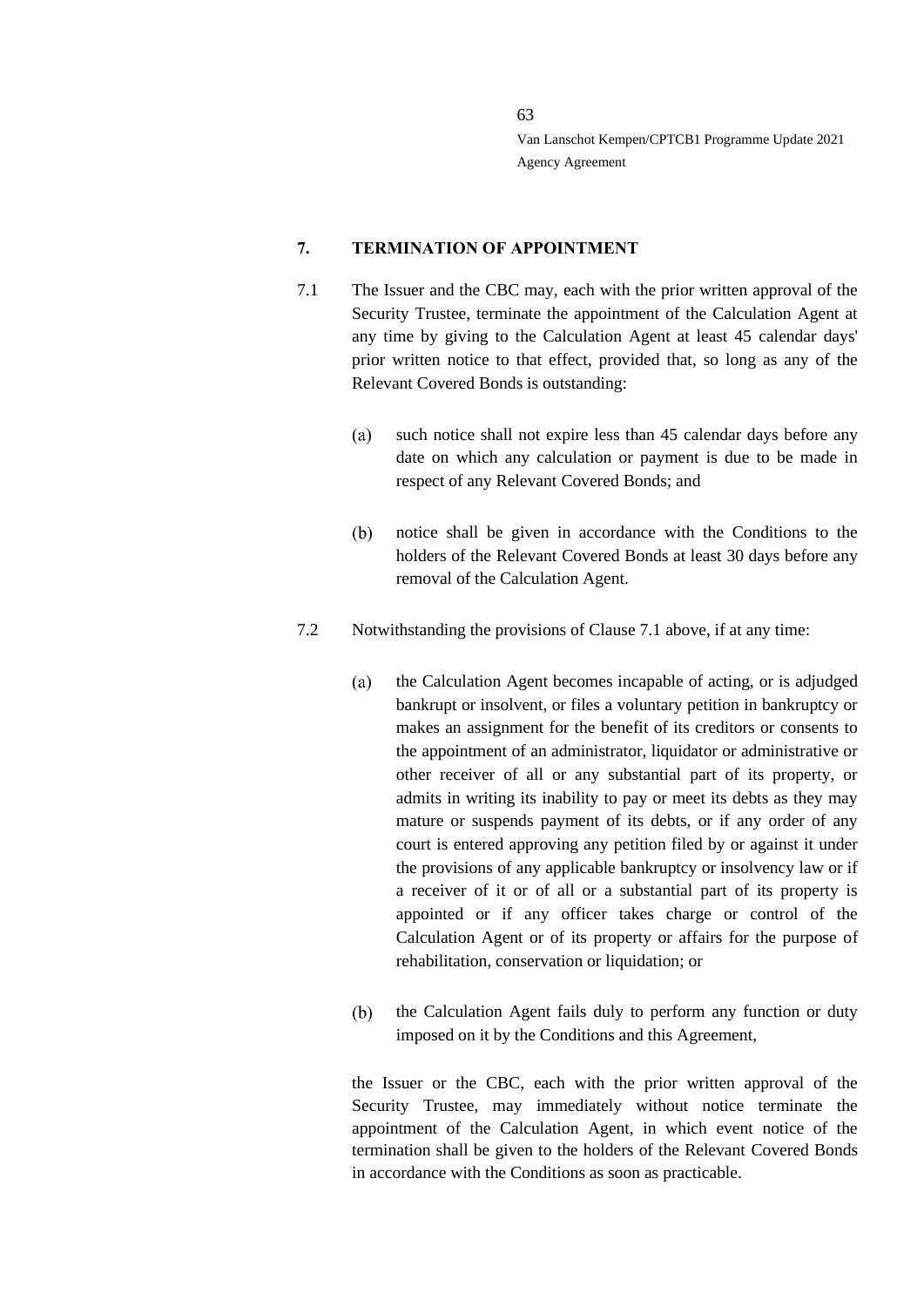- 7.3 The termination of the appointment of the Calculation Agent under Clause 7.1 or 7.2 above shall not entitle the Calculation Agent to any amount by way of compensation but shall be without prejudice to any amount then accrued due.
- 7.4 The Calculation Agent may resign its appointment under this Agreement at any time by giving to the Issuer, the CBC and the Security Trustee at least 90 calendar days' prior written notice to that effect. Following receipt of a notice of resignation from the Calculation Agent, the Issuer shall promptly give notice of the resignation to the holders of the Relevant Covered Bonds in accordance with the Conditions.
- 7.5 Notwithstanding the provisions of Clauses 7.1, 7.2 and 7.4 above, so long as any of the Relevant Covered Bonds is outstanding, the termination of the appointment of the calculation agent (whether by the Issuer, the CBC or by the resignation of the Calculation Agent) shall not be effective unless upon the expiry of the relevant notice a successor calculation agent approved in writing by the Security Trustee has been appointed. The Issuer and the CBC agree with the Calculation Agent that if, by the day falling 10 calendar days before the expiry of any notice under Clause 7.4 above, the Issuer and the CBC have not appointed a replacement Calculation Agent approved in writing by the Security Trustee, the Calculation Agent shall be entitled, on behalf of the Issuer and the CBC, to appoint as a successor calculation agent in its place a reputable financial institution of good standing which the Issuer, the CBC and the Security Trustee shall approve.
- 7.6 Upon its appointment becoming effective, a successor calculation agent shall without further action, become vested with all the authority, rights, powers, duties and obligations of its predecessor with the same effect as if originally named as the Calculation Agent under this Agreement.
- 7.7 If the appointment of the Calculation Agent under this Agreement is terminated (whether by the Issuer and the CBC or by the resignation of the Calculation Agent), the Calculation Agent shall on the date on which the termination takes effect deliver to the successor calculation agent any records concerning the Relevant Covered Bonds maintained by it (except those documents and records which it is obliged by law or regulation to retain or not to release), but shall have no other duties or responsibilities under this Agreement.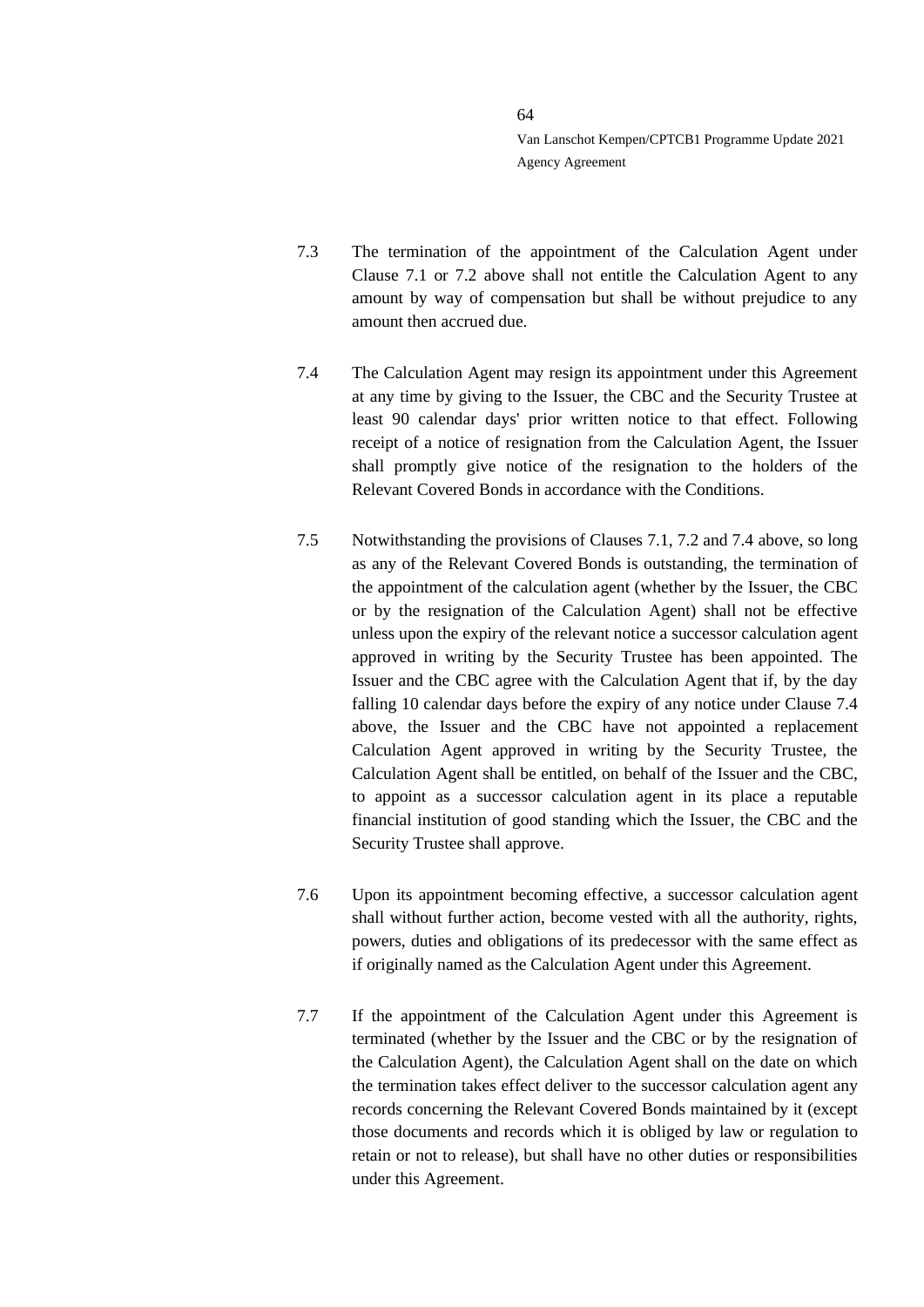- 7.8 Any corporation into which the Calculation Agent may be merged or converted, or any corporation with which the Calculation Agent may be consolidated, or any corporation resulting from any merger, conversion or consolidation to which the Calculation Agent shall be a party, or any corporation to which the Calculation Agent shall sell or otherwise transfer all or substantially all of its assets shall, on the date when the merger, consolidation or transfer becomes effective and to the extent permitted by any applicable laws, become the successor Calculation Agent under this Agreement without the execution or filing of any paper or any further act on the part of any of the parties to this Agreement, unless otherwise required by the Issuer and the CBC, and after the said effective date all references in this Agreement to the Calculation Agent shall be deemed to be references to such successor corporation. Written notice of any such merger, conversion, consolidation or transfer shall immediately be given to the Issuer, the CBC, the Security Trustee and the Principal Paying Agent by the Calculation Agent.
- 7.9 Upon giving notice of the intended termination of the appointment of the Calculation Agent, the Issuer shall use all reasonable efforts to appoint a reputable financial institution of good standing as successor Calculation Agent, provided the Security Trustee approves in writing thereto.

# **8. SUBORDINATION, ENFORCEMENT, LIMITED RECOURSE, NON-PETITION, SET-OFF**

- 8.1 Each party hereto agrees that no amounts under this Agreement shall be due and payable by the CBC or, as the case may be, the Security Trustee, except (i) in accordance with the Trust Deed and (ii) unless and until all amounts required by the Trust Deed to be paid in priority to such amounts have been paid or discharged in full.
- 8.2 Each party hereto agrees that only the Security Trustee may enforce the provisions of any of this Agreement, including the security rights created by the Pledge Agreements. None of the parties hereto, other than the Security Trustee shall be entitled to proceed directly against the CBC to enforce the performance of any of the provisions of this Agreement, unless the Security Trustee, having become bound to take proceedings as set forth in Clause 10.1 of the Trust Deed, fails to do so within a reasonable period and such failure shall be continuing. If any party hereto proceeds directly against the CBC, all limitations and restrictions imposed under or by virtue of the Trust Deed or this Agreement on the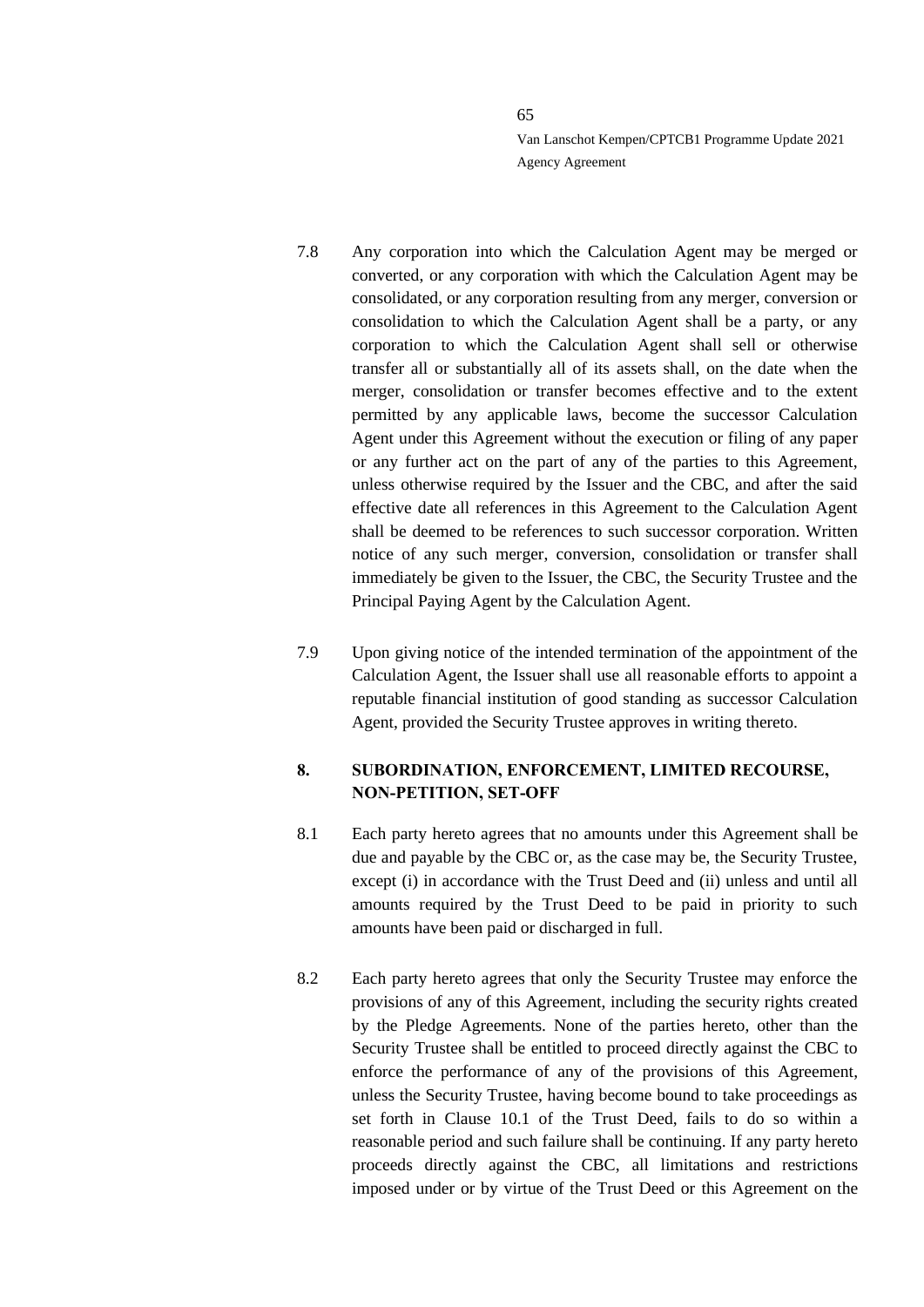Security Trustee in relation to the enforcement of rights and availability of remedies, shall also apply mutatis mutandis to such party hereto.

- 8.3 In the event that the Pledge Agreements have been fully enforced and the proceeds of such enforcement and any other amounts received by the Security Trustee, after payments of all claims ranking in priority to any claim of a Calculation Agent in accordance with the Trust Deed have been applied in full but are insufficient to pay in full all amounts outstanding in respect of the respective payment to the Calculation Agent, then the Calculation Agent shall have no further claim against the CBC or the Security Trustee in respect of such unpaid amount.
- 8.4 The Calculation Agent may not institute against, or join any person in instituting against, the CBC any bankruptcy (*faillissement*), suspension of payments (*surseance van betaling*), dissolution (*ontbinding*), debt settlement (*schuldeisers akkoord*), liquidation (*vereffening*), appointment of a restructuring expert (*herstructureringsdeskundige*) or any similar proceedings in any jurisdiction until the expiry of a period of at least one (1) year after the latest maturing Covered Bond is paid in full.
- 8.5 The Calculation Agent agrees to be bound by all provisions of the Trust Deed relating to each of them, including, without limitation, Clause 11.7 of the Trust Deed, as if these provisions were set forth herein. In case of a conflict between the provisions of the Trust Deed and this Agreement, the provisions of the Trust Deed shall prevail.
- 8.6 All payments required to be made by any party hereto under this Agreement shall be made free and clear of and without any deduction for or on account of any set-off or counterclaim.

### **9. NO DISSOLUTION, NO NULLIFICATION**

To the extent permitted by law, the parties hereby waive their rights pursuant to Articles 6:265 to 6:272 inclusive of the Dutch Civil Code to dissolve (*ontbinden*), or demand in legal proceedings the dissolution (*ontbinding*) of, this Agreement. Furthermore, to the extent permitted by law, the parties hereby waive their rights under Article 6:228 of the Dutch Civil Code to nullify (*vernietigen*), or demand in legal proceedings the nullification (*vernietiging*) of, this Agreement on the ground of error (*dwaling*).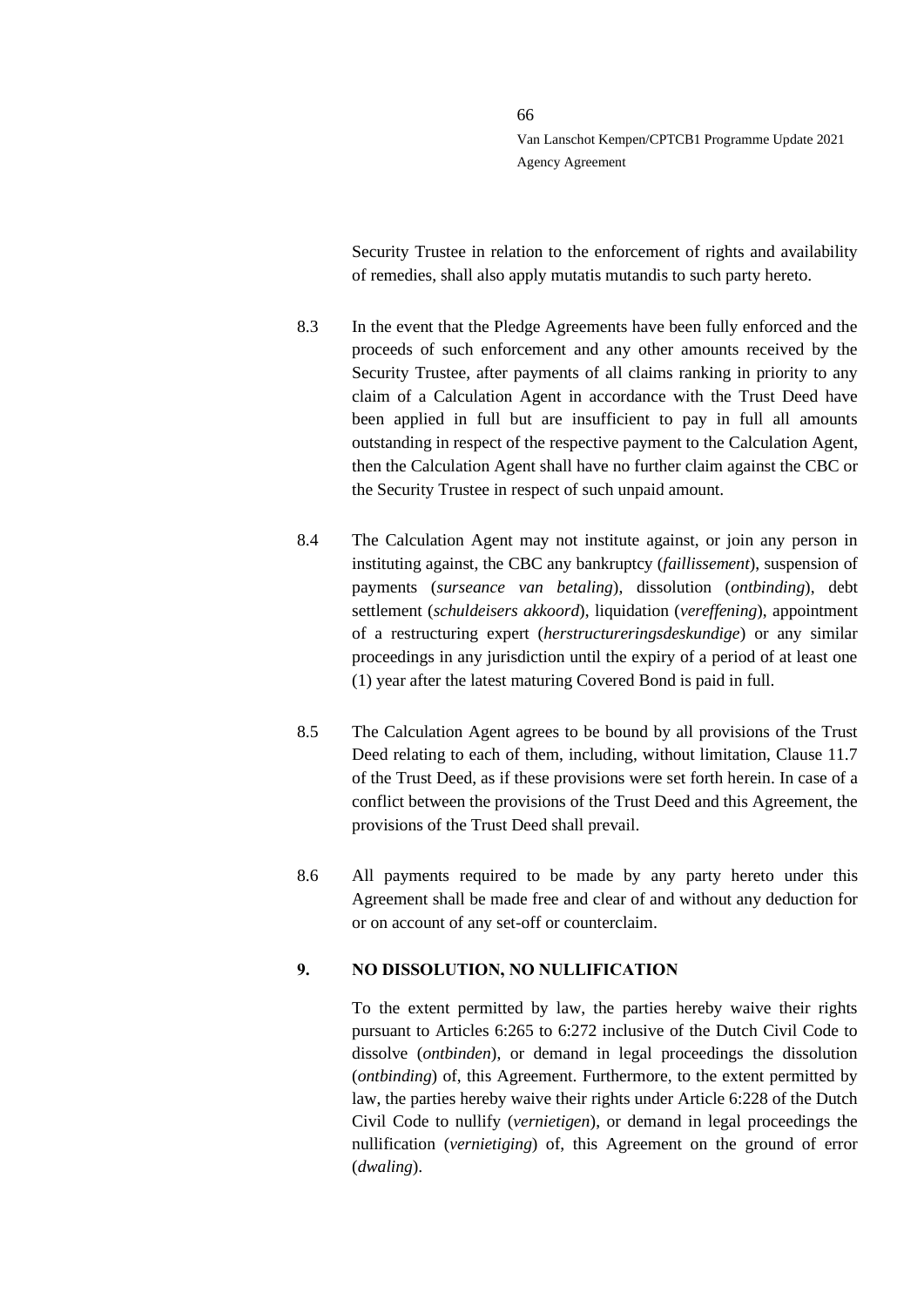#### **10. GOVERNING LAW AND JURISDICTION**

- 10.1 This Agreement, including Clause 10.2 hereof and any non-contractual obligations arising out or in connection with this Agreement, shall be governed by and construed in accordance with the laws of the Netherlands.
- 10.2 Any disputes arising out of or in connection with this Agreement including, without limitation, and disputes relating to any non-contractual obligations arising out of or in connection with this Agreement shall be submitted to the competent court in Amsterdam.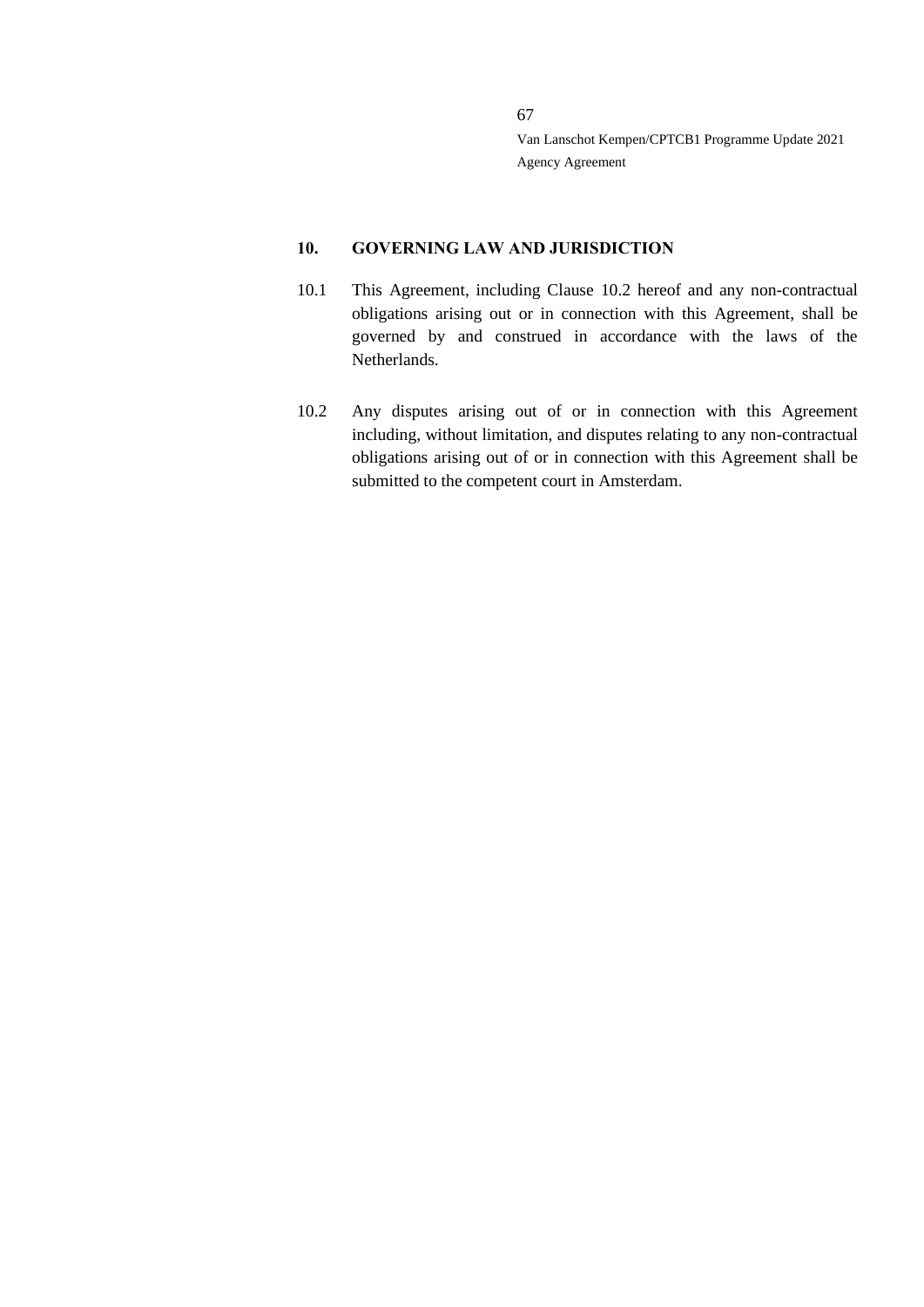# **SIGNATURES**

**[...]**

by : title :

#### **VAN LANSCHOT KEMPEN N.V.**

 $by:$ 

title :

# **VAN LANSCHOT CONDITIONAL PASS-THROUGH COVERED BOND COMPANY B.V.**

by : title :

# **STICHTING SECURITY TRUSTEE VAN LANSCHOT CONDITIONAL PASS-THROUGH COVERED BOND COMPANY**

by :

title :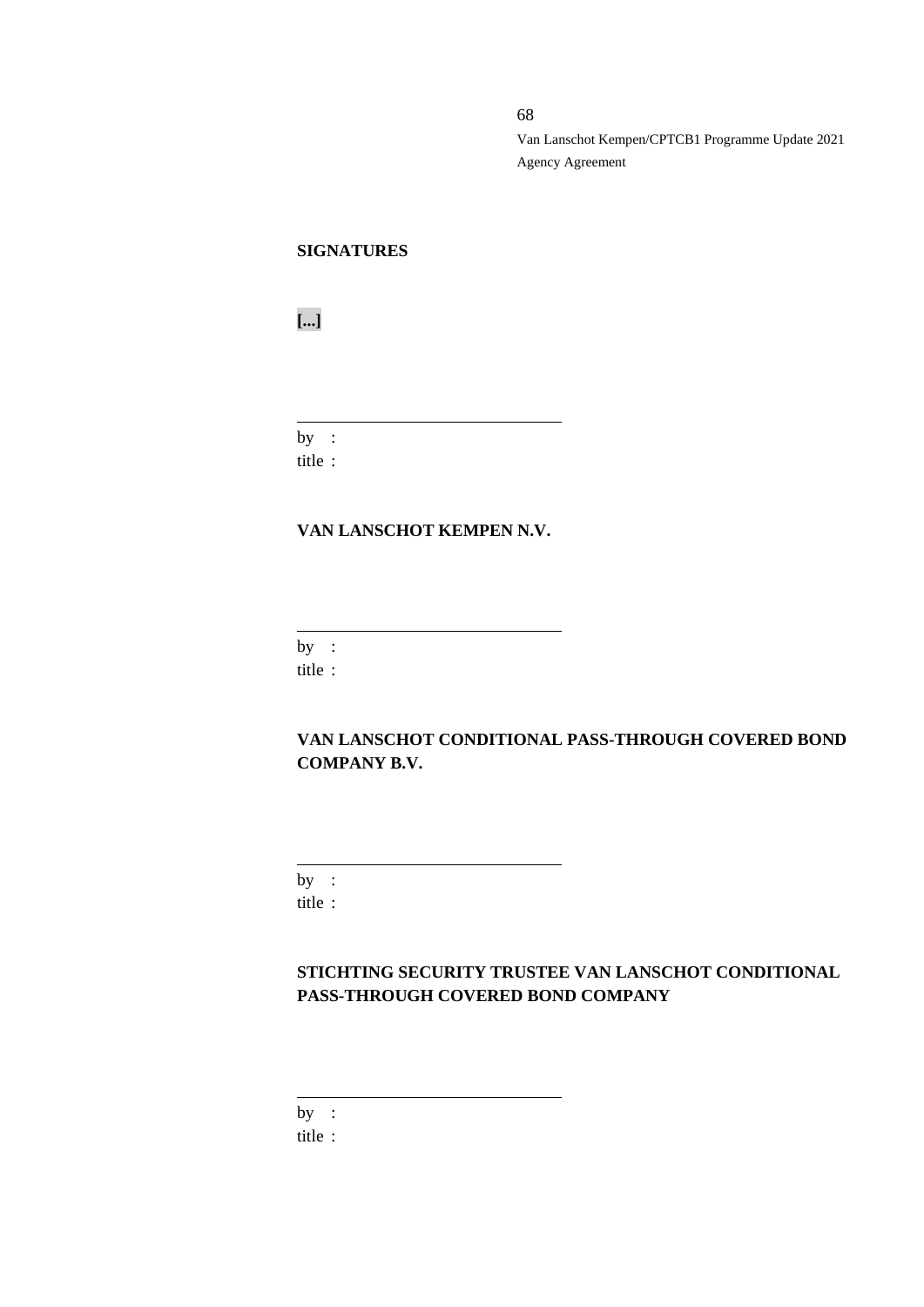69

Van Lanschot Kempen/CPTCB1 Programme Update 2021 Agency Agreement

**[...]**

title : title :

by :  $by$  :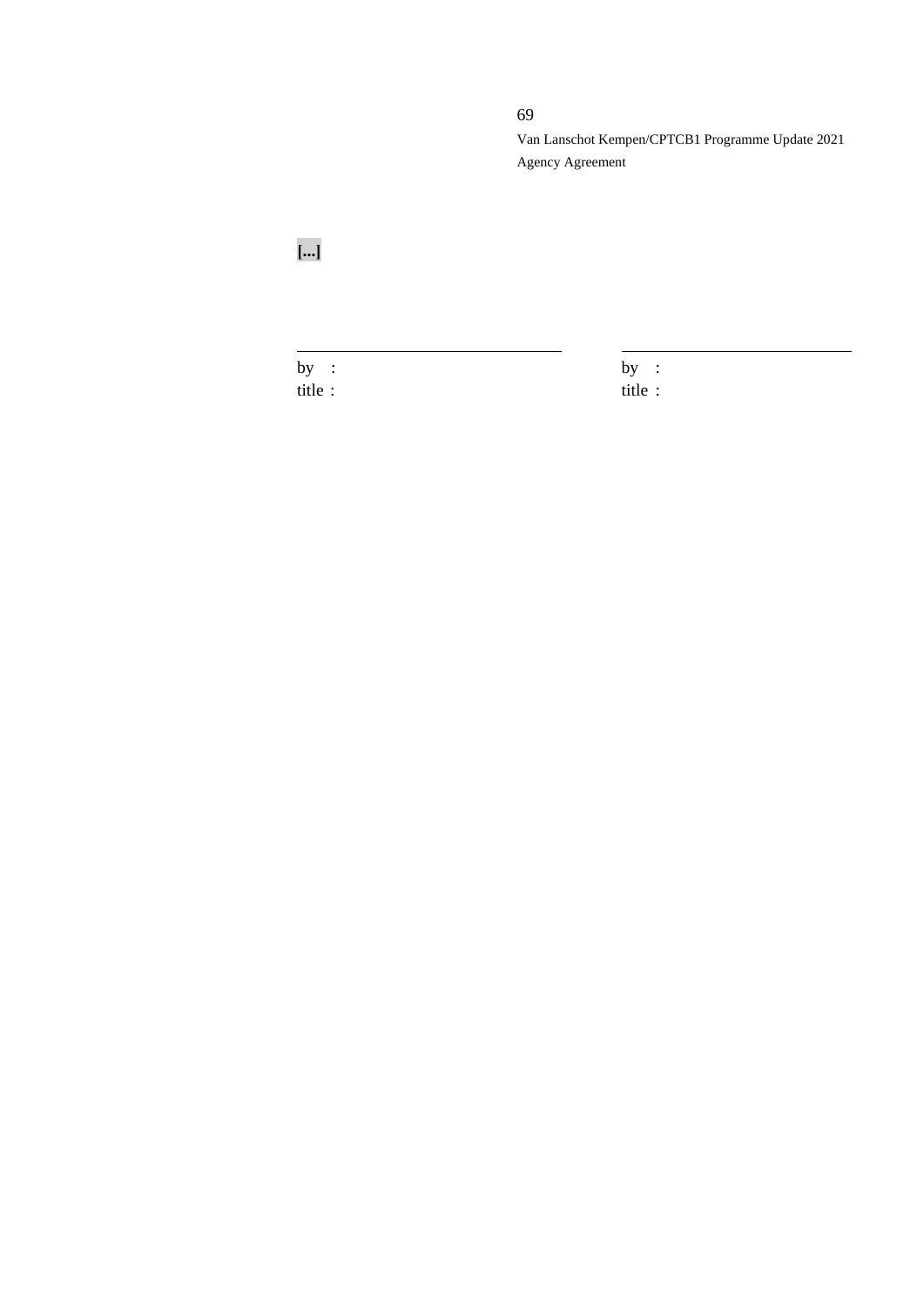# **ANNEX I**

[insert Master Definitions Agreement]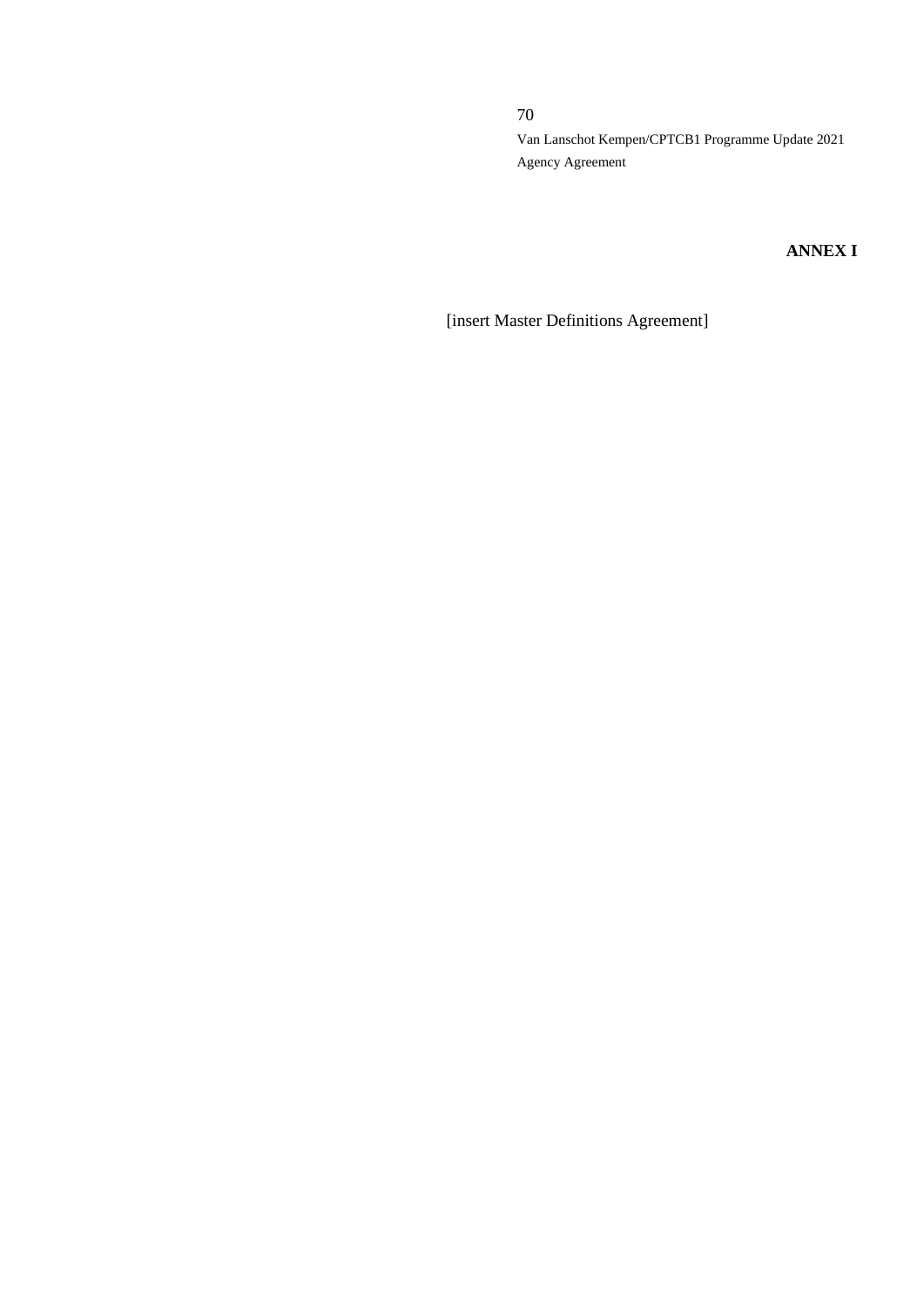# **ANNEX II**

| <b>Series</b> | Issue Date | <b>Maturity Date</b> | Title and      | Annotation by |
|---------------|------------|----------------------|----------------|---------------|
| number        |            |                      | <b>Nominal</b> | Calculation   |
|               |            |                      | Amount         | Agent/Issuer  |